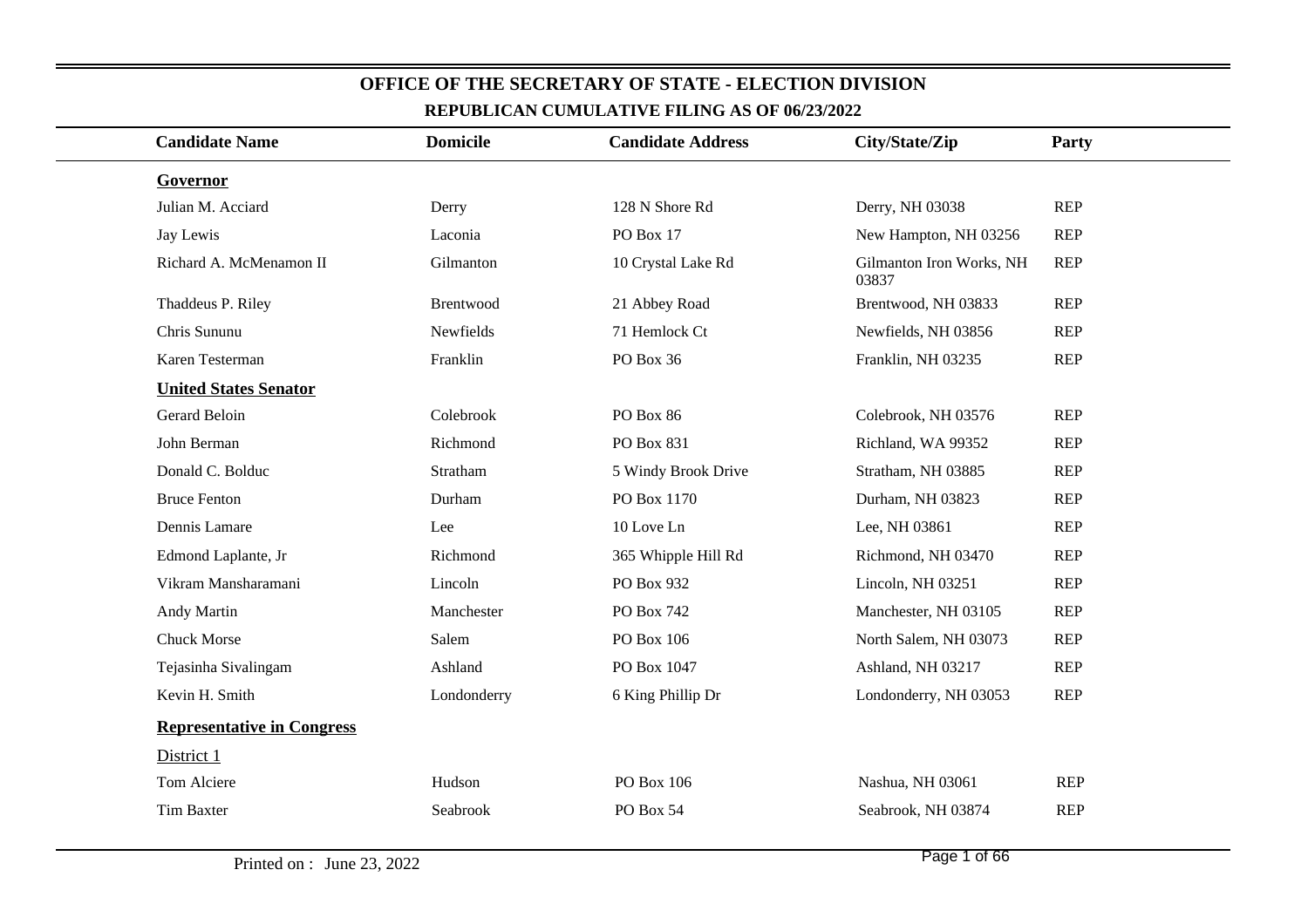| кеі оренда сомонаті уе гіпічу дэ ог фі <i>дзіров</i> |                 |                            |                        |            |  |
|------------------------------------------------------|-----------------|----------------------------|------------------------|------------|--|
| <b>Candidate Name</b>                                | <b>Domicile</b> | <b>Candidate Address</b>   | City/State/Zip         | Party      |  |
| Gail Huff Brown                                      | Rye             | 33 Oceanview Ave           | Rye, NH 03870          | <b>REP</b> |  |
| Mark Kilbane                                         | Exeter          | 6C Stonewall Way           | Exeter, NH 03833       | <b>REP</b> |  |
| Karoline Leavitt                                     | Hampton         | 137 Winnacunnet Road       | Hampton, NH 03842      | <b>REP</b> |  |
| Mary Maxwell                                         | Concord         | 175 Loudon Rd Apt 6        | Concord, NH 03301      | <b>REP</b> |  |
| <b>Matt Mowers</b>                                   | Gilford         | PO Box 10297               | Bedford, NH 03110      | <b>REP</b> |  |
| <b>Russell Prescott</b>                              | Kingston        | 50 Little River Rd         | Kingston, NH 03848     | REP        |  |
| Kevin R. Rondeau                                     | Manchester      | 282 Belmont Street Apt 204 | Manchester, NH 03103   | <b>REP</b> |  |
| Gilead R. Towne                                      | Salem           | 5 Woodland Terrace         | Salem, NH 03038        | <b>REP</b> |  |
| District 2                                           |                 |                            |                        |            |  |
| <b>Scott Black</b>                                   | Whitefield      | 29 Lancaster Road          | Whitefield, NH 03598   | <b>REP</b> |  |
| <b>Robert Burns</b>                                  | Pembroke        | 30 Harvey Rd #4            | Bedford, NH 03110      | <b>REP</b> |  |
| Michael Callis                                       | Conway          | <b>Box 259</b>             | Eaton Center, NH 03832 | REP        |  |
| George Hansel                                        | Keene           | 84 Elm St                  | Keene, NH 03431        | REP        |  |
| Jay Mercer                                           | Nashua          | PO Box 8                   | Nashua, NH 03061       | <b>REP</b> |  |
| Dean A. Poirier                                      | Concord         | 203 Loudon Rd Unit 516     | Concord, NH 03301      | <b>REP</b> |  |
| Lily Tang Williams                                   | Weare           | 252 Pine Hill Road         | Weare, NH 03281        | REP        |  |
| <b>Executive Councilor</b>                           |                 |                            |                        |            |  |
| District 1                                           |                 |                            |                        |            |  |
| Joseph D. Kenney                                     | Wakefield       | <b>PO Box 201</b>          | <b>Union, NH 03887</b> | REP        |  |
| District 2                                           |                 |                            |                        |            |  |
| Harold F. French                                     | Canterbury      | 118 West Rd                | Canterbury, NH 03224   | <b>REP</b> |  |
| Kim Strathdee                                        | Lincoln         | PO Box 581                 | Lincoln, NH 03251      | <b>REP</b> |  |
| District 3                                           |                 |                            |                        |            |  |
| <b>Janet Stevens</b>                                 | Rye             | PO Box 687                 | Rye, NH 03870          | REP        |  |
|                                                      |                 |                            |                        |            |  |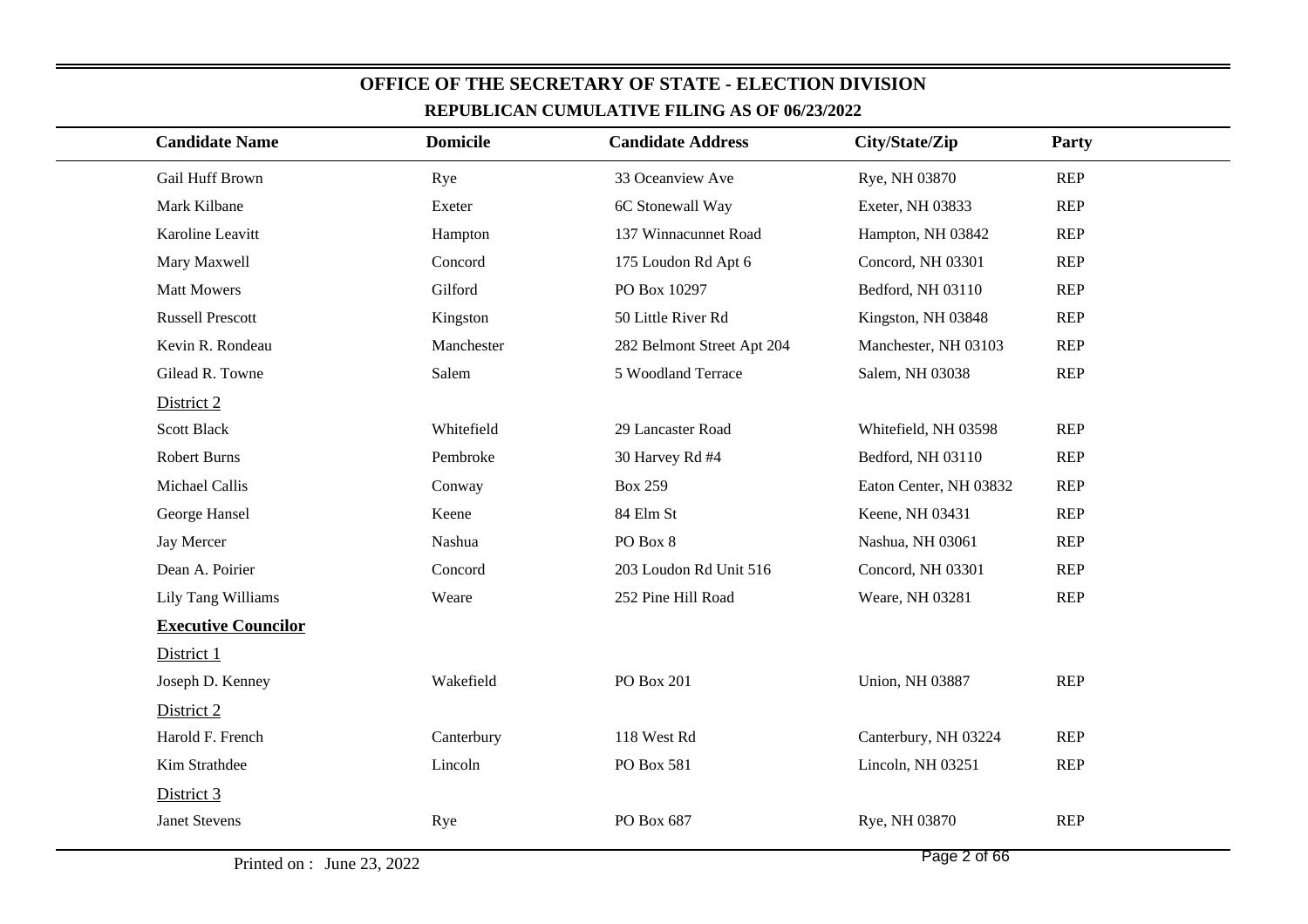| <b>Candidate Name</b>  | <b>Domicile</b> | <b>Candidate Address</b> | City/State/Zip       | Party      |
|------------------------|-----------------|--------------------------|----------------------|------------|
| District 4             |                 |                          |                      |            |
| <b>Ted Gatsas</b>      | Manchester      | PO Box 6655              | Manchester, NH 03108 | <b>REP</b> |
| <b>Terese Grinnell</b> | Loudon          | 7337 Oak Hill Rd         | Loudon, NH 03307     | <b>REP</b> |
| District 5             |                 |                          |                      |            |
| Anne Copp              | Nashua          | 1A Black Oak Dr          | Nashua, NH 03062     | <b>REP</b> |
| Dave Wheeler           | Milford         | 523 Mason Rd             | Milford, NH 03055    | <b>REP</b> |
| <b>State Senator</b>   |                 |                          |                      |            |
| District 1             |                 |                          |                      |            |
| Carrie L. Gendreau     | Littleton       | 169 South St             | Littleton, NH 03561  | <b>REP</b> |
| District 2             |                 |                          |                      |            |
| Dave DeVoy             | Sanbornton      | <b>PO Box 280</b>        | Sanbornton, NH 03269 | <b>REP</b> |
| <b>Timothy Lang</b>    | Sanbornton      | 140 Upper Smith Rd       | Sanbornton, NH 03269 | <b>REP</b> |
| John R. Plumer         | Belmont         | 34 Bean Hill Road        | Belmont, NH 03220    | <b>REP</b> |
| District 3             |                 |                          |                      |            |
| Jeb Bradley            | Wolfeboro       | 630 South Main Street    | Wolfeboro, NH 03894  | <b>REP</b> |
| Nancy J. Cunning       | Lincoln         | PO Box 685               | Lincoln, NH 03251    | <b>REP</b> |
| District 4             |                 |                          |                      |            |
| <b>Seamus Casey</b>    | Barrington      | 62 Calef Hwy #119        | Lee, NH 03861        | <b>REP</b> |
| District 5             |                 |                          |                      |            |
| John McIntyre          | Hanover         | 11 Wolfeboro Rd          | Etna, NH 03750       | <b>REP</b> |
| District 6             |                 |                          |                      |            |
| James P. Gray          | Rochester       | 21 Roulx Dr              | Rochester, NH 03867  | <b>REP</b> |
| District 7             |                 |                          |                      |            |
| Thomas A. Dunne        | <b>Bradford</b> | 206 Bible Hill Road      | Warner, NH 03278     | <b>REP</b> |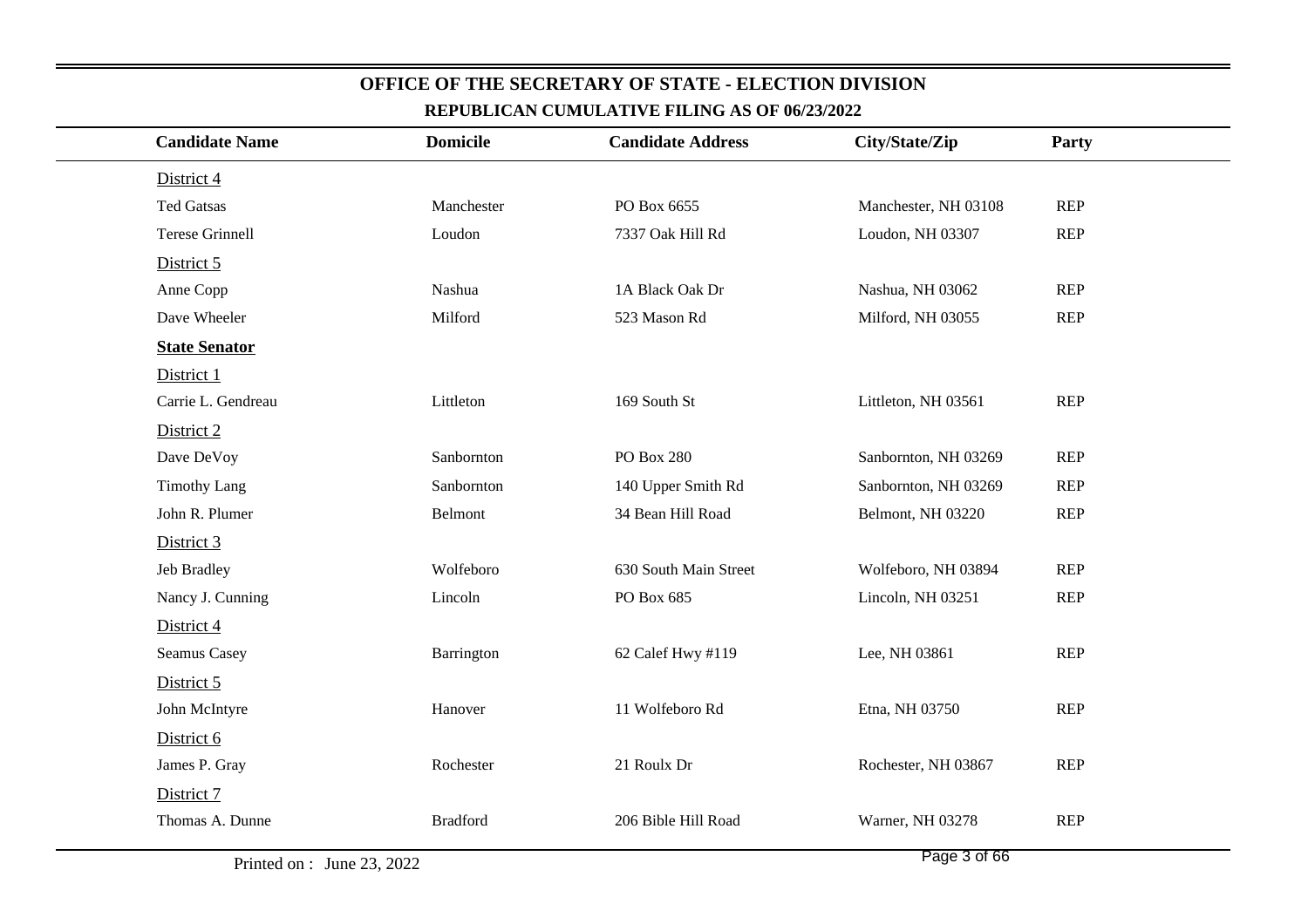| <b>Candidate Name</b> | <b>Domicile</b> | <b>Candidate Address</b> | City/State/Zip          | Party      |
|-----------------------|-----------------|--------------------------|-------------------------|------------|
| Daniel E. Innis       | <b>Bradford</b> | 328 Center Rd            | Bradford, NH 03221      | <b>REP</b> |
| District 8            |                 |                          |                         |            |
| Ruth Ward             | Stoddard        | 386 Route 123 S          | Stoddard, NH 03464      | <b>REP</b> |
| District 9            |                 |                          |                         |            |
| Denise Ricciardi      | Bedford         | 29 Magazine Street       | Bedford, NH 03110       | <b>REP</b> |
| District 10           |                 |                          |                         |            |
| Ian Freeman           | Keene           | 73 Leverett St           | Keene, NH 03431         | <b>REP</b> |
| Sly Karasinski        | Swanzey         | 27 Park Street           | North Swanzey, NH 03431 | <b>REP</b> |
| District 11           |                 |                          |                         |            |
| Gary L. Daniels       | Milford         | 127 Whitten Road         | Milford, NH 03055       | <b>REP</b> |
| John Frechette        | Merrimack       | 2 Powderhouse Road       | Merrimack, NH 03054     | <b>REP</b> |
| District 12           |                 |                          |                         |            |
| Kevin A. Avard        | Nashua          | 57 Sherri Ann Ave        | Nashua, NH 03064        | <b>REP</b> |
| District 13           |                 |                          |                         |            |
| Daniel J. Paul        | Nashua          | 4 Pearson Street         | Nashua, NH 03064        | <b>REP</b> |
| Stephen Scaer         | Nashua          | 111 East Hobart Street   | Nashua, NH 03060        | <b>REP</b> |
| District 14           |                 |                          |                         |            |
| Sharon M. Carson      | Londonderry     | 19 Tokanel Rd            | Londonderry, NH 03053   | <b>REP</b> |
| District 15           |                 |                          |                         |            |
| Linda Rae Banfill     | Concord         | 16 Palm Street           | Concord, NH 03301       | <b>REP</b> |
| District 16           |                 |                          |                         |            |
| Barbara Griffin       | Goffstown       | 84 Merrill Road          | Goffstown, NH 03045     | <b>REP</b> |
| Michael Yakubovich    | Hooksett        | 15 Doris Drive           | Hooksett, NH 03106      | <b>REP</b> |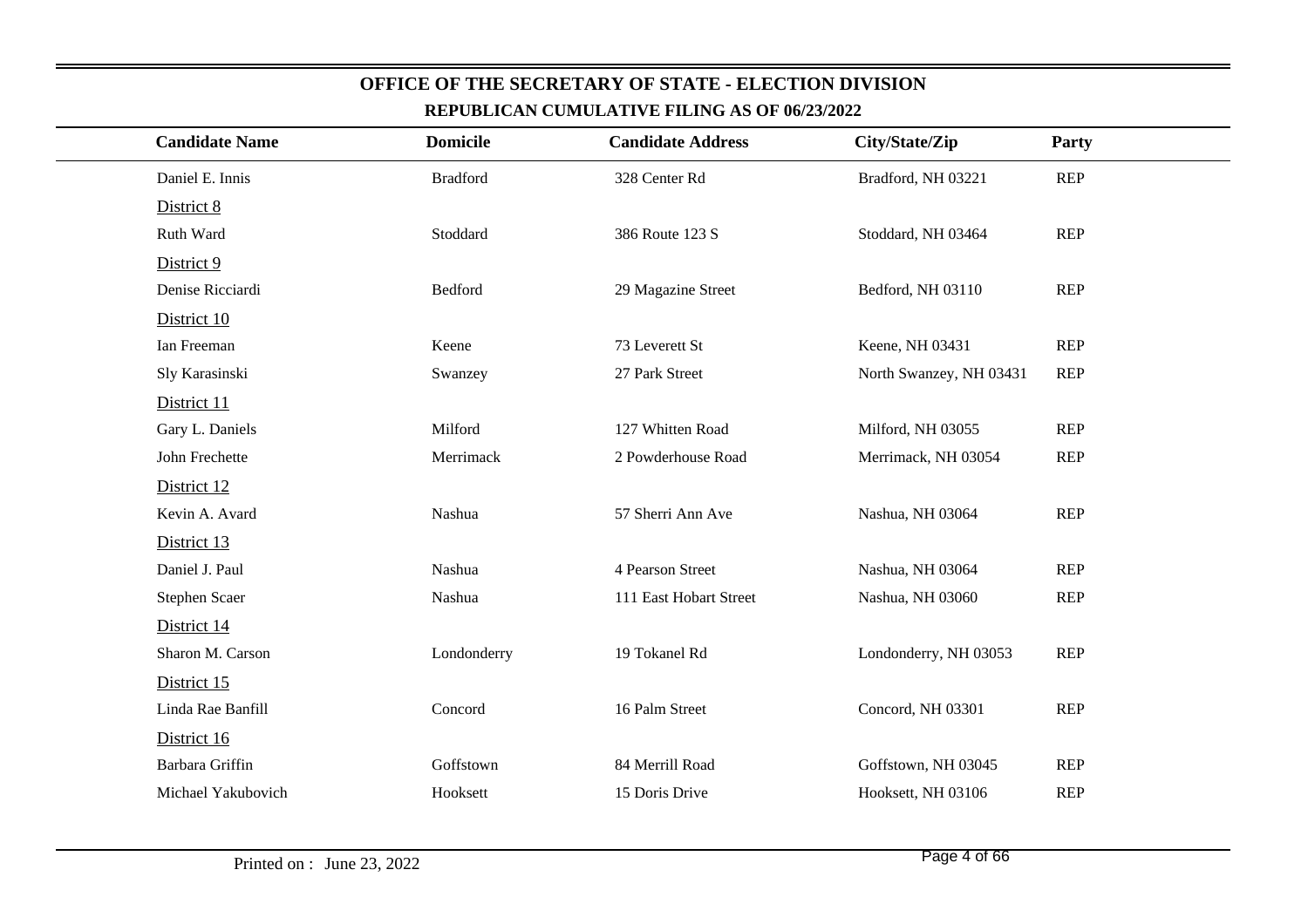| <b>Candidate Name</b>       | <b>Domicile</b>      | <b>Candidate Address</b>     | City/State/Zip          | Party      |
|-----------------------------|----------------------|------------------------------|-------------------------|------------|
| District 17                 |                      |                              |                         |            |
| Scott R. Bryer              | Northwood            | 64 Temperance Hill Drive     | Northwood, NH 03261     | <b>REP</b> |
| <b>Howard Pearl</b>         | Loudon               | 409 Loudon Ridge Rd          | Loudon, NH 03307        | <b>REP</b> |
| District 18                 |                      |                              |                         |            |
| George A. Lambert           | Litchfield           | 3 Lydston Lane               | Litchfield, NH 03052    | <b>REP</b> |
| Ross W. Terrio              | Manchester           | 130 South Cypress St         | Manchester, NH 03103    | <b>REP</b> |
| District 19                 |                      |                              |                         |            |
| Regina Birdsell             | Hampstead            | 24 Larson Dr                 | Hampstead, NH 03841     | <b>REP</b> |
| District 20                 |                      |                              |                         |            |
| Richard H. Girard           | Manchester           | 283 Orange Street            | Manchester, NH 03104    | <b>REP</b> |
| District 22                 |                      |                              |                         |            |
| Daryl Abbas                 | Salem                | 34 S Shore Road              | Salem, NH 03079         | <b>REP</b> |
| Peter E. Torosian           | Atkinson             | PO Box 373                   | Atkinson, NH 03811      | <b>REP</b> |
| District 23                 |                      |                              |                         |            |
| <b>Bill Gannon</b>          | Sandown              | PO Box 71, 32 Beechwood Road | Sandown, NH 03873       | <b>REP</b> |
| District 24                 |                      |                              |                         |            |
| Lou Gargiulo                | <b>Hampton Falls</b> | 21 Linden Rd                 | Hampton Falls, NH 03844 | <b>REP</b> |
| <b>State Representative</b> |                      |                              |                         |            |
| <b>BELKNAP County</b>       |                      |                              |                         |            |
| District 1                  |                      |                              |                         |            |
| Tom Ploszaj                 | Center Harbor        | 137 Daniel Webster Hwy       | Center Harbor, NH 03226 | <b>REP</b> |
| District 2                  |                      |                              |                         |            |
| Cindy Creteau-Miller        | Meredith             | 42 Dale Rd                   | Meredith, NH 03253      | <b>REP</b> |
| Lisa Smart                  | Meredith             | 95 Carleton Rd               | Meredith, NH 03253      | <b>REP</b> |
|                             |                      |                              |                         |            |

Printed on : June 23, 2022

Page 5 of 66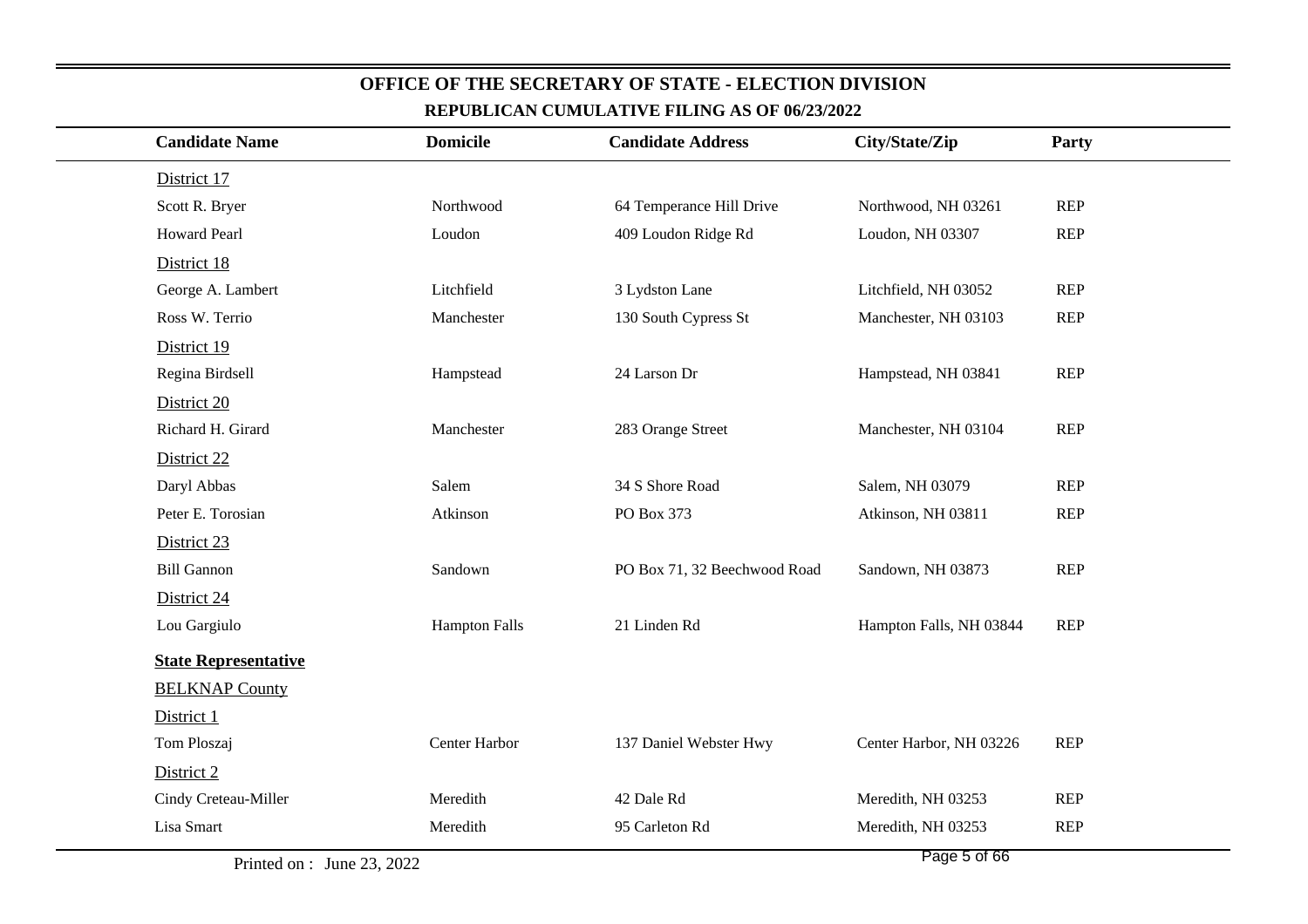| <b>Candidate Name</b>  | <b>Domicile</b>  | <b>Candidate Address</b>    | City/State/Zip             | Party      |
|------------------------|------------------|-----------------------------|----------------------------|------------|
| Jeanne Tofts           | Meredith         | 272 Meredith Neck Rd        | Meredith, NH 03253         | <b>REP</b> |
| District 3             |                  |                             |                            |            |
| Juliet Harvey-Bolia    | Tilton           | 66 Dunlop Dr                | Tilton, NH 03276           | <b>REP</b> |
| Scott A. Morrow        | Sanbornton       | 26 Plummer Road             | Sanbornton, NH 03269       | <b>REP</b> |
| District 4             |                  |                             |                            |            |
| Travis J. O'Hara       | Belmont          | 25 Spring Street #2         | Belmont, NH 03220          | <b>REP</b> |
| Mike Sylvia            | Belmont          | 216 Farrarville Rd          | Belmont, NH 03220          | <b>REP</b> |
| District 5             |                  |                             |                            |            |
| Steven T. Bogert       | Laconia          | 21 Spruce Street            | Laconia, NH 03246          | <b>REP</b> |
| Mike Bordes            | Laconia          | 266 Endicott St. N, Unit 3  | Laconia, NH 03246          | <b>REP</b> |
| Erica Golter           | Laconia          | PO Box 1062                 | Laconia, NH 03247          | <b>REP</b> |
| Dawn M. Johnson        | Laconia          | 199 Country Club Rd         | Laconia, NH 03246          | <b>REP</b> |
| Richard Littlefield    | Laconia          | 57 Blueberry Lane #21       | Laconia, NH 03246          | <b>REP</b> |
| District 6             |                  |                             |                            |            |
| Glen Aldrich           | Gilford          | 343 Old Lakeshore Rd Lot 43 | Gilford, NH 03249          | <b>REP</b> |
| Harry H. Bean          | Gilford          | 234 Saltmarsh Pond Rd       | Gilford, NH 03249          | <b>REP</b> |
| Richard B. Beaudoin    | Gilford          | 71 Annis Dr Unit 19         | Gilford, NH 03249          | <b>REP</b> |
| <b>Russell Dumais</b>  | Gilford          | 6 Glidden Road              | Gilford, NH 03249          | <b>REP</b> |
| Gregg Hough            | Laconia          | 169 Highland Street         | Laconia, NH 03246          | <b>REP</b> |
| David Nagel            | Gilmanton        | PO Box 120                  | Gilmanton, NH 03237        | <b>REP</b> |
| Norm Silber            | Gilford          | 243 Mountain Drive          | Gilford, NH 03249          | <b>REP</b> |
| District 7             |                  |                             |                            |            |
| <b>Barbara Comtois</b> | <b>Barnstead</b> | PO Box 186                  | Center Barnstead, NH 03225 | <b>REP</b> |
| David S. Hershey       | Alton            | 56 Pipers Point Lane        | Alton, NH 03809            | <b>REP</b> |
|                        |                  |                             |                            |            |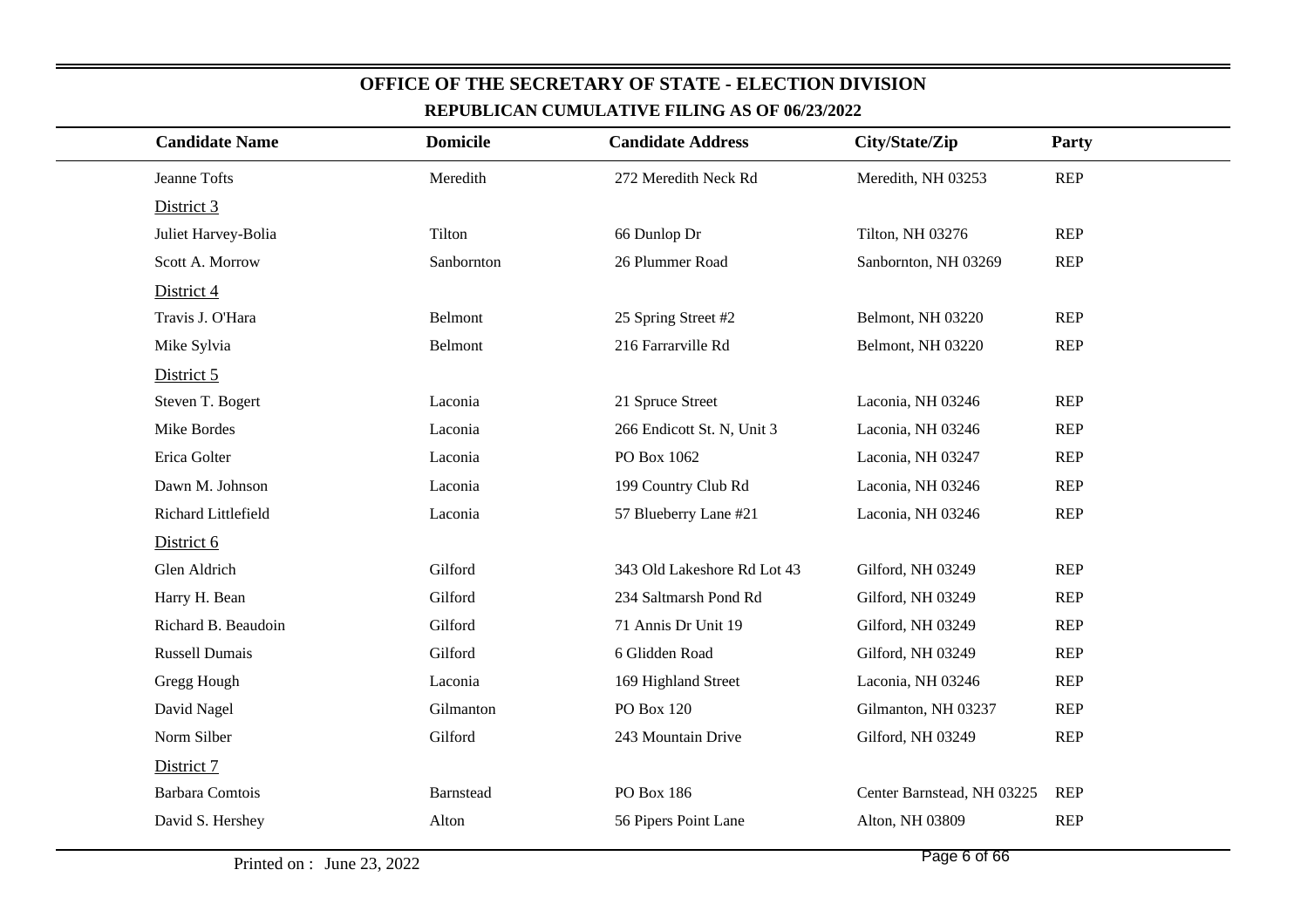|                       |                 | <u>KEFUDLIUAN UUMULATIVE FILING AS OF 00/23/2022</u> |                           |            |
|-----------------------|-----------------|------------------------------------------------------|---------------------------|------------|
| <b>Candidate Name</b> | <b>Domicile</b> | <b>Candidate Address</b>                             | City/State/Zip            | Party      |
| Paul A. Terry         | Alton           | 915 Stockbridge Corner Rd                            | Alton, NH 03809           | <b>REP</b> |
| Peter R. Varney       | Alton           | PO 1059                                              | Alton, NH 03809           | <b>REP</b> |
| District 8            |                 |                                                      |                           |            |
| Nikki McCarter        | Belmont         | 75 Wild Acres Road                                   | Belmont, NH 03220         | <b>REP</b> |
| Douglas R. Trottier   | Belmont         | 45 Meadow Lane                                       | Belmont, NH 03220         | <b>REP</b> |
| <b>CARROLL County</b> |                 |                                                      |                           |            |
| District 1            |                 |                                                      |                           |            |
| Michael DiGregorio    | Conway          | PO Box 1529                                          | Conway, NH 03818          | <b>REP</b> |
| Mark Hounsell         | Conway          | PO Box 3081                                          | Conway, NH 03818          | <b>REP</b> |
| Frank H. McCarthy     | Conway          | PO Box 876                                           | Conway, NH 03818          | <b>REP</b> |
| Joseph N. Mosca       | Conway          | PO Box 896                                           | Intervale, NH 03845       | <b>REP</b> |
| <b>Alex Talcott</b>   | Conway          | 1602 East Main St #1                                 | Center Conway, NH 03813   | <b>REP</b> |
| Karen C. Umberger     | Conway          | PO Box 186                                           | Kearsarge, NH 03847       | <b>REP</b> |
| District 3            |                 |                                                      |                           |            |
| Richard R. Brown      | Moultonborough  | 17 Winacres Rd                                       | Moultonborough, NH 03254  | <b>REP</b> |
| Karel A. Crawford     | Moultonborough  | PO Box 825                                           | Center Harbor, NH 03226   | <b>REP</b> |
| George Mottram        | Moultonborough  | 33 Kimball Drive                                     | Moultonborough, NH 03254  | <b>REP</b> |
| District 4            |                 |                                                      |                           |            |
| Lino M. Avellani      | Wakefield       | PO Box 516                                           | Sanbornville, NH 03872    | <b>REP</b> |
| Mike Belcher          | Wakefield       | 7 Heath Rd                                           | Wakefield, NH 03872       | <b>REP</b> |
| District 5            |                 |                                                      |                           |            |
| Jonathan H. Smith     | Ossipee         | 59 Elm St                                            | Ossipee, NH 03864         | <b>REP</b> |
| District 6            |                 |                                                      |                           |            |
| Lawrence M. Borland   | Wolfeboro       | PO Box 252                                           | Wolfeboro Falls, NH 03896 | <b>REP</b> |
|                       |                 |                                                      |                           |            |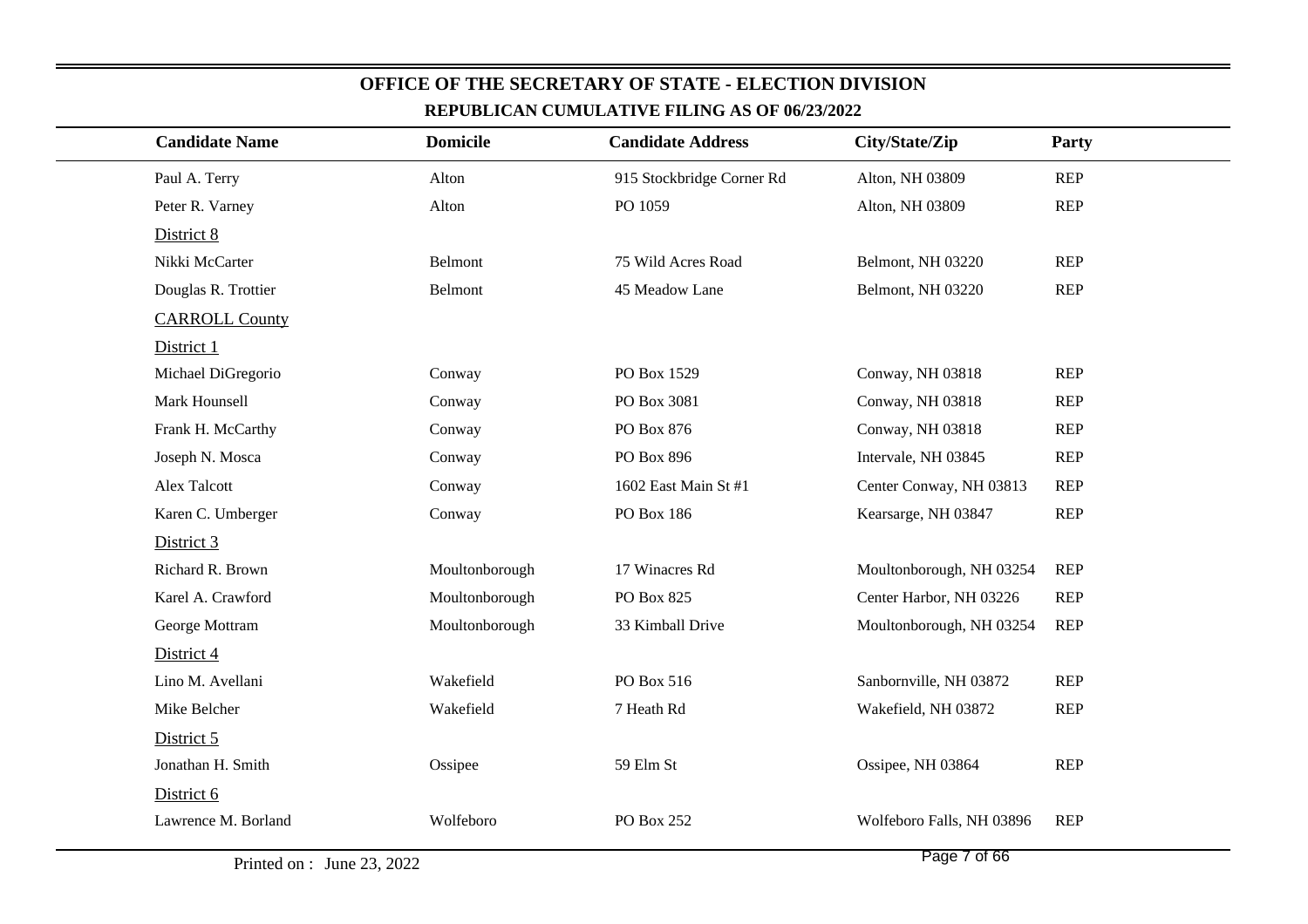| REPUBLICAN CUMULATIVE FILING AS OF 06/23/2022 |                 |                              |                           |              |  |
|-----------------------------------------------|-----------------|------------------------------|---------------------------|--------------|--|
| <b>Candidate Name</b>                         | <b>Domicile</b> | <b>Candidate Address</b>     | City/State/Zip            | <b>Party</b> |  |
| <b>Brodie Deshaies</b>                        | Wolfeboro       | 6 Frank Goodwin Road         | Wolfeboro, NH 03894       | <b>REP</b>   |  |
| John T. MacDonald                             | Wolfeboro       | PO Box 968                   | Wolfeboro Falls, NH 03894 | <b>REP</b>   |  |
| Katy Peternel                                 | Wolfeboro       | 139 Trotting Track Road      | Wolfeboro, NH 03894       | <b>REP</b>   |  |
| District 7                                    |                 |                              |                           |              |  |
| Glenn Cordelli                                | Tuftonboro      | PO Box 209                   | Tuftonboro, NH 03816      | <b>REP</b>   |  |
| District 8                                    |                 |                              |                           |              |  |
| Michael Costable, Jr.                         | Freedom         | 110 Cushing Corner Road      | Freedom, NH 03836         | <b>REP</b>   |  |
| Mark McConkey                                 | Freedom         | 10 Clover Lane #1            | Freedom, NH 03836         | <b>REP</b>   |  |
| <b>CHESHIRE County</b>                        |                 |                              |                           |              |  |
| District 1                                    |                 |                              |                           |              |  |
| Aria DiMezzo                                  | Keene           | 659 Marlboro Road            | Keene, NH 03431           | <b>REP</b>   |  |
| District 2                                    |                 |                              |                           |              |  |
| <b>Wesley Anton Felix</b>                     | Keene           | 68 Elm St                    | Keene, NH 03431           | <b>REP</b>   |  |
| District 3                                    |                 |                              |                           |              |  |
| Jerry L. Sickels                              | Keene           | 195 Key Road #16             | Keene, NH 03431           | <b>REP</b>   |  |
| District 4                                    |                 |                              |                           |              |  |
| Matthew D. Roach                              | Keene           | 75 Leverett Street           | Keene, NH 03431           | <b>REP</b>   |  |
| Thomas Savastano                              | Keene           | PO Box 721, 75 Winter Street | Keene, NH 03431           | <b>REP</b>   |  |
| District 5                                    |                 |                              |                           |              |  |
| John William Winter                           | Walpole         | 17 Avery Lane Unit 209       | Walpole, NH 03608         | <b>REP</b>   |  |
| District 6                                    |                 |                              |                           |              |  |
| Tony Barton                                   | Chesterfield    | PO Box 481                   | Keene, NH 03431           | <b>REP</b>   |  |
| <b>Rick Merkt</b>                             | Westmoreland    | PO Box 292                   | Westmoreland, NH 03467    | <b>REP</b>   |  |

**OFFICE OF THE SECRETARY OF STATE - ELECTION DIVISION**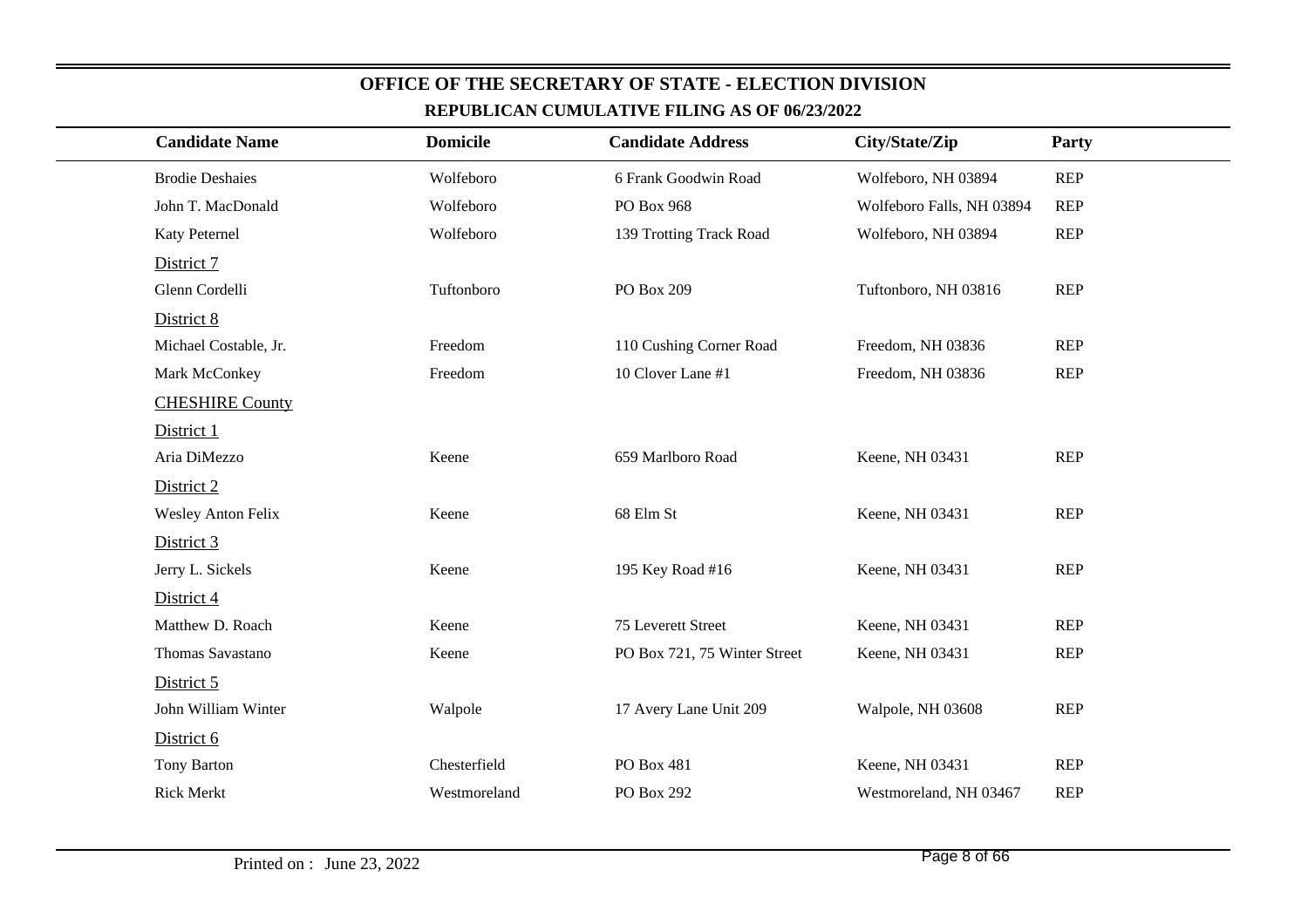| <b>Candidate Name</b>  | <b>Domicile</b> | <b>Candidate Address</b> | City/State/Zip         | Party      |
|------------------------|-----------------|--------------------------|------------------------|------------|
| District 7             |                 |                          |                        |            |
| David A. Kamm          | Keene           | 21 Red Oak Drive         | Keene, NH 03431        | <b>REP</b> |
| District 9             |                 |                          |                        |            |
| Robert D'Arcy          | Stoddard        | PO Box 186               | Keene, NH 03431        | <b>REP</b> |
| Rich Nalevanko         | Alstead         | 473 Hill Road            | Alstead, NH 03602      | <b>REP</b> |
| District 10            |                 |                          |                        |            |
| Daniel LeClair         | Swanzey         | 142 Warmac Rd            | Swanzey, NH 03446      | REP        |
| Michael R. York        | Swanzey         | <b>POB 551</b>           | Swanzey, NH 03446      | <b>REP</b> |
| District 11            |                 |                          |                        |            |
| <b>Zachary Nutting</b> | Winchester      | 71 Richmond Rd           | Winchester, NH 03470   | <b>REP</b> |
| Max Santonastaso       | Winchester      | 11A High St              | Winchester, NH 03470   | <b>REP</b> |
| District 12            |                 |                          |                        |            |
| Dick Thackston         | <b>Troy</b>     | 9 Russell Ave            | Troy, NH 03465         | <b>REP</b> |
| District 13            |                 |                          |                        |            |
| <b>Rita Mattson</b>    | Dublin          | 72 Burpee Rd             | Dublin, NH 03444       | <b>REP</b> |
| Christopher Mazerall   | Jaffrey         | 26 Eastwood Drive        | Jaffrey, NH 03452      | <b>REP</b> |
| Donald R. Primrose     | Dublin          | PO Box 89                | Dublin, NH 03444       | <b>REP</b> |
| District 14            |                 |                          |                        |            |
| John B. Hunt           | Rindge          | 165 Sunridge Rd          | Rindge, NH 03461       | <b>REP</b> |
| District 15            |                 |                          |                        |            |
| Malia Boaz             | Westmoreland    | 56 Partridge Brook Rd    | Westmoreland, NH 03467 | <b>REP</b> |
| Joseph Mirzoeff        | Keene           | 641 Park Ave             | Keene, NH 03431        | <b>REP</b> |
| John Schmitt           | Keene           | 31 Green Acres Road      | Keene, NH 03431        | <b>REP</b> |
|                        |                 |                          |                        |            |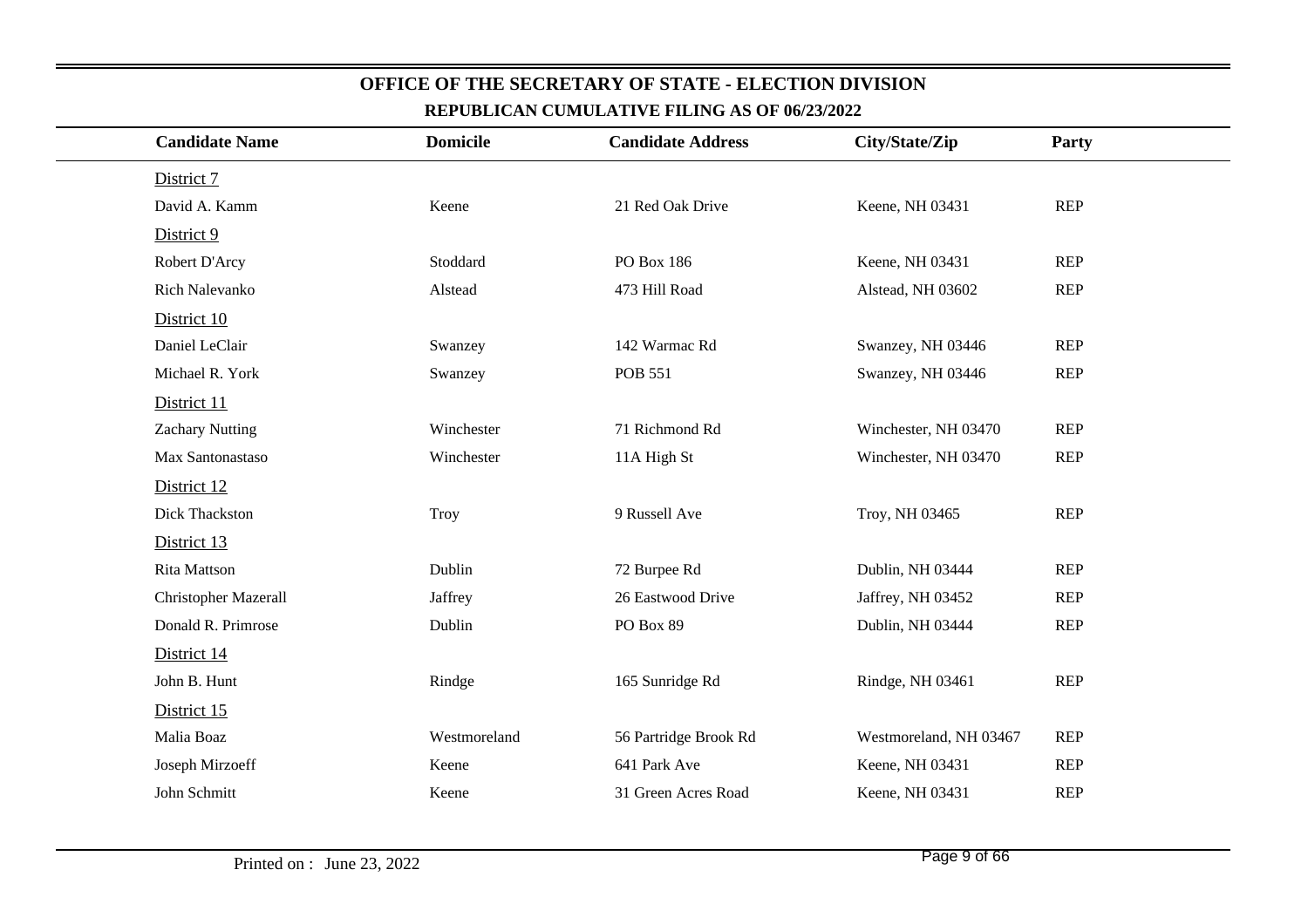| <b>Candidate Name</b> | <b>Domicile</b> | <b>Candidate Address</b>      | City/State/Zip                 | Party      |
|-----------------------|-----------------|-------------------------------|--------------------------------|------------|
| District 16           |                 |                               |                                |            |
| Fred Ward             | Stoddard        | 386 Route 123 South           | Stoddard, NH 03464             | <b>REP</b> |
| District 17           |                 |                               |                                |            |
| Jennifer Rhodes       | Winchester      | 59 Parker St                  | Winchester, NH 03470           | <b>REP</b> |
| District 18           |                 |                               |                                |            |
| Jim Qualey            | Rindge          | 18 Meadow View Rd             | Rindge, NH 03461               | <b>REP</b> |
| Matthew Santonastaso  | Rindge          | 343 US Route 202              | Rindge, NH 03461               | <b>REP</b> |
| <b>COOS</b> County    |                 |                               |                                |            |
| District 1            |                 |                               |                                |            |
| Troy Merner           | Lancaster       | PO Box 421                    | Lancaster, NH 03584            | <b>REP</b> |
| James Tierney         | Northumberland  | 6 Grand View Drive            | Groveton, NH 03582             | <b>REP</b> |
| District 2            |                 |                               |                                |            |
| Arnold G. Davis       | Milan           | PO Box 478                    | Berlin, NH 03570               | <b>REP</b> |
| District 3            |                 |                               |                                |            |
| Mike Ouellet          | Colebrook       | PO Box 92                     | Colebrook, NH 03576            | <b>REP</b> |
| Gary Whitehill        | Stewartstown    | PO Box 422                    | West Stewartstown, NH<br>03597 | <b>REP</b> |
| District 4            |                 |                               |                                |            |
| Seth King             | Whitefield      | PO Box 27                     | Whitefield, NH 03598           | <b>REP</b> |
| District 5            |                 |                               |                                |            |
| <b>Gaston Gingues</b> | Berlin          | 216 High St Apt 4             | Berlin, NH 03570               | <b>REP</b> |
| Lori Korzen           | Berlin          | 788 Kent St                   | Berlin, NH 03570               | <b>REP</b> |
| District 6            |                 |                               |                                |            |
| Jakob Unger, Jr.      | Gorham          | 141 Lancaster Road, Trailer 7 | Gorham, NH 03581               | <b>REP</b> |
|                       |                 |                               |                                |            |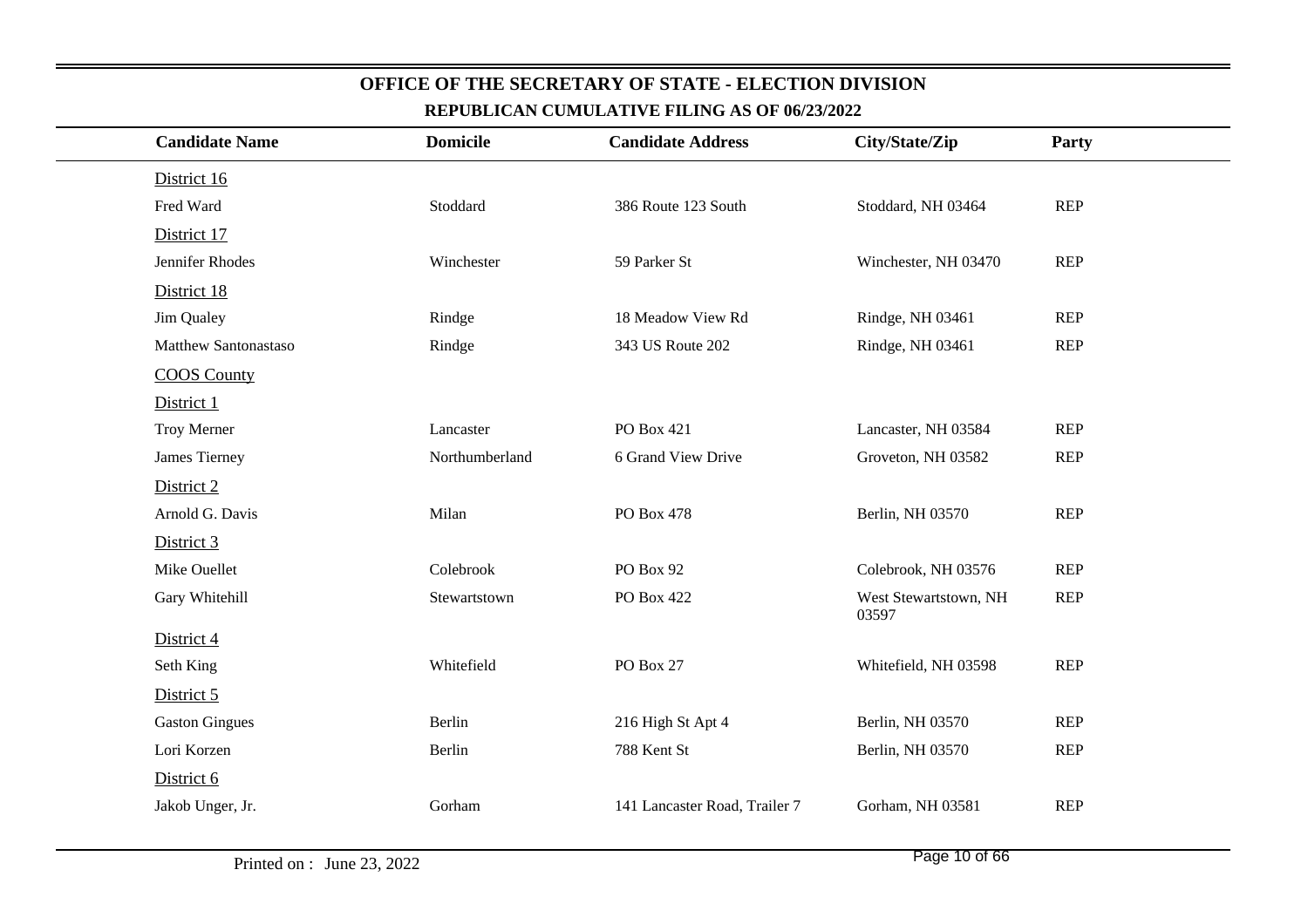| <u>KEFUDLIUAN UUMULATIVE FILING AS OF 00/25/2022</u> |                 |                            |                           |            |  |  |  |
|------------------------------------------------------|-----------------|----------------------------|---------------------------|------------|--|--|--|
| <b>Candidate Name</b>                                | <b>Domicile</b> | <b>Candidate Address</b>   | City/State/Zip            | Party      |  |  |  |
| District 7                                           |                 |                            |                           |            |  |  |  |
| John Greer                                           | Carroll         | PO Box 438                 | Twin Mountain, NH 03595   | <b>REP</b> |  |  |  |
| <b>GRAFTON County</b>                                |                 |                            |                           |            |  |  |  |
| District 1                                           |                 |                            |                           |            |  |  |  |
| Calvin Beaulier                                      | Littleton       | 120 Pine Hill Rd           | Littleton, NH 03561       | <b>REP</b> |  |  |  |
| David Rochefort                                      | Littleton       | 252 Elm St                 | Littleton, NH 03561       | <b>REP</b> |  |  |  |
| <b>Matthew Simon</b>                                 | Littleton       | PO Box 373                 | Littleton, NH 03561       | <b>REP</b> |  |  |  |
| District 2                                           |                 |                            |                           |            |  |  |  |
| Christopher Ford                                     | Franconia       | 126 Fox Mill Ln            | Franconia, NH 03580       | <b>REP</b> |  |  |  |
| Cathy Qi                                             | Bethlehem       | 59 Pleasant Street #2      | Bethlehem, NH 03574       | <b>REP</b> |  |  |  |
| District 3                                           |                 |                            |                           |            |  |  |  |
| <b>Bonnie Ham</b>                                    | Woodstock       | 796 Daniel Webster Highway | North Woodstock, NH 03262 | REP        |  |  |  |
| Paul H. Schirduan                                    | Lincoln         | 55 Church Street           | Lincoln, NH 03251         | <b>REP</b> |  |  |  |
| District 4                                           |                 |                            |                           |            |  |  |  |
| Steven Babin                                         | Thornton        | 3602 US Rte 3              | Thornton, NH 03285        | REP        |  |  |  |
| District 5                                           |                 |                            |                           |            |  |  |  |
| <b>Matthew Coulon</b>                                | Haverhill       | 146 Gheradi Rd             | Pike, NH 03780            | <b>REP</b> |  |  |  |
| Rick Ladd                                            | Haverhill       | PO Box 67                  | Haverhill, NH 03765       | REP        |  |  |  |
| District 6                                           |                 |                            |                           |            |  |  |  |
| Jeffrey Greeson                                      | Wentworth       | PO Box 130                 | Wentworth, NH 03282       | <b>REP</b> |  |  |  |
| District 7                                           |                 |                            |                           |            |  |  |  |
| Mark Alliegro                                        | Campton         | 41 Hemlock Hill Rd         | Campton, NH 03223         | <b>REP</b> |  |  |  |
| District 8                                           |                 |                            |                           |            |  |  |  |
| Kendall B. Hughes                                    | Ashland         | 55 Winona Rd               | Ashland, NH 03217         | <b>REP</b> |  |  |  |
|                                                      |                 |                            |                           |            |  |  |  |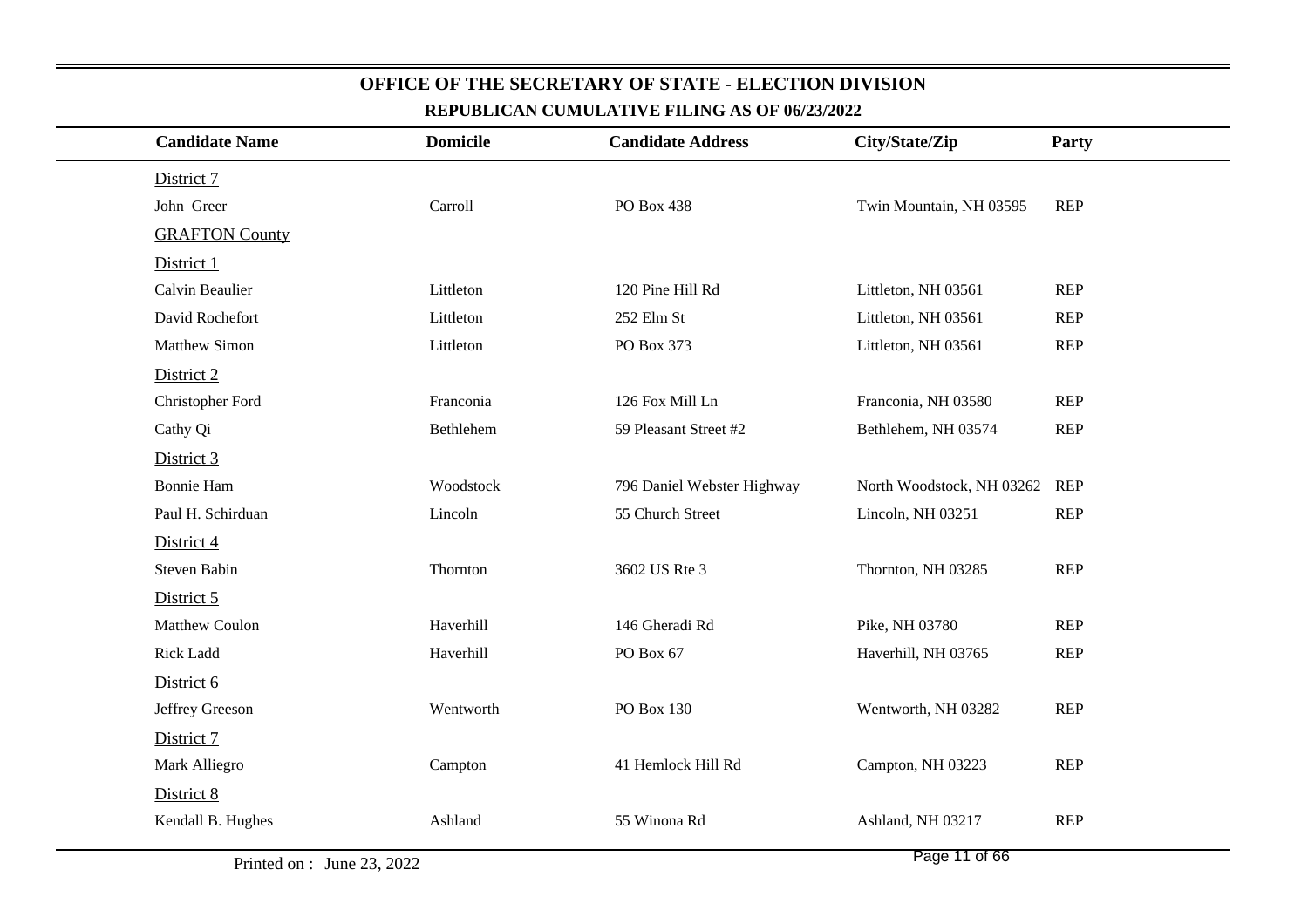| <b>Candidate Name</b>      | <b>Domicile</b> | <b>Candidate Address</b> | City/State/Zip     | Party      |  |
|----------------------------|-----------------|--------------------------|--------------------|------------|--|
| George Kirk                | Holderness      | PO Box 130               | Plymouth, NH 03264 | <b>REP</b> |  |
| District 9                 |                 |                          |                    |            |  |
| Donald McFarlane           | Orange          | 280 Burnt Hill Road      | Orange, NH 03741   | <b>REP</b> |  |
| District 10                |                 |                          |                    |            |  |
| Carroll M. Brown, Jr       | <b>Bristol</b>  | 450 Upper Birch Drive    | Bristol, NH 03222  | <b>REP</b> |  |
| Randall Kelley             | <b>Bristol</b>  | 56 High Street           | Bristol, NH 03222  | <b>REP</b> |  |
| District 11                |                 |                          |                    |            |  |
| Lex Berezhny               | Grafton         | 55 Bullocks Crossing Rd  | Grafton, NH 03240  | <b>REP</b> |  |
| District 18                |                 |                          |                    |            |  |
| John Sellers               | <b>Bristol</b>  | 39 Briar Hill Rd         | Bristol, NH 03222  | <b>REP</b> |  |
| Andrew Ware                | Grafton         | PO Box 224               | Grafton, NH 03240  | <b>REP</b> |  |
| <b>HILLSBOROUGH County</b> |                 |                          |                    |            |  |
| District 1                 |                 |                          |                    |            |  |
| Kimberly Abare             | Pelham          | 15 Evergreen Avenue      | Pelham, NH 03076   | <b>REP</b> |  |
| Dave Cate                  | Pelham          | 4 Albert St              | Pelham, NH 03076   | <b>REP</b> |  |
| Donna Dube                 | Pelham          | 40 Woodlawn Cir          | Pelham, NH 03076   | <b>REP</b> |  |
| <b>Tom Mannion</b>         | Pelham          | 45 Turtle Crossing Rd    | Pelham, NH 03076   | <b>REP</b> |  |
| Sandra L. Panek            | Pelham          | 25 Misty Ln              | Pelham, NH 03076   | <b>REP</b> |  |
| Jeffrey Tenczar            | Pelham          | 209 Arlene Dr            | Pelham, NH 03076   | <b>REP</b> |  |
| District 2                 |                 |                          |                    |            |  |
| <b>Britton Albiston</b>    | Bedford         | 8 Fern Terrace           | Bedford, NH 03110  | <b>REP</b> |  |
| Russan Marie Chester       | Bedford         | 34 John Goffe Dr         | Bedford, NH 03110  | <b>REP</b> |  |
| Ted Gorski                 | Bedford         | 9 Mayflower Drive        | Bedford, NH 03110  | <b>REP</b> |  |
| Linda Gould                | Bedford         | 2 Elder Williams Rd      | Bedford, NH 03110  | <b>REP</b> |  |
|                            |                 |                          |                    |            |  |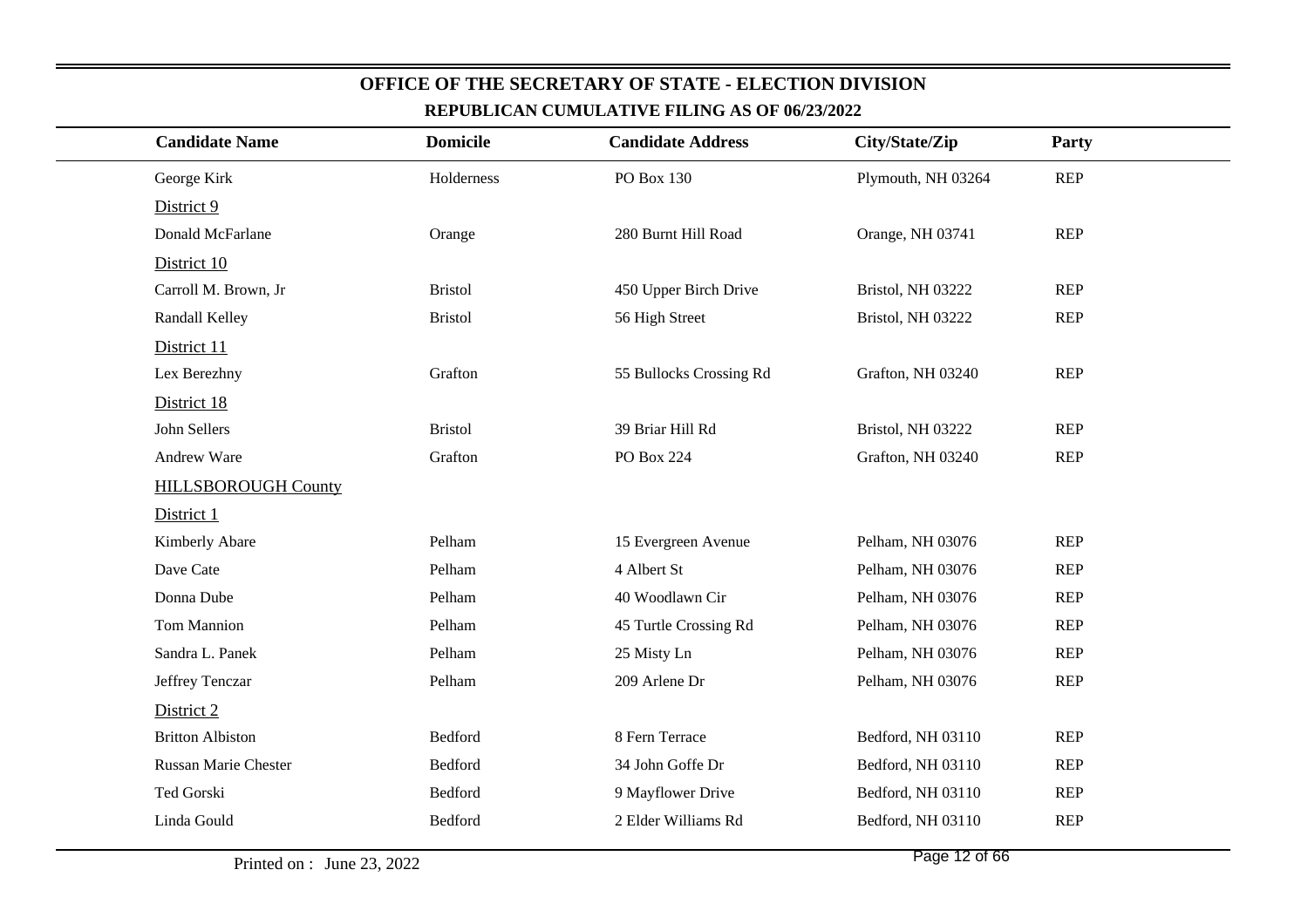| <u>KEFUDLIUAN UUMULATIVE FILING AS OF 90/25/2922</u> |                 |                          |                   |            |  |  |
|------------------------------------------------------|-----------------|--------------------------|-------------------|------------|--|--|
| <b>Candidate Name</b>                                | <b>Domicile</b> | <b>Candidate Address</b> | City/State/Zip    | Party      |  |  |
| Dan Hynes                                            | <b>Bedford</b>  | 41 Palomino Ln           | Bedford, NH 03110 | <b>REP</b> |  |  |
| Kristin Noble                                        | Bedford         | 3 Ellison Drive          | Bedford, NH 03110 | <b>REP</b> |  |  |
| Laurie Sanborn                                       | Bedford         | 71 Eagle Drive           | Bedford, NH 03110 | <b>REP</b> |  |  |
| John Schneller                                       | <b>Bedford</b>  | 86 Brick Mill Road       | Bedford, NH 03110 | <b>REP</b> |  |  |
| District 3                                           |                 |                          |                   |            |  |  |
| Joost Baumeister                                     | Nashua          | 121 W. Hollis St         | Nashua, NH 03060  | <b>REP</b> |  |  |
| District 4                                           |                 |                          |                   |            |  |  |
| Corey MacLean                                        | Nashua          | 223 Cannon Gate III      | Nashua, NH 03063  | <b>REP</b> |  |  |
| Michael McCarthy                                     | Nashua          | 34 Terry St              | Nashua, NH 03064  | <b>REP</b> |  |  |
| Julie Smith                                          | Nashua          | 18 Bangor St             | Nashua, NH 03063  | <b>REP</b> |  |  |
| District 5                                           |                 |                          |                   |            |  |  |
| <b>Allison Dyer</b>                                  | Nashua          | 9 Squire Drive           | Nashua, NH 03063  | <b>REP</b> |  |  |
| Elizabeth Ferreira                                   | Nashua          | 325 Broad St             | Nashua, NH 03063  | <b>REP</b> |  |  |
| Michael Henry                                        | Nashua          | 38 Dunloggin Rd          | Nashua, NH 03063  | <b>REP</b> |  |  |
| Tom Lanzara                                          | Nashua          | 340 Broad Street         | Nashua, NH 03063  | <b>REP</b> |  |  |
| District 6                                           |                 |                          |                   |            |  |  |
| Paul R. Berube                                       | Nashua          | 7 Gettysburg Drive       | Nashua, NH 03064  | <b>REP</b> |  |  |
| Tara Canaway                                         | Nashua          | 4 Elliott St             | Nashua, NH 03064  | <b>REP</b> |  |  |
| Joseph Chartier                                      | Nashua          | 12 1/2 Abbott Street     | Nashua, NH 03064  | <b>REP</b> |  |  |
| Doris Hohensee                                       | Nashua          | 15 Swart Terrace         | Nashua, NH 03064  | <b>REP</b> |  |  |
| David P. Schoneman                                   | Nashua          | 10 Webster St            | Nashua, NH 03064  | <b>REP</b> |  |  |
| District 7                                           |                 |                          |                   |            |  |  |
| Edith Dee Hogan                                      | Nashua          | 34 Dearborn Street       | Nashua, NH 03060  | <b>REP</b> |  |  |
| Avalon Lewis                                         | Nashua          | 22 King St               | Nashua, NH 03060  | <b>REP</b> |  |  |
|                                                      |                 |                          |                   |            |  |  |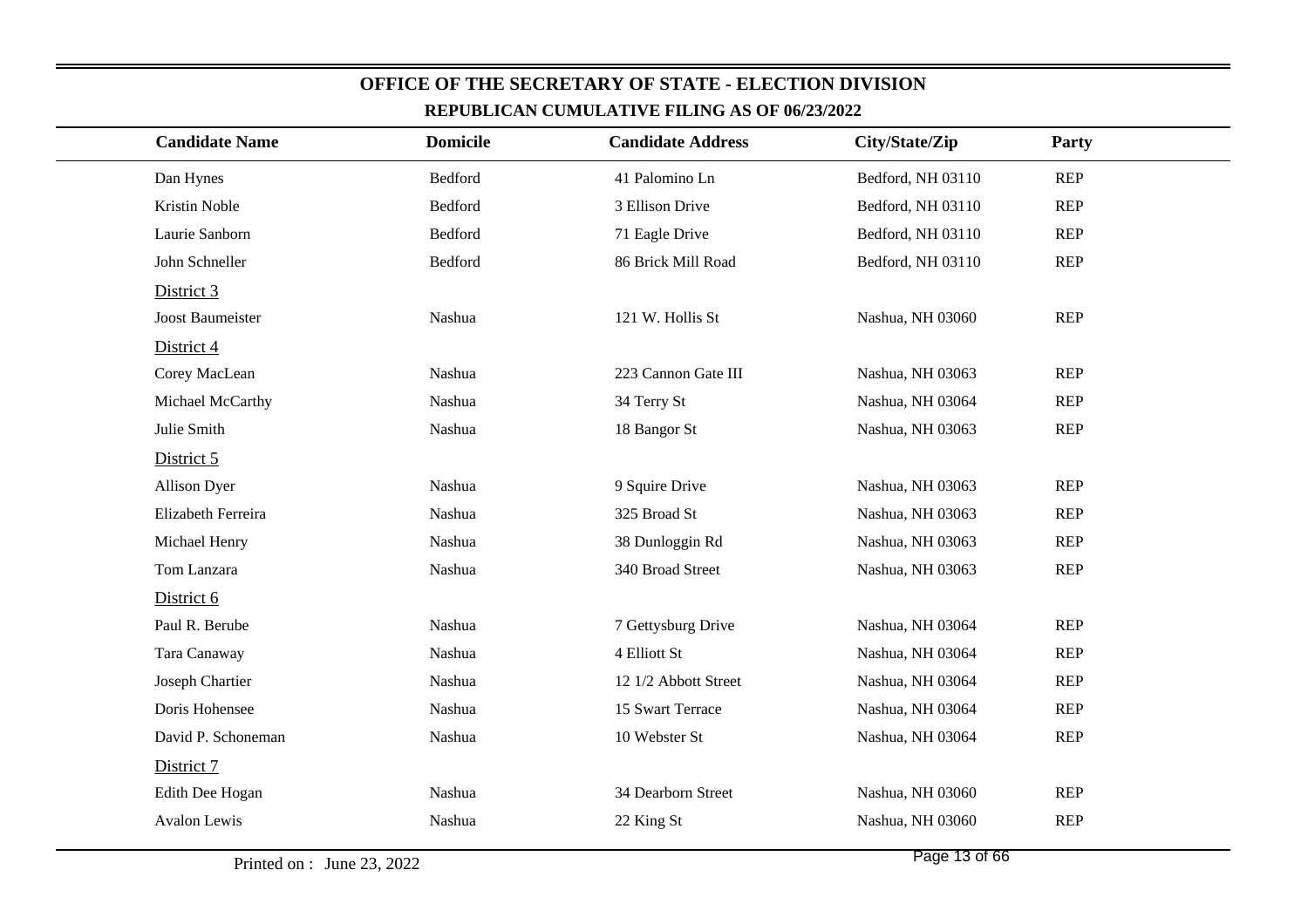| <b>Candidate Name</b> | <b>Domicile</b> | <b>Candidate Address</b>          | City/State/Zip      | Party      |
|-----------------------|-----------------|-----------------------------------|---------------------|------------|
| Daniel T. Moriarty    | Nashua          | 29 Orchard Ave                    | Nashua, NH 03060    | <b>REP</b> |
| District 8            |                 |                                   |                     |            |
| <b>Edward Decatur</b> | Nashua          | 112 Kinsley Street                | Nashua, NH 03060    | <b>REP</b> |
| Kevin Scully          | Nashua          | 7 Wildwood Lane                   | Nashua, NH 03060    | <b>REP</b> |
| Chris Thibodeau       | Nashua          | 71 Blossom St                     | Nashua, NH 03060    | <b>REP</b> |
| District 9            |                 |                                   |                     |            |
| Paula Johnson         | Nashua          | 15 Westborn Dr                    | Nashua, NH 03062    | <b>REP</b> |
| Di Lothrop            | Nashua          | 10 Althea Lane                    | Nashua, NH 03062    | <b>REP</b> |
| Claudette Schmidt     | Nashua          | 21 Shawnee Drive                  | Nashua, NH 03062    | <b>REP</b> |
| District 10           |                 |                                   |                     |            |
| John Cawthron         | Nashua          | 8 Troon Circle                    | Nashua, NH 03062    | <b>REP</b> |
| <b>Bill Ohm</b>       | Nashua          | 18 Mountain Laurels Drive Apt 403 | Nashua, NH 03060    | <b>REP</b> |
| Paul Thoman           | Nashua          | 13 Shingle Mill Dr                | Nashua, NH 03062    | <b>REP</b> |
| District 11           |                 |                                   |                     |            |
| Kristie Hart          | Nashua          | 9 Dustin Drive                    | Nashua, NH 03062    | <b>REP</b> |
| <b>Brett Powell</b>   | Nashua          | 3 Autumn Leaf Dr #13              | Nashua, NH 03060    | <b>REP</b> |
| Peter Silva           | Nashua          | 18 Masefield Rd                   | Nashua, NH 03062    | <b>REP</b> |
| District 12           |                 |                                   |                     |            |
| Melissa Blasek        | Merrimack       | 9 Twin Bridge Rd                  | Merrimack, NH 03054 | <b>REP</b> |
| <b>Bill Boyd</b>      | Merrimack       | 139 Joppa Road                    | Merrimack, NH 03054 | <b>REP</b> |
| Barbara Healey        | Merrimack       | 68 Back River Road                | Merrimack, NH 03054 | <b>REP</b> |
| <b>Bob Healey</b>     | Merrimack       | 68 Back River Rd                  | Merrimack, NH 03054 | <b>REP</b> |
| Mary L. Mayville      | Merrimack       | 24 Wintergreen Dr                 | Merrimack, NH 03054 | <b>REP</b> |
| Tim McGough           | Merrimack       | PO Box 1717                       | Merrimack, NH 03054 | <b>REP</b> |
|                       |                 |                                   |                     |            |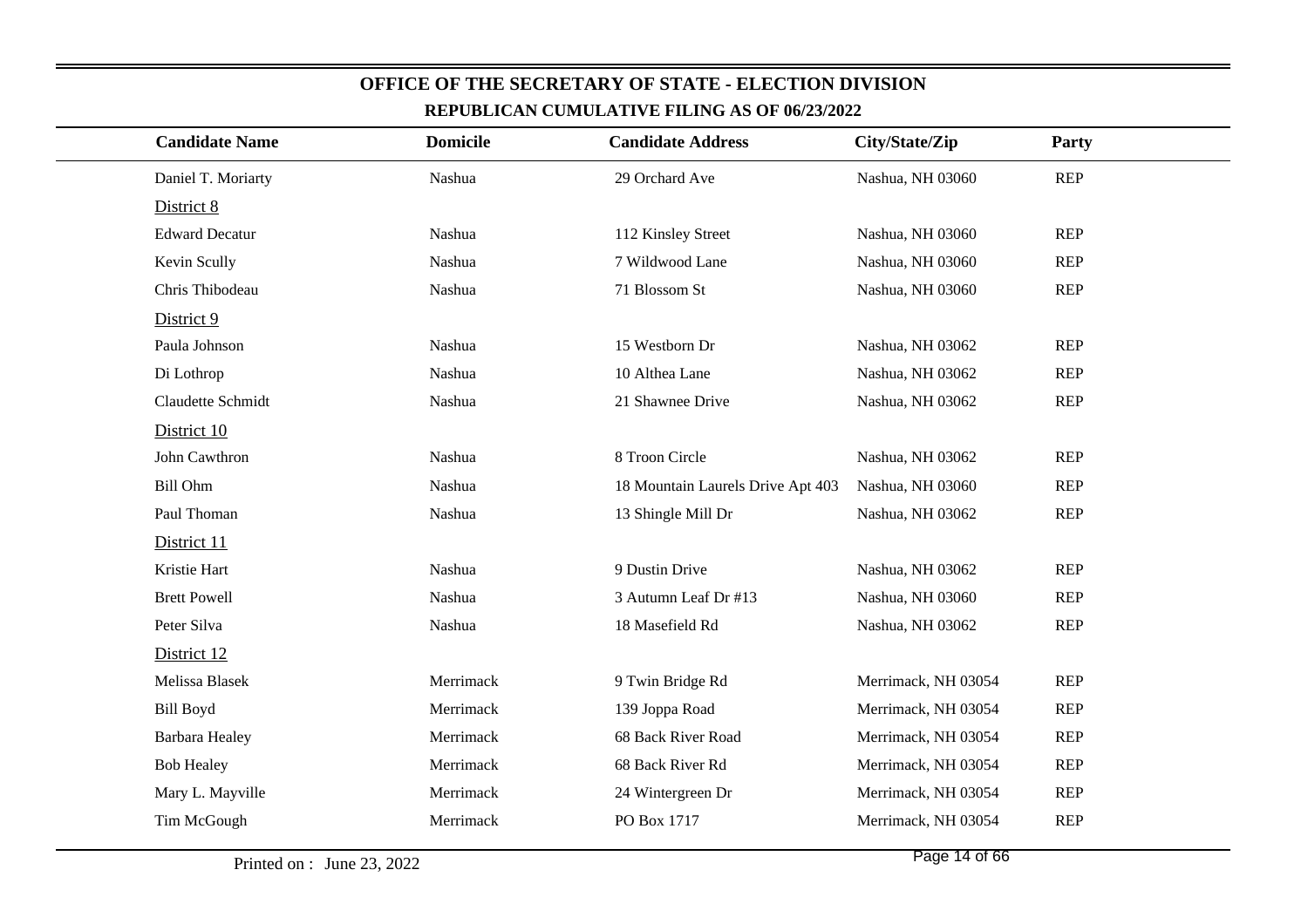| <b>Candidate Name</b> | <b>Domicile</b> | <b>Candidate Address</b>     | City/State/Zip       | Party      |
|-----------------------|-----------------|------------------------------|----------------------|------------|
| Maureen Mooney        | Merrimack       | PO Box 1676                  | Merrimack, NH 03054  | <b>REP</b> |
| Jeanine Notter        | Merrimack       | 19 Whittier Rd               | Merrimack, NH 03054  | <b>REP</b> |
| R. Brian Snow         | Merrimack       | 10 Merrymeeting Drive        | Merrimack, NH 03054  | <b>REP</b> |
| District 13           |                 |                              |                      |            |
| Stephen J. Kennedy    | Hudson          | 30 Glen Drive                | Hudson, NH 03051     | <b>REP</b> |
| Cathy Kenny           | Hudson          | 65 Bush Hill Road            | Hudson, NH 03051     | <b>REP</b> |
| <b>Andrew Prout</b>   | Hudson          | 6 Raven Drive                | Hudson, NH 03051     | <b>REP</b> |
| Andrew Renzullo       | Hudson          | 2 Heritage Circle            | Hudson, NH 03051     | <b>REP</b> |
| Jordan G. Ulery       | Hudson          | PO Box 15                    | Hudson, NH 03051     | <b>REP</b> |
| Robert Wherry         | Hudson          | 37 James Way                 | Hudson, NH 03051     | <b>REP</b> |
| District 14           |                 |                              |                      |            |
| Ralph G. Boehm        | Litchfield      | 6 Gibson Dr                  | Litchfield, NH 03052 | <b>REP</b> |
| <b>Rich Lascelles</b> | Litchfield      | 236 Charles Bancroft Highway | Litchfield, NH 03052 | <b>REP</b> |
| District 15           |                 |                              |                      |            |
| Mark McLean           | Manchester      | 43 Forest Hill Way           | Manchester, NH 03109 | <b>REP</b> |
| Mark Proulx           | Manchester      | 76 Janet Court               | Manchester, NH 03102 | <b>REP</b> |
| District 16           |                 |                              |                      |            |
| Larry G. Gagne        | Manchester      | 126 Lakeside Dr              | Manchester, NH 03104 | <b>REP</b> |
| William Infantine     | Manchester      | 89 Windward Lane             | Manchester, NH 03104 | <b>REP</b> |
| District 17           |                 |                              |                      |            |
| <b>Tyler Chase</b>    | Manchester      | 17 Quarry Way                | Manchester, NH 03104 | <b>REP</b> |
| Lee Xavier Davis      | Manchester      | 777 Union Street             | Manchester, NH 03104 | <b>REP</b> |
| District 18           |                 |                              |                      |            |
| Dick Marston          | Manchester      | 25 English Village Rd #304   | Manchester, NH 03102 | <b>REP</b> |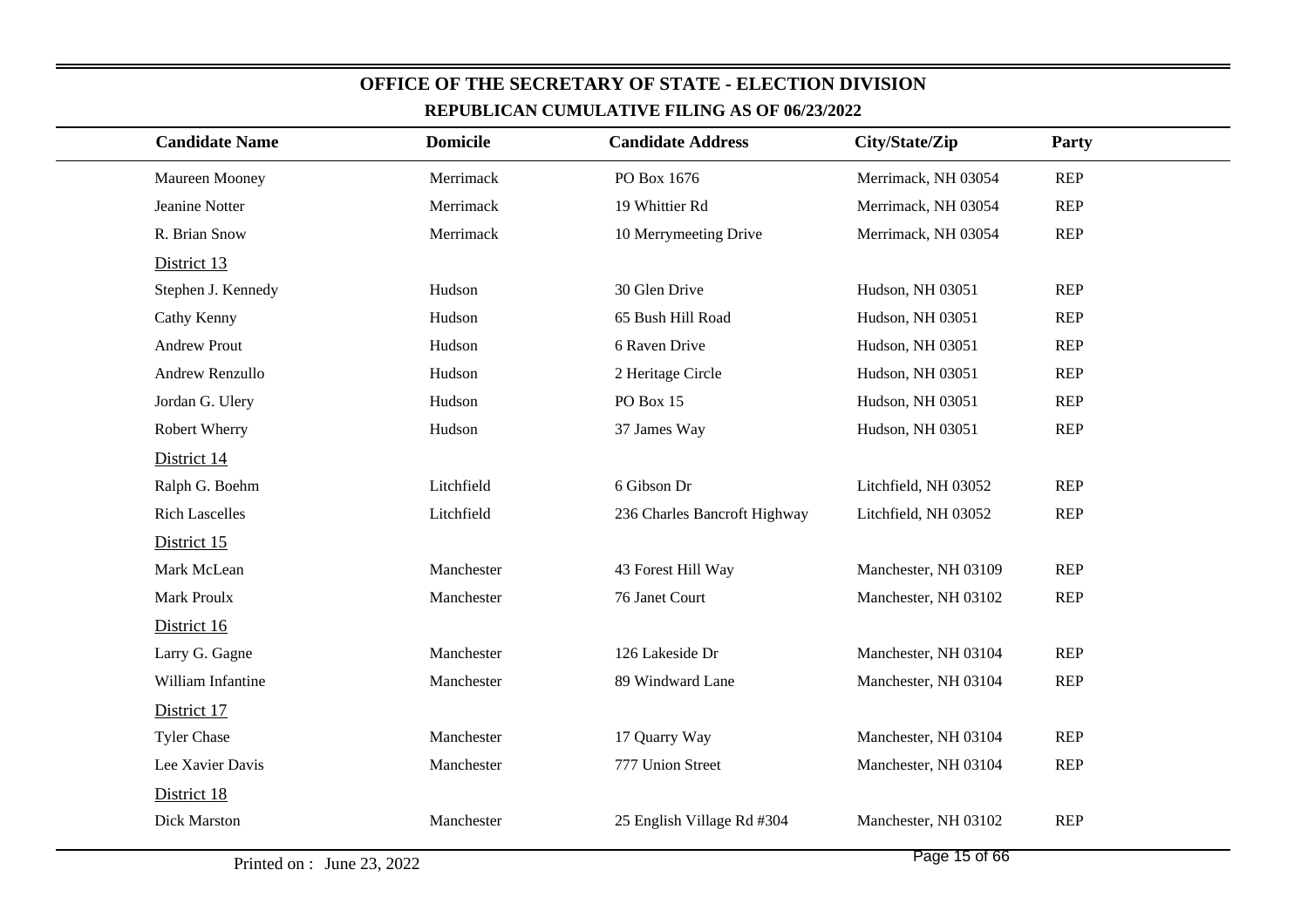| <b>Candidate Name</b>    | <b>Domicile</b> | <b>Candidate Address</b> | City/State/Zip       | Party      |
|--------------------------|-----------------|--------------------------|----------------------|------------|
| Matt Whitlock            | Manchester      | 185 Phillip Street       | Manchester, NH 03102 | <b>REP</b> |
| District 19              |                 |                          |                      |            |
| Daniel Garthwaite        | Manchester      | 166 Varney St            | Manchester, NH 03102 | <b>REP</b> |
| Tammy Simmons Garthwaite | Manchester      | 166 Varney St            | Manchester, NH 03102 | <b>REP</b> |
| District 20              |                 |                          |                      |            |
| Pierre Dupont            | Manchester      | 71 Circuit Street        | Manchester, NH 03103 | <b>REP</b> |
| Robert Kliskey           | Manchester      | 80 Sentinel Ct #207      | Manchester, NH 03103 | <b>REP</b> |
| District 21              |                 |                          |                      |            |
| Andrew Fromuth           | Manchester      | 1300 Union Street        | Manchester, NH 03104 | <b>REP</b> |
| <b>Gus Fromuth</b>       | Manchester      | 1300 Union Street        | Manchester, NH 03104 | <b>REP</b> |
| District 22              |                 |                          |                      |            |
| Carla Gericke            | Manchester      | 497 Hooksett Road #134   | Manchester, NH 03104 | <b>REP</b> |
| <b>Brittany Ping</b>     | Manchester      | 408 Rimmon St            | Manchester, NH 03102 | <b>REP</b> |
| District 24              |                 |                          |                      |            |
| Richard M. Hagala        | Manchester      | 85 Ash St                | Manchester, NH 03104 | <b>REP</b> |
| Jean Marie Mathieu       | Manchester      | 93 Arlington St          | Manchester, NH 03104 | <b>REP</b> |
| District 25              |                 |                          |                      |            |
| Scott Mattiello          | Manchester      | 613 Lake Ave             | Manchester, NH 03103 | <b>REP</b> |
| District 26              |                 |                          |                      |            |
| Brian D. Cole            | Manchester      | 890 Howe Street          | Manchester, NH 03103 | <b>REP</b> |
| District 27              |                 |                          |                      |            |
| Karen Reid               | Deering         | 433 East Deering Road    | Deering, NH 03244    | <b>REP</b> |
| District 28              |                 |                          |                      |            |
| Leah Cushman             | Weare           | 52 N Huntington Hill Rd  | Weare, NH 03281      | <b>REP</b> |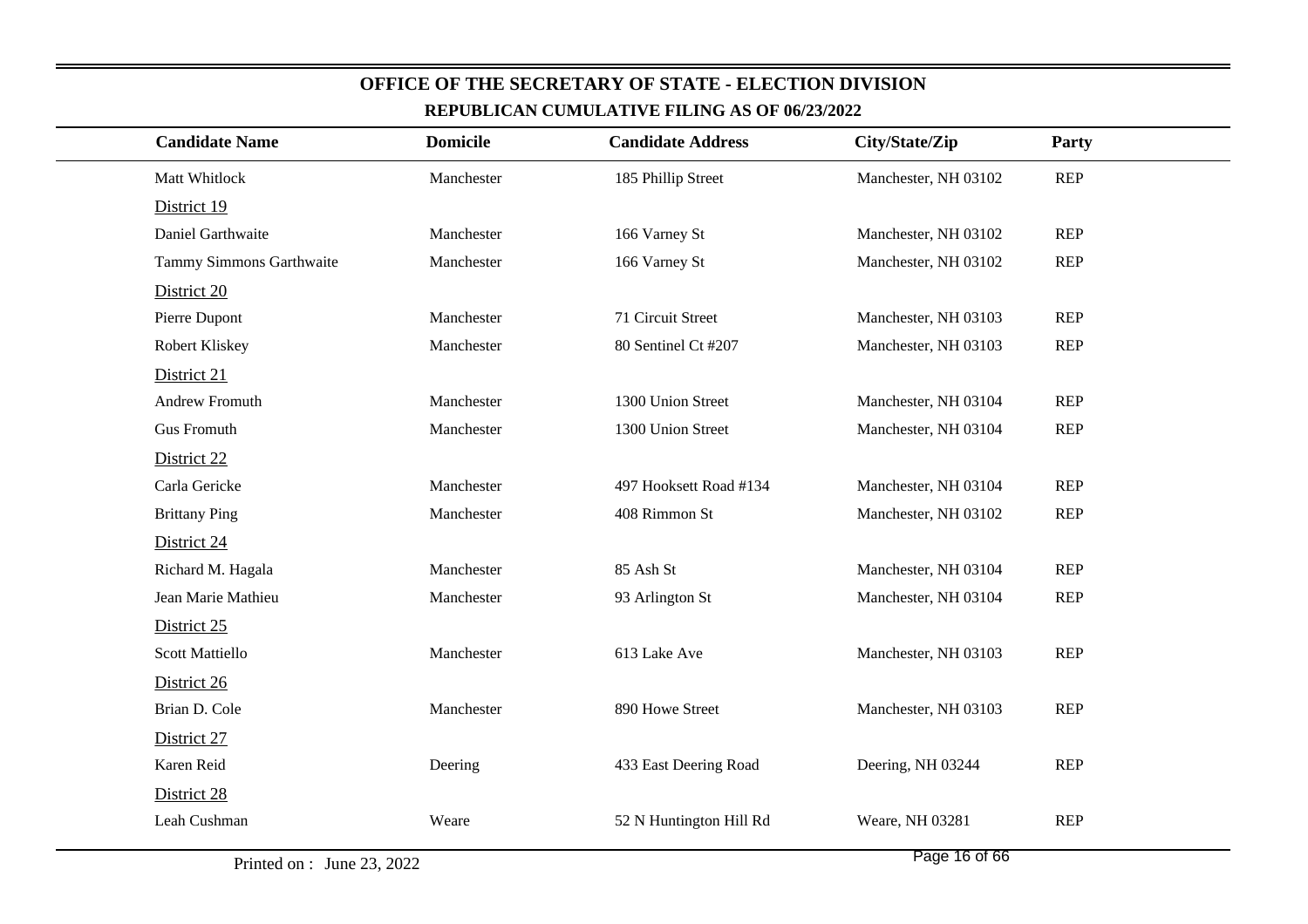| <b>Candidate Name</b> | <b>Domicile</b> | <b>Candidate Address</b> | City/State/Zip         | Party      |
|-----------------------|-----------------|--------------------------|------------------------|------------|
| Keith Erf             | Weare           | PO Box 338               | Weare, NH 03281        | <b>REP</b> |
| District 29           |                 |                          |                        |            |
| Joe Alexander         | Goffstown       | 3 Oakwood Lane Unit 1    | Goffstown, NH 03045    | <b>REP</b> |
| Henry R. Giasson III  | Goffstown       | 20A Amoskeag Dr          | Goffstown, NH 03045    | <b>REP</b> |
| Fred Plett            | Goffstown       | 29 My Way                | Goffstown, NH 03045    | <b>REP</b> |
| Doug Pounds           | Goffstown       | 37 Walnut Hill Rd        | Goffstown, NH 03045    | <b>REP</b> |
| Sheila Seidel         | Goffstown       | 71 Sage Court            | Goffstown, NH 03045    | <b>REP</b> |
| District 30           |                 |                          |                        |            |
| Riche Colcombe        | Hillsborough    | 76 Jones Road            | Hillsborough, NH 03244 | <b>REP</b> |
| Jim Creighton         | Antrim          | 155 Keene Rd             | Antrim, NH 03440       | <b>REP</b> |
| James L. Fedolfi      | Hillsborough    | 21 Bradford Circle       | Hillsborough, NH 03244 | <b>REP</b> |
| District 31           |                 |                          |                        |            |
| Jarvis Adams IV       | Greenfield      | PO Box 343               | Greenfield, NH 03047   | <b>REP</b> |
| District 32           |                 |                          |                        |            |
| Philip Andrews        | New Ipswich     | PO Box 417               | New Ipswich, NH 03071  | <b>REP</b> |
| Diane Kelley          | Temple          | 55 Hadley Hwy            | Temple, NH 03084       | <b>REP</b> |
| Jim Kofalt            | Wilton          | 46 Celts Way             | Wilton, NH 03086       | <b>REP</b> |
| Shane Sirois          | New Ipswich     | 16 Owl Dr                | New Ipswich, NH 03071  | <b>REP</b> |
| District 33           |                 |                          |                        |            |
| Rachel Maidment       | Peterborough    | 248 Carley Road          | Peterborough, NH 03458 | <b>REP</b> |
| Matthew Pilcher       | Peterborough    | 6 Snow Rd                | Peterborough, NH 03458 | <b>REP</b> |
| District 34           |                 |                          |                        |            |
| Pamela Coughlin       | Amherst         | 9 Mulberry Lane          | Amherst, NH 03031      | <b>REP</b> |
| <b>Russ Hodgkins</b>  | Amherst         | 39 Thornton Ferry Rd #1  | Amherst, NH 03031      | <b>REP</b> |
|                       |                 |                          |                        |            |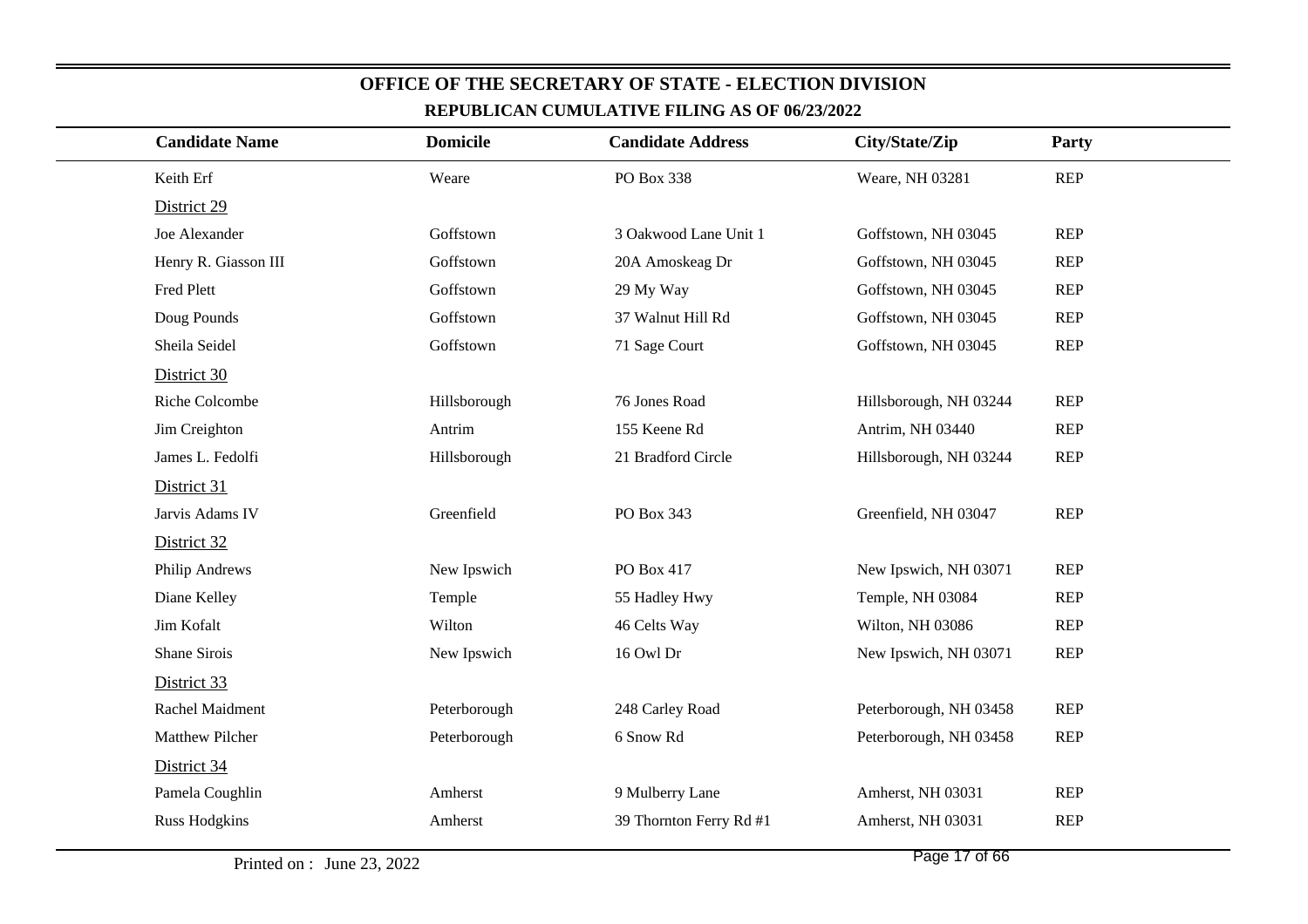| <b>Candidate Name</b>  | <b>Domicile</b>  | <b>Candidate Address</b>      | City/State/Zip          | Party      |  |
|------------------------|------------------|-------------------------------|-------------------------|------------|--|
| James M. O'Mara, Jr    | Amherst          | 12 Tamarack Lane              | Amherst, NH 03031       | <b>REP</b> |  |
| District 35            |                  |                               |                         |            |  |
| Liz Barbour            | Hollis           | PO Box 664, 5 Broad St        | <b>Hollis, NH 03049</b> | <b>REP</b> |  |
| Susan E. Homola        | Hollis           | PO Box 129                    | Hollis, NH 03049        | <b>REP</b> |  |
| District 36            |                  |                               |                         |            |  |
| John Lewicke           | Mason            | 928 Starch Mill Road          | Mason, NH 03048         | <b>REP</b> |  |
| Diane Pauer            | <b>Brookline</b> | 12 Westview Road              | Brookline, NH 03033     | <b>REP</b> |  |
| District 37            |                  |                               |                         |            |  |
| <b>Michael Facques</b> | Milford          | 21 Riversedge Drive           | Milford, NH 03055       | <b>REP</b> |  |
| District 38            |                  |                               |                         |            |  |
| Alicia Lekas           | Hudson           | 30 Barretts Hill Rd           | Hudson, NH 03051        | <b>REP</b> |  |
| Tony Lekas             | Hudson           | 30 Barretts Hill Rd           | Hudson, NH 03051        | <b>REP</b> |  |
| District 39            |                  |                               |                         |            |  |
| Ross Berry             | Manchester       | 401 Riverdale Ave             | Manchester, NH 03103    | <b>REP</b> |  |
| Kirk McConville        | Manchester       | 130 Linda Lane                | Manchester, NH 03104    | <b>REP</b> |  |
| District 40            |                  |                               |                         |            |  |
| Jamie Brassill         | Manchester       | 150 Golfview Drive, Apt. 205  | Manchester, NH 03102    | <b>REP</b> |  |
| Jon A. Fraser          | Manchester       | 3 Country Club Drive          | Manchester, NH 03102    | <b>REP</b> |  |
| Carlos Gonzalez        | Manchester       | 1630 Front Street, PO Box 154 | Manchester, NH 03105    | <b>REP</b> |  |
| Merav Yaakov           | Manchester       | 38 Bismark Street             | Manchester, NH 03102    | <b>REP</b> |  |
| Sylvain Yaakov         | Manchester       | 38 Bismark Street             | Manchester, NH 03102    | <b>REP</b> |  |
| District 41            |                  |                               |                         |            |  |
| Joseph Lachance        | Manchester       | 50 Ashland Street             | Manchester, NH 03104    | <b>REP</b> |  |
| Stephen N. Mathieu     | Manchester       | 93 Arlington Street           | Manchester, NH 03104    | <b>REP</b> |  |
|                        |                  |                               |                         |            |  |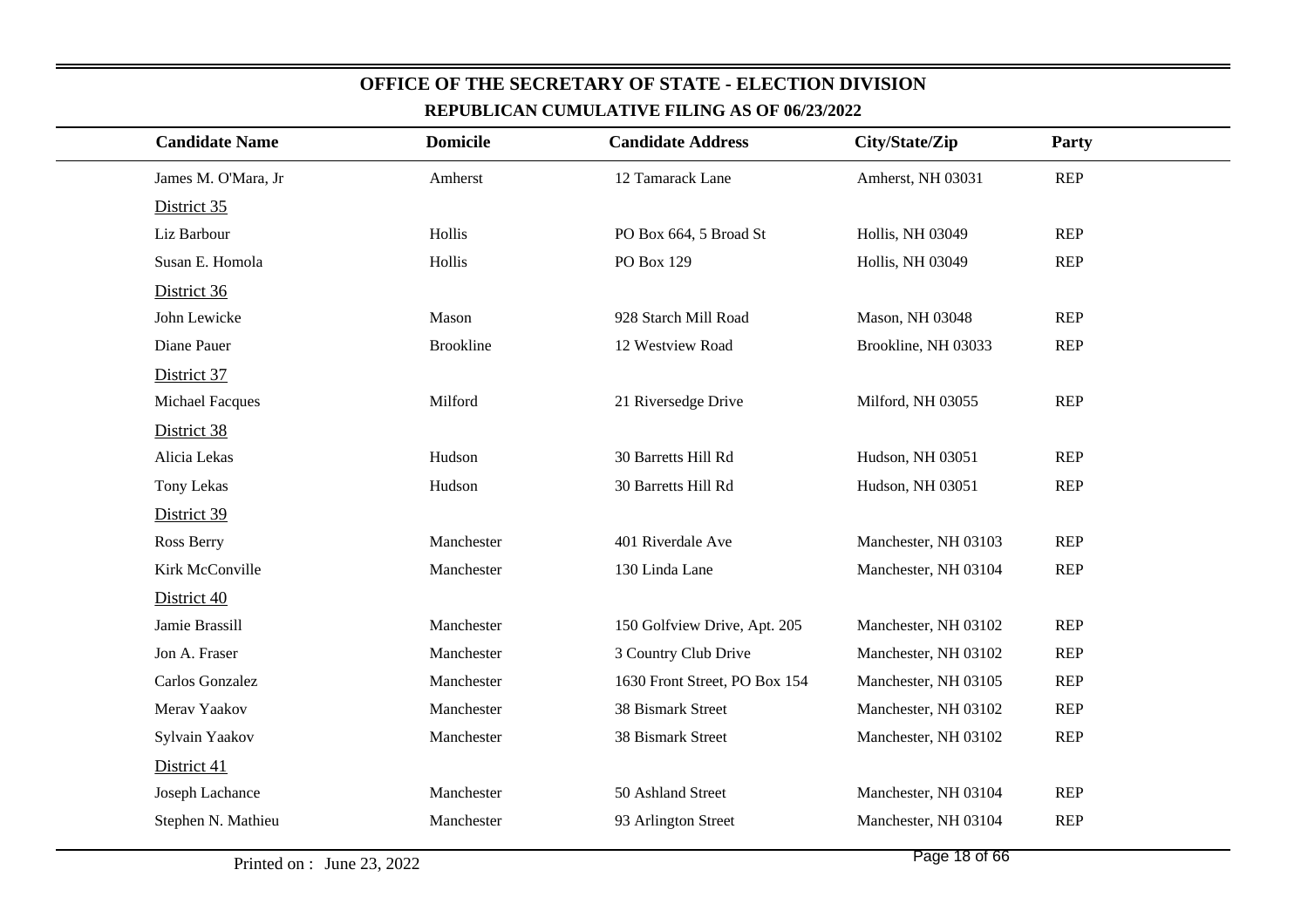| <b>Candidate Name</b>     | <b>Domicile</b> | <b>Candidate Address</b> | City/State/Zip         | Party      |
|---------------------------|-----------------|--------------------------|------------------------|------------|
| District 42               |                 |                          |                        |            |
| Keith Ammon               | New Boston      | PO Box 38                | New Boston, NH 03070   | <b>REP</b> |
| William Foster            | New Boston      | 49 Mont Vernon Rd        | New Boston, NH 03070   | <b>REP</b> |
| Gerald Griffin            | Mont Vernon     | PO Box 1                 | Mont Vernon, NH 03057  | <b>REP</b> |
| Lisa CM Post              | Lyndeborough    | 43 Crooked S Rd          | Lyndeborough, NH 03082 | <b>REP</b> |
| District 43               |                 |                          |                        |            |
| Jesse R. Broderick        | Milford         | 15 Wall Street           | Milford, NH 03055      | <b>REP</b> |
| <b>Bill King</b>          | Milford         | 344 Elm Street Unit 5    | Milford, NH 03055      | <b>REP</b> |
| <b>Barry Parquette</b>    | Milford         | 10 Cottage Street        | Milford, NH 03055      | <b>REP</b> |
| Vanessa L. Sheehan        | Milford         | 70 Amherst St            | Milford, NH 03055      | <b>REP</b> |
| Michael E. Thornton       | Milford         | 561 North River Road     | Milford, NH 03055      | <b>REP</b> |
| District 44               |                 |                          |                        |            |
| Travis Corcoran           | Weare           | 275 Quaker Street        | Weare, NH 03281        | <b>REP</b> |
| Gary S. Hopper            | Weare           | 107 Buxton School Road   | Weare, NH 03281        | <b>REP</b> |
| District 45               |                 |                          |                        |            |
| Jack Flanagan             | Mason           | <b>PO Box 201</b>        | Brookline, NH 03033    | <b>REP</b> |
| Colton Skorupan           | Mason           | 475 Wilton Rd            | Mason, NH 03048        | <b>REP</b> |
| <b>MERRIMACK County</b>   |                 |                          |                        |            |
| District 1                |                 |                          |                        |            |
| <b>Ricky Devoid</b>       | Boscawen        | 431 High St              | Boscawen, NH 03303     | <b>REP</b> |
| District 2                |                 |                          |                        |            |
| Greg Hill                 | Northfield      | 1 Knowles Farm Road      | Northfield, NH 03276   | <b>REP</b> |
| District 3                |                 |                          |                        |            |
| Ernesto Leonardo Gonzalez | Franklin        | 13 Upland Drive          | Franklin, NH 03235     | <b>REP</b> |
|                           |                 |                          | $D_{0.92}$ 10 of $66$  |            |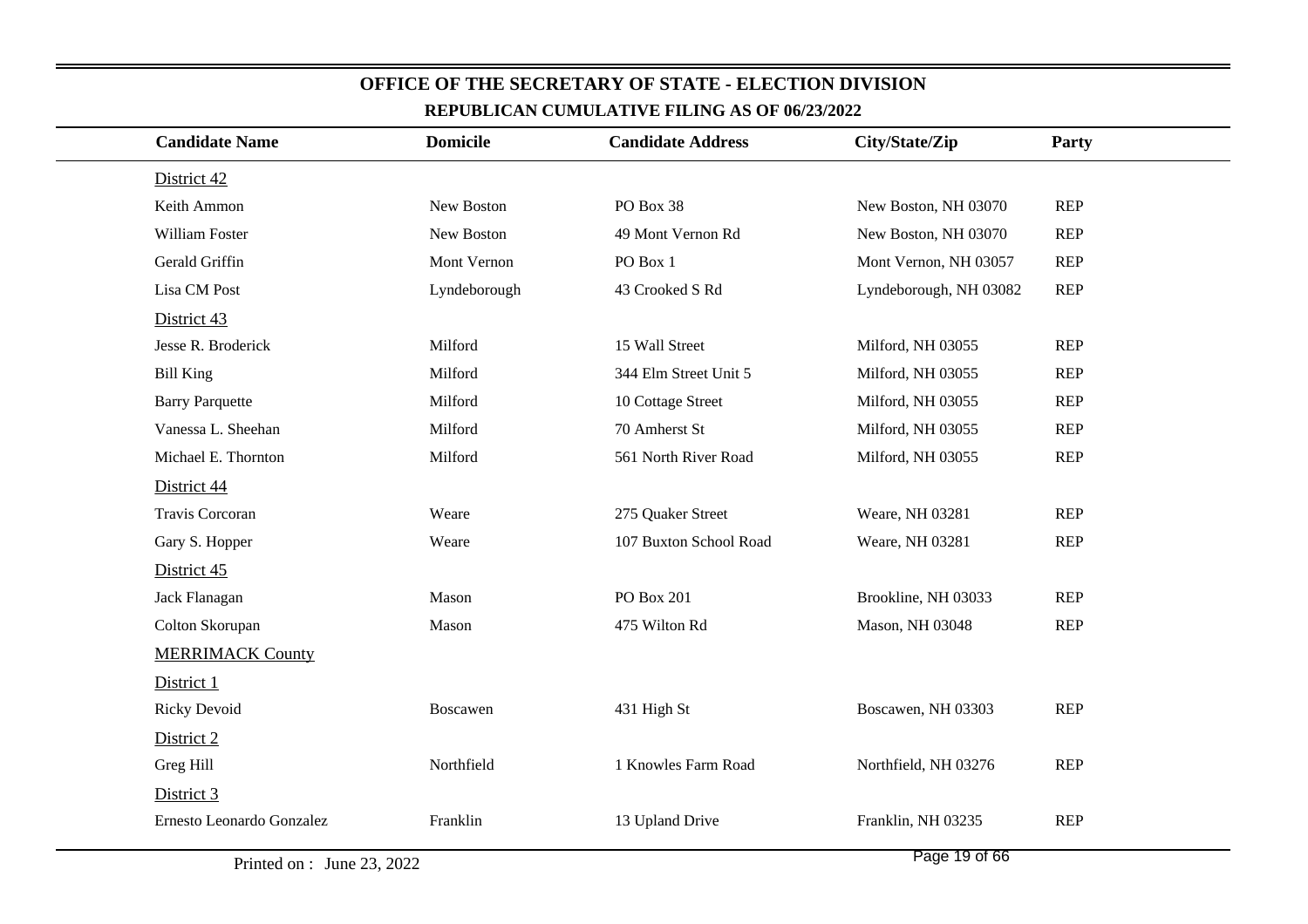| <u>KEI UDLIUAN UUMULATI VE FILING AS OF 00/23/2022</u> |                 |                          |                      |            |  |  |
|--------------------------------------------------------|-----------------|--------------------------|----------------------|------------|--|--|
| <b>Candidate Name</b>                                  | <b>Domicile</b> | <b>Candidate Address</b> | City/State/Zip       | Party      |  |  |
| James Mason                                            | Franklin        | 77 North Road            | Franklin, NH 03235   | <b>REP</b> |  |  |
| David Testerman                                        | Franklin        | PO Box 36                | Franklin, NH 03235   | <b>REP</b> |  |  |
| District 4                                             |                 |                          |                      |            |  |  |
| Jose E. Cambrils                                       | Loudon          | 83 Berry Road            | Loudon, NH 03307     | <b>REP</b> |  |  |
| Sumner Dole                                            | Canterbury      | PO Box 161               | Canterbury, NH 03224 | <b>REP</b> |  |  |
| Michael Moffett                                        | Loudon          | 144 Green View Drive     | Loudon, NH 03307     | <b>REP</b> |  |  |
| District 5                                             |                 |                          |                      |            |  |  |
| Louise Andrus                                          | Salisbury       | 406 Raccoon Hill Rd      | Salisbury, NH 03268  | <b>REP</b> |  |  |
| Deborah Aylward                                        | Danbury         | 52 Challenge Hill Road   | Danbury, NH 03230    | <b>REP</b> |  |  |
| District 6                                             |                 |                          |                      |            |  |  |
| Kevin Stanton                                          | Wilmot          | PO Box 68                | Wilmot, NH 03287     | <b>REP</b> |  |  |
| District 7                                             |                 |                          |                      |            |  |  |
| John Bowman                                            | Newbury         | 546 Chalk Pond Rd        | Newbury, NH 03255    | <b>REP</b> |  |  |
| Claire Ann Ketteler                                    | Newbury         | 546 Chalk Pond Road      | Newbury, NH 03255    | <b>REP</b> |  |  |
| Daniel H. Wolf                                         | Newbury         | PO Box 88                | Newbury, NH 03253    | <b>REP</b> |  |  |
| District 8                                             |                 |                          |                      |            |  |  |
| Margaret A. Kennedy                                    | Warner          | 5 Poverty Plains Rd      | Warner, NH 03278     | <b>REP</b> |  |  |
| Walter F. Kirsch                                       | Warner          | 122 Rolfe Pond Dr        | Contoocook, NH 03229 | <b>REP</b> |  |  |
| Everett S. Mahoney                                     | Warner          | 3 Kelly Hill Rd          | Warner, NH 03278     | <b>REP</b> |  |  |
| Jay Noone                                              | Henniker        | 2307 Weare Road          | Henniker, NH 03242   | <b>REP</b> |  |  |
| <b>James Bass Parker</b>                               | Henniker        | 2307 Weare Road          | Henniker, NH 03242   | <b>REP</b> |  |  |
| District 9                                             |                 |                          |                      |            |  |  |
| Darlene Gildersleeve                                   | Hopkinton       | 77 Pamela Drive          | Hopkinton, NH 03229  | <b>REP</b> |  |  |
| <b>Christopher Lins</b>                                | <b>Bow</b>      | 10 Rand Road             | Bow, NH 03304        | <b>REP</b> |  |  |
|                                                        |                 |                          |                      |            |  |  |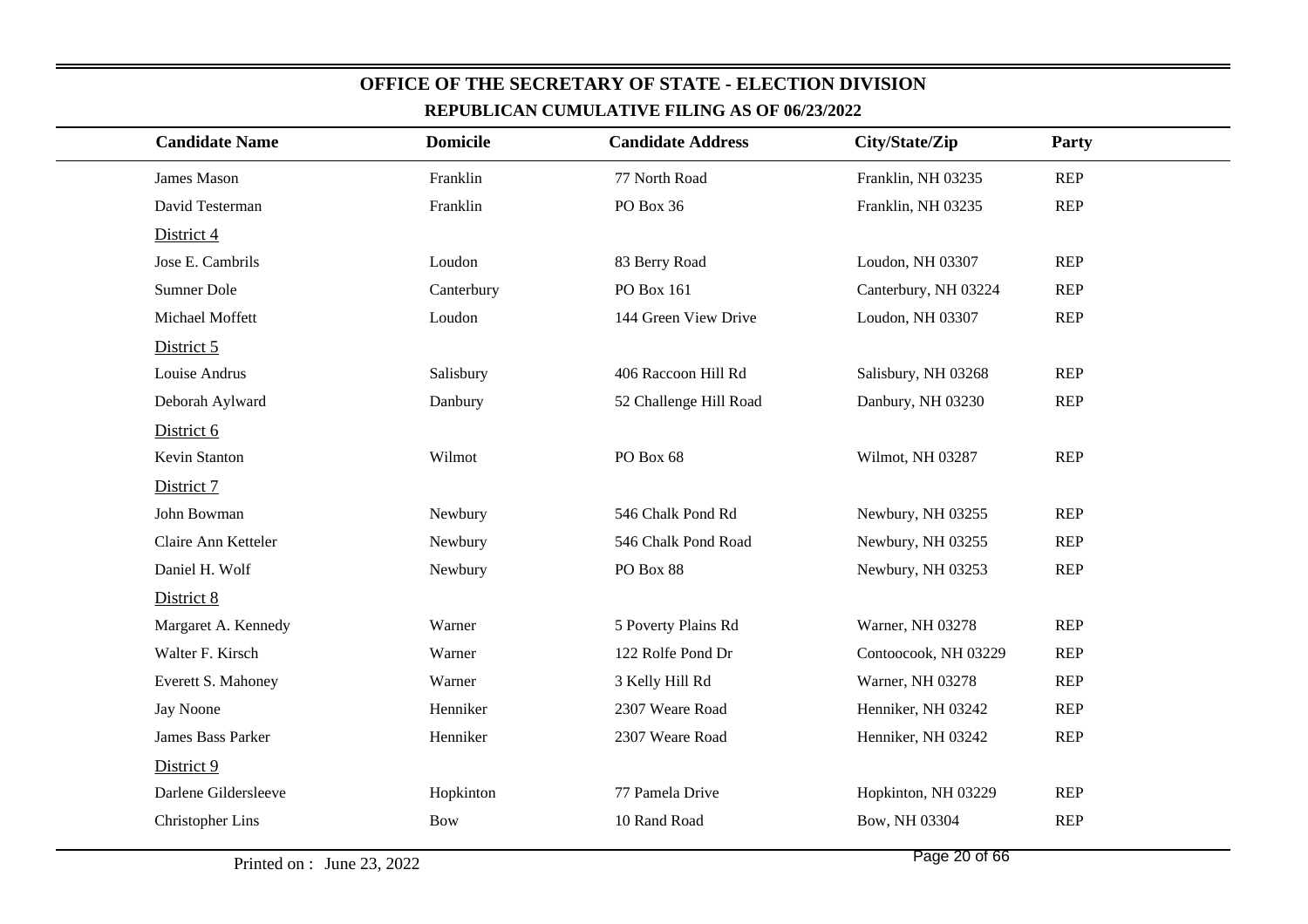| <b>Candidate Name</b> | <b>Domicile</b> | <b>Candidate Address</b>    | City/State/Zip       | Party      |  |
|-----------------------|-----------------|-----------------------------|----------------------|------------|--|
| Joel Lloyd            | Hopkinton       | 729 Kearsarge Ave           | Hopkinton, NH 03229  | <b>REP</b> |  |
| John F. Martin        | <b>Bow</b>      | 96 Woodhill Road            | Bow, NH 03304        | <b>REP</b> |  |
| Jon Richardson        | Hopkinton       | 24 Briar Hill Rd            | Hopkinton, NH 03229  | <b>REP</b> |  |
| Jed Tocci             | Hopkinton       | 2201 Hopkinton Rd           | Hopkinton, NH 03229  | <b>REP</b> |  |
| District 10           |                 |                             |                      |            |  |
| Stephen Boyd          | Hooksett        | 51 Whitehall Road           | Hooksett, NH 03106   | <b>REP</b> |  |
| John A. Leavitt       | Hooksett        | PO Box 16278                | Hooksett, NH 03106   | <b>REP</b> |  |
| Ray Plante            | Dunbarton       | 30 Moose Point Rd           | Dunbarton, NH 03046  | <b>REP</b> |  |
| <b>Yury Polozov</b>   | Hooksett        | 1465 Hooksett Road Unit 393 | Hooksett, NH 03106   | <b>REP</b> |  |
| Thomas C. Walsh       | Hooksett        | 15 Berry Hill Rd            | Hooksett, NH 03106   | <b>REP</b> |  |
| District 11           |                 |                             |                      |            |  |
| <b>Matthew Pitaro</b> | Allenstown      | 7 Swiftwater Dr #1          | Allenstown, NH 03275 | <b>REP</b> |  |
| District 12           |                 |                             |                      |            |  |
| <b>Brian Seaworth</b> | Pembroke        | 161 Buck St                 | Pembroke, NH 03275   | <b>REP</b> |  |
| Nick White            | Pembroke        | 935 Borough Road            | Pembroke, NH 03275   | <b>REP</b> |  |
| District 13           |                 |                             |                      |            |  |
| James Conrad Allard   | Pittsfield      | 540 Tilton Hill Road        | Pittsfield, NH 03263 | <b>REP</b> |  |
| Cyril Aures           | Chichester      | 17 Perry Brook Road         | Chichester, NH 03258 | <b>REP</b> |  |
| Clayton Wood          | Pittsfield      | 329 Catamount Road          | Pittsfield, NH 03263 | <b>REP</b> |  |
| District 14           |                 |                             |                      |            |  |
| John F. Klose         | Epsom           | PO Box 519                  | Epsom, NH 03234      | <b>REP</b> |  |
| Dan McGuire           | Epsom           | 700 Suncook Valley Hwy      | Epsom, NH 03234      | <b>REP</b> |  |
| District 18           |                 |                             |                      |            |  |
| Kristen Jackson       | Concord         | 4 Prospect St               | Concord, NH 03301    | <b>REP</b> |  |
|                       |                 |                             |                      |            |  |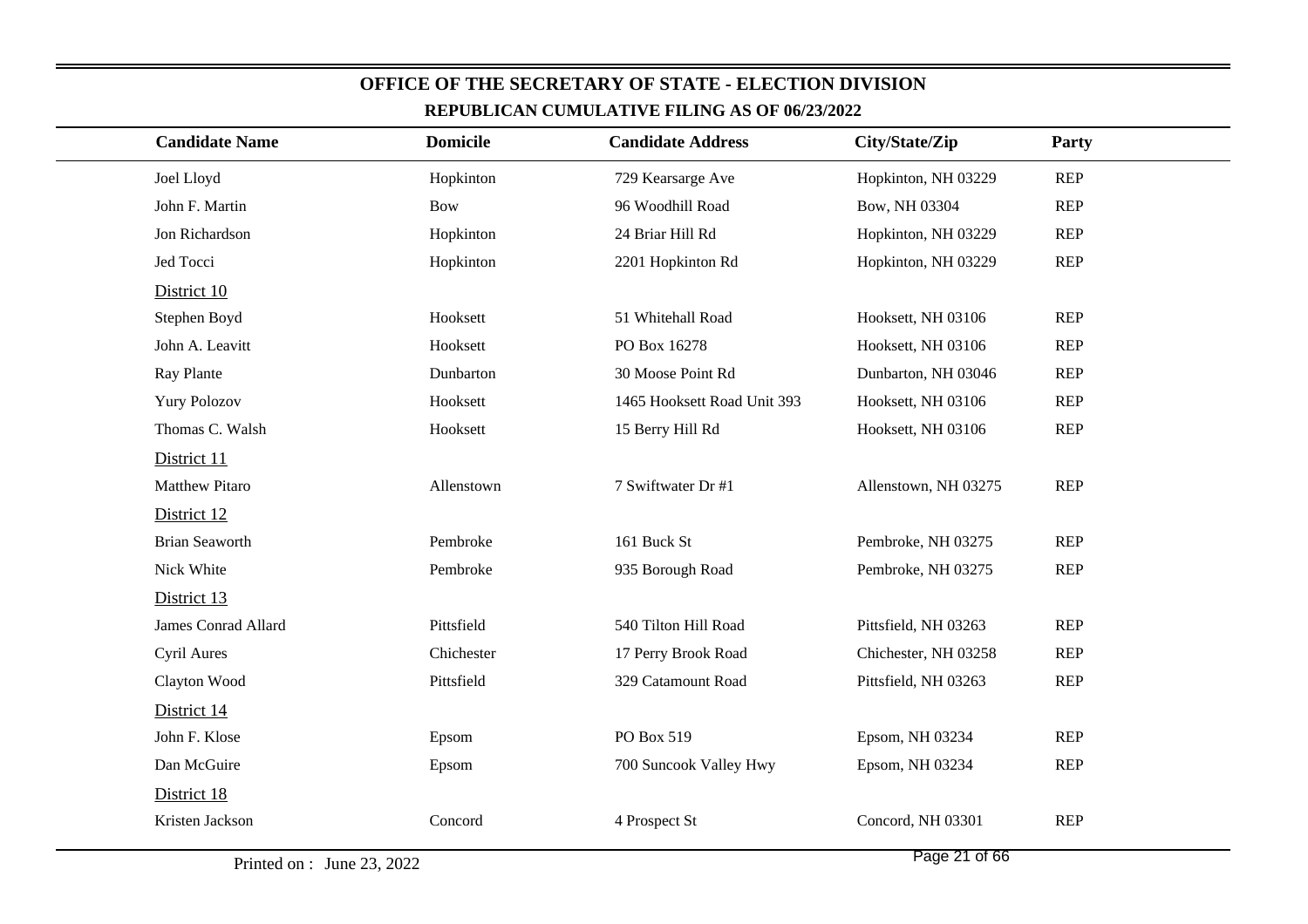| <b>Candidate Name</b> | <b>Domicile</b> | <b>Candidate Address</b>   | City/State/Zip       | <b>Party</b> |
|-----------------------|-----------------|----------------------------|----------------------|--------------|
| District 19           |                 |                            |                      |              |
| Patrice Myers         | Concord         | 9 Flamingo Drive           | Concord, NH 03301    | <b>REP</b>   |
| District 21           |                 |                            |                      |              |
| Robert G. Bertrand    | Concord         | 14 Haig Street             | Concord, NH 03301    | <b>REP</b>   |
| District 22           |                 |                            |                      |              |
| Scott H. Smith        | Concord         | 84 Branch Tpke Unit 98     | Concord, NH 03301    | <b>REP</b>   |
| Dennis R. Soucy       | Concord         | 3 Russell St               | Concord, NH 03301    | <b>REP</b>   |
| District 23           |                 |                            |                      |              |
| Andrew Georgevits     | Concord         | 61 North East Village Road | Concord, NH 03301    | <b>REP</b>   |
| District 24           |                 |                            |                      |              |
| John Cate             | Concord         | 470 Josiah Bartlett Road   | Concord, NH 03301    | <b>REP</b>   |
| District 25           |                 |                            |                      |              |
| Kenna Cross           | Northfield      | 349 Cross Mill Rd          | Northfield, NH 03276 | <b>REP</b>   |
| Jason Gerhard         | Northfield      | 30 Fellows Hill Road       | Belmont, NH 03220    | <b>REP</b>   |
| District 26           |                 |                            |                      |              |
| Alvin See             | Loudon          | 64 Plateau Ridge Rd        | Loudon, NH 03307     | <b>REP</b>   |
| District 27           |                 |                            |                      |              |
| Ernie Bencivenga      | Hooksett        | 244 Whitehall Road         | Hooksett, NH 03106   | <b>REP</b>   |
| JR Hoell              | Dunbarton       | 32 Ordway Road             | Dunbarton, NH 03046  | <b>REP</b>   |
| Carol McGuire         | Epsom           | 700 Suncook Valley Hwy     | Epsom, NH 03234      | <b>REP</b>   |
| District 28           |                 |                            |                      |              |
| Kevin Moore           | Concord         | 96 Fisherville Rd Unit #3  | Concord, NH 03303    | <b>REP</b>   |
| District 29           |                 |                            |                      |              |
| Kenneth L. Georgevits | Concord         | 481 Mountain Road          | Concord, NH 03301    | <b>REP</b>   |
|                       |                 |                            |                      |              |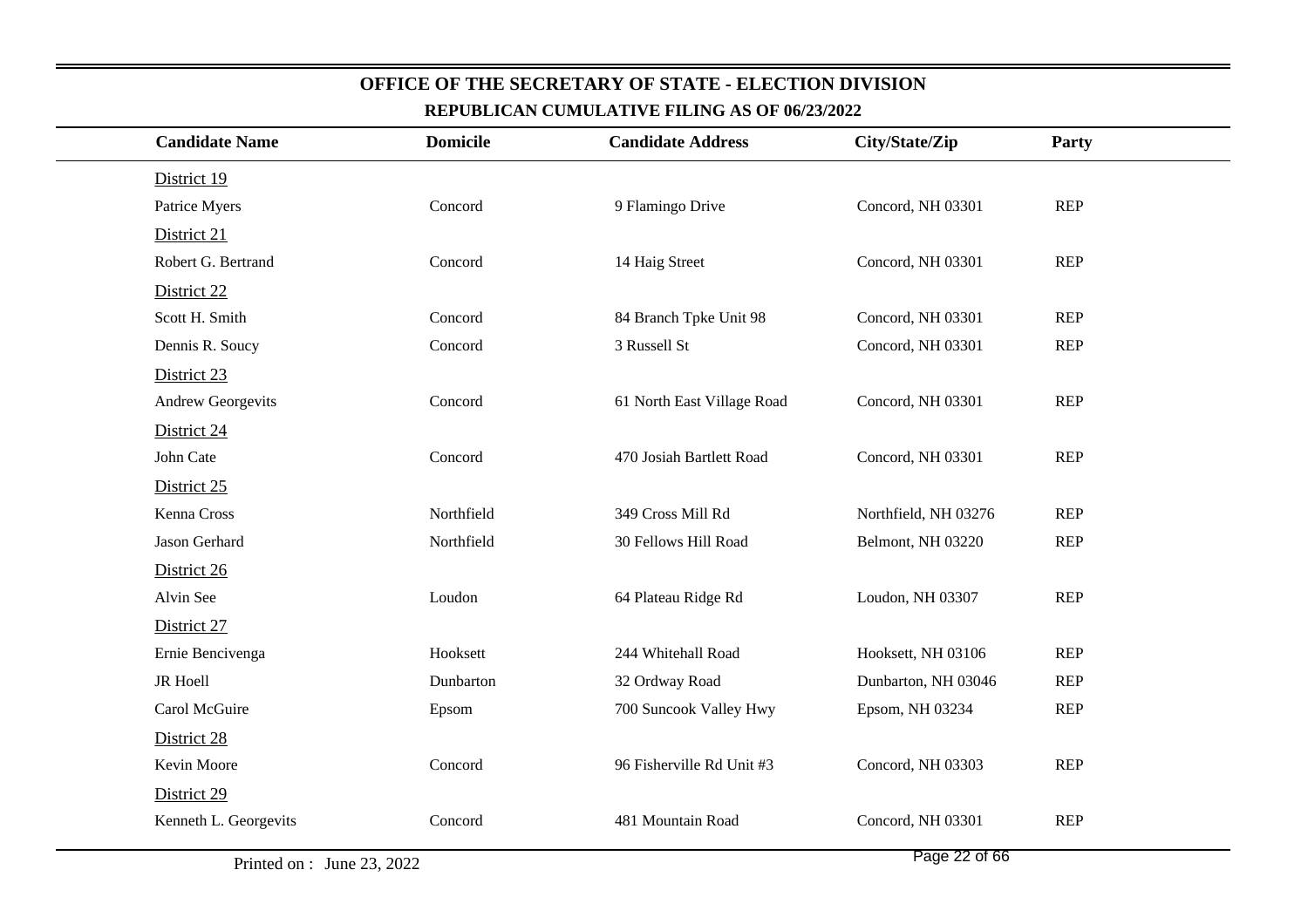| <u>KEI UDLICAN CUMULATIVE FILING AS OF W#3#2022</u> |                 |                          |                      |            |  |  |
|-----------------------------------------------------|-----------------|--------------------------|----------------------|------------|--|--|
| <b>Candidate Name</b>                               | <b>Domicile</b> | <b>Candidate Address</b> | City/State/Zip       | Party      |  |  |
| District 30                                         |                 |                          |                      |            |  |  |
| Chris Wood                                          | Concord         | 3 Plum Street            | Concord, NH 03301    | <b>REP</b> |  |  |
| <b>ROCKINGHAM County</b>                            |                 |                          |                      |            |  |  |
| District 1                                          |                 |                          |                      |            |  |  |
| Benjamin T. Bartlett IV                             | Nottingham      | PO Box 223               | Nottingham, NH 03290 | <b>REP</b> |  |  |
| Jacob Brouillard                                    | Nottingham      | 27 Gerrish Drive         | Nottingham, NH 03290 | <b>REP</b> |  |  |
| Paul D. Tudor                                       | Northwood       | 167 Bow St               | Northwood, NH 03261  | <b>REP</b> |  |  |
| District 2                                          |                 |                          |                      |            |  |  |
| Jason Osborne                                       | Auburn          | 65 Miner Rd              | Auburn, NH 03032     | <b>REP</b> |  |  |
| James Spillane                                      | Deerfield       | 16 Swamp Rd              | Deerfield, NH 03037  | <b>REP</b> |  |  |
| Kevin Verville                                      | Deerfield       | 9 McCarron Road          | Deerfield, NH 03037  | <b>REP</b> |  |  |
| District 3                                          |                 |                          |                      |            |  |  |
| Oliver J. Ford                                      | Chester         | 67 Chester St            | Chester, NH 03036    | <b>REP</b> |  |  |
| District 4                                          |                 |                          |                      |            |  |  |
| Tim Cahill                                          | Raymond         | 31 Old Manchester Rd     | Raymond, NH 03077    | <b>REP</b> |  |  |
| Mike Drago                                          | Raymond         | 8 Francesca Drive        | Raymond, NH 03077    | <b>REP</b> |  |  |
| Kevin Pratt                                         | Raymond         | 11 Smith Pond Road       | Raymond, NH 03077    | <b>REP</b> |  |  |
| District 5                                          |                 |                          |                      |            |  |  |
| Cody M. Belanger                                    | Epping          | 35 N River Rd            | Epping, NH 03042     | <b>REP</b> |  |  |
| Michael Vose                                        | Epping          | 75 Olde Bridge Lane      | Epping, NH 03042     | <b>REP</b> |  |  |
| District 6                                          |                 |                          |                      |            |  |  |
| Melissa A. Litchfield                               | Brentwood       | 46 Eleanor's Way         | Brentwood, NH 03833  | <b>REP</b> |  |  |
| District 7                                          |                 |                          |                      |            |  |  |
| Dennis Acton                                        | Fremont         | 93 Risloves Way          | Fremont, NH 03044    | <b>REP</b> |  |  |
|                                                     |                 |                          |                      |            |  |  |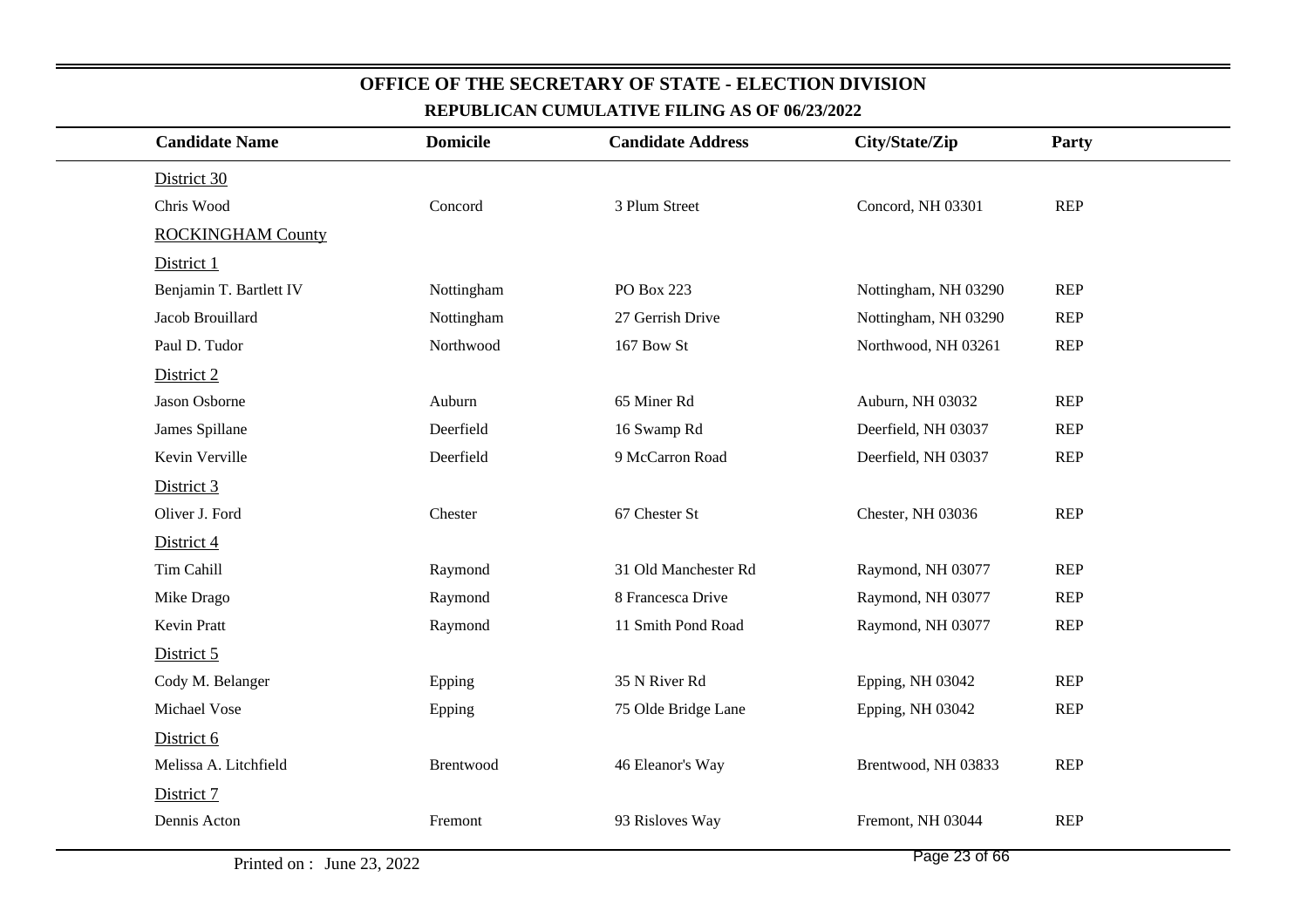| <b>Candidate Name</b>   | <b>Domicile</b> | <b>Candidate Address</b> | City/State/Zip      | Party      |
|-------------------------|-----------------|--------------------------|---------------------|------------|
| <b>Emily Phillips</b>   | Fremont         | 40 Louise Lane           | Fremont, NH 03044   | <b>REP</b> |
| District 8              |                 |                          |                     |            |
| <b>Scott Wallace</b>    | Danville        | 34 Wymans Landing        | Danville, NH 03819  | <b>REP</b> |
| District 9              |                 |                          |                     |            |
| Tony Piemonte           | Sandown         | 4 Rangeway Ave           | Sandown, NH 03873   | <b>REP</b> |
| Chris True              | Sandown         | 41 Hunt Pond Rd          | Sandown, NH 03873   | <b>REP</b> |
| District 10             |                 |                          |                     |            |
| Jeanene Cooper          | Newmarket       | 22 Boulder Drive         | Newmarket, NH 03857 | <b>REP</b> |
| District 11             |                 |                          |                     |            |
| <b>Edward Duncan</b>    | Exeter          | 40 Hampton Road, Unit D2 | Exeter, NH 03833    | <b>REP</b> |
| William A. Smith        | Exeter          | 31 Chestnut St #201      | Exeter, NH 03833    | <b>REP</b> |
| Robin Tyner             | Exeter          | 9 Millstream Drive       | Exeter, NH 03833    | <b>REP</b> |
| District 12             |                 |                          |                     |            |
| Patrick Abrami          | Stratham        | 9 Tall Pines Drive       | Stratham, NH 03885  | <b>REP</b> |
| Joanne Ward             | Stratham        | 6 Wedgewood Drive        | Stratham, NH 03885  | <b>REP</b> |
| District 13             |                 |                          |                     |            |
| Mike Appolo             | Derry           | 49 Lawrence Rd           | Derry, NH 03038     | <b>REP</b> |
| G. Thomas Cardon        | Derry           | 2 Cunningham Dr          | Derry, NH 03038     | <b>REP</b> |
| <b>Charles Foote</b>    | Derry           | 13 Drew Road             | Derry, NH 03038     | <b>REP</b> |
| Phyllis May Katsakiores | Derry           | 1 Bradford Street        | Derry, NH 03038     | <b>REP</b> |
| Erica Layon             | Derry           | PO Box 1557              | Derry, NH 03038     | <b>REP</b> |
| Lorraine M. Lindenberg  | Derry           | 12 W Broadway Apt 408    | Derry, NH 03038     | <b>REP</b> |
| David C. Love           | Derry           | 4 Maple Street #3        | Derry, NH 03038     | <b>REP</b> |
| Daniel Mecke            | Derry           | 13 Highland Avenue       | Derry, NH 03038     | <b>REP</b> |
|                         |                 |                          |                     |            |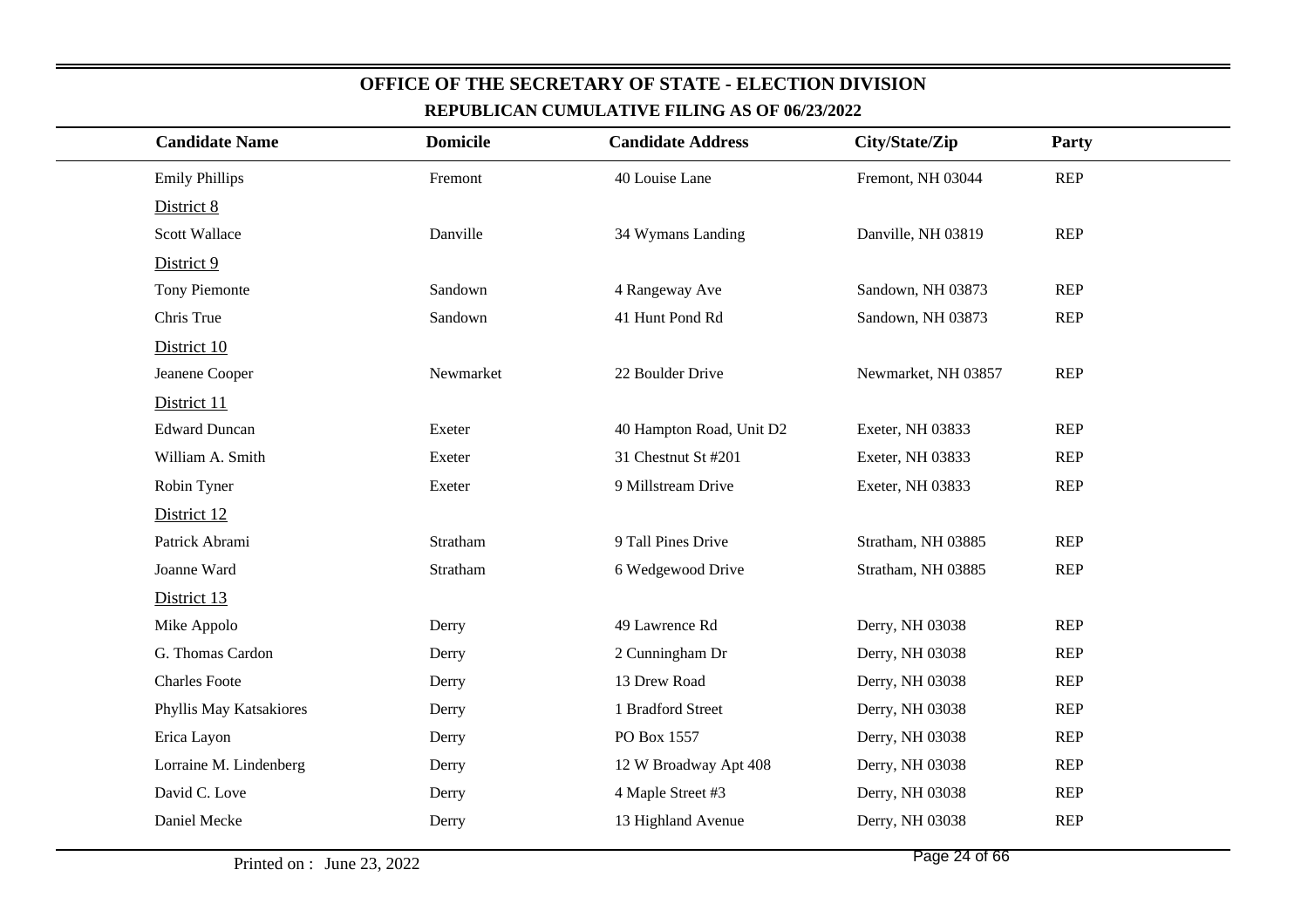| REPUBLICAN CUMULATIVE FILING AS OF 00/23/2022 |                 |                          |                         |            |  |  |  |
|-----------------------------------------------|-----------------|--------------------------|-------------------------|------------|--|--|--|
| <b>Candidate Name</b>                         | <b>Domicile</b> | <b>Candidate Address</b> | City/State/Zip          | Party      |  |  |  |
| Elizabeth Mecke                               | Derry           | 13 Highland Ave          | Derry, NH 03038         | REP        |  |  |  |
| David E. Milz                                 | Derry           | 12R Bonnie Lane          | Derry, NH 03038         | REP        |  |  |  |
| Jodi Nelson                                   | Derry           | 7 Nutmeadow Ln           | Derry, NH 03038         | REP        |  |  |  |
| Katherine Prudhomme O'Brien                   | Derry           | 19 Beacon Hill Rd        | Derry, NH 03038         | REP        |  |  |  |
| Stephen Pearson                               | Derry           | 221 Hampstead Rd         | Derry, NH 03038         | REP        |  |  |  |
| John Potucek                                  | Derry           | 18 Sunset Avenue         | Derry, NH 03038         | <b>REP</b> |  |  |  |
| <b>Richard Tripp</b>                          | Derry           | 44 Windham Rd            | Derry, NH 03038         | REP        |  |  |  |
| Brenda Willis                                 | Derry           | 24 Maxwell Drive         | Derry, NH 03038         | REP        |  |  |  |
| District 14                                   |                 |                          |                         |            |  |  |  |
| Deborah L. Hobson                             | East Kingston   | 3 Woldridge Lane         | East Kingston, NH 03827 | REP        |  |  |  |
| Kenneth L. Weyler                             | Kingston        | 23 Scotland Rd           | Kingston, NH 03848      | REP        |  |  |  |
| District 15                                   |                 |                          |                         |            |  |  |  |
| Joe Guthrie                                   | Hampstead       | 15 Madison Ave           | Hampstead, NH 03841     | REP        |  |  |  |
| Lilli Walsh                                   | Hampstead       | 63 Mills Shore Dr        | Hampstead, NH 03841     | REP        |  |  |  |
| District 16                                   |                 |                          |                         |            |  |  |  |
| Tom Dolan                                     | Londonderry     | 19 Isabella Drive        | Londonderry, NH 03053   | REP        |  |  |  |
| Ron Dunn                                      | Londonderry     | 12 Quincy Rd             | Londonderry, NH 03053   | <b>REP</b> |  |  |  |
| Laura El-Azem                                 | Londonderry     | 22 Summer Dr             | Londonderry, NH 03053   | REP        |  |  |  |
| Kathleen Kilroy                               | Londonderry     | 22 Hall Road             | Londonderry, NH 03053   | <b>REP</b> |  |  |  |
| David C. Lundgren                             | Londonderry     | 21 King John Dr          | Londonderry, NH 03053   | <b>REP</b> |  |  |  |
| Wayne D. MacDonald                            | Londonderry     | 11 Dickey St             | Londonderry, NH 03038   | <b>REP</b> |  |  |  |
| Sherman Packard                               | Londonderry     | 70 Old Derry Rd          | Londonderry, NH 03053   | <b>REP</b> |  |  |  |
| Kristine Perez                                | Londonderry     | 5 Wesley Dr              | Londonderry, NH 03053   | <b>REP</b> |  |  |  |
| Moira Ryan                                    | Londonderry     | 2 Snowberry Holw         | Londonderry, NH 03053   | <b>REP</b> |  |  |  |
|                                               |                 |                          |                         |            |  |  |  |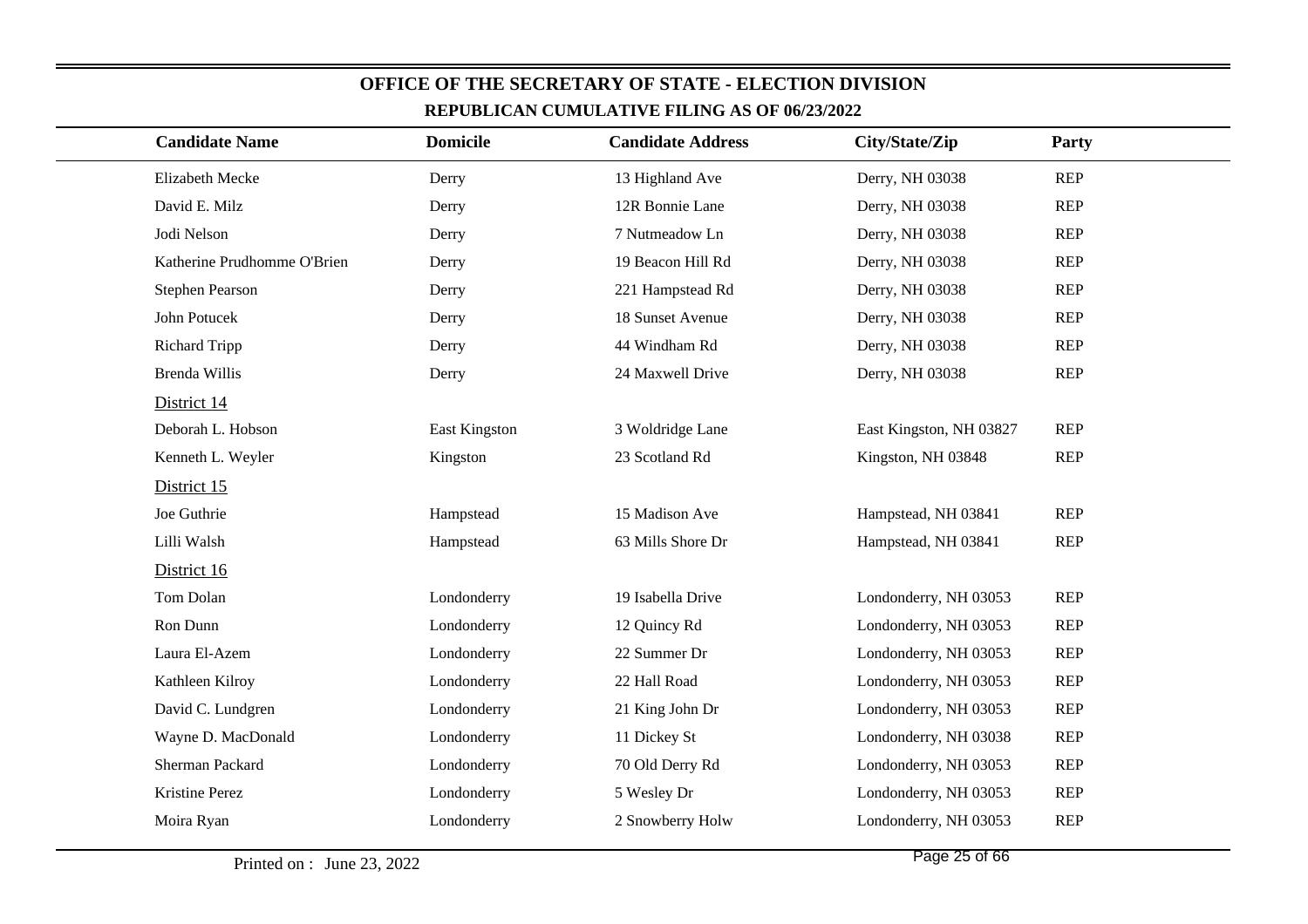| <b>Candidate Name</b>  | <b>Domicile</b>      | <b>Candidate Address</b> | City/State/Zip          | Party      |  |
|------------------------|----------------------|--------------------------|-------------------------|------------|--|
| Doug Thomas            | Londonderry          | 143 Mammoth Rd           | Londonderry, NH 03053   | <b>REP</b> |  |
| District 17            |                      |                          |                         |            |  |
| Cynthia Finn           | Windham              | 18 Bell Rd               | Windham, NH 03087       | <b>REP</b> |  |
| Katelyn Kuttab         | Windham              | 17 Duston Rd             | Windham, NH 03087       | <b>REP</b> |  |
| Bob Lynn               | Windham              | 6 Dublin Road            | Windham, NH 03087       | <b>REP</b> |  |
| Charles E. McMahon     | Windham              | 11 Floral St             | Windham, NH 03087       | <b>REP</b> |  |
| Daniel Popovici-Muller | Windham              | 12 Clarke Farm Road      | Windham, NH 03087       | <b>REP</b> |  |
| District 18            |                      |                          |                         |            |  |
| Debra L. DeSimone      | Atkinson             | 11 Providence Hill Rd    | Atkinson, NH 03811      | <b>REP</b> |  |
| Arlene Quaratiello     | Atkinson             | 27 Mill Steam Drivwe     | Atkinson, NH 03811      | <b>REP</b> |  |
| Gregory S. Spero       | Atkinson             | 56 Maple Avenue          | Atkinson, NH 03811      | <b>REP</b> |  |
| District 19            |                      |                          |                         |            |  |
| Forrest Osterman       | <b>Hampton Falls</b> | 12 Old Stage Rd          | Hampton Falls, NH 03844 | <b>REP</b> |  |
| Susan M. Porcelli      | <b>Hampton Falls</b> | 7 Taylor River Road      | Hampton Falls, NH 03844 | <b>REP</b> |  |
| John Valvanis          | Kensington           | 45 Amesbury Rd           | Kensington, NH 03833    | <b>REP</b> |  |
| District 20            |                      |                          |                         |            |  |
| Darrell W. Britton, Jr | Plaistow             | 203 Oakridge Rd          | Plaistow, NH 03865      | <b>REP</b> |  |
| Robert D. Harb         | Plaistow             | 18 Hilltop Road          | Plaistow, NH 03865      | <b>REP</b> |  |
| Charles R. Melvin, Sr  | Newton               | 81 So Main               | Newton, NH 03858        | <b>REP</b> |  |
| <b>James Summers</b>   | Newton               | 41 Heath St              | Newton, NH 03858        | <b>REP</b> |  |
| District 23            |                      |                          |                         |            |  |
| Kirsten Larsen Schultz | North Hampton        | 121 Post Rd              | North Hampton, NH 03862 | <b>REP</b> |  |
| <b>Rick Stanton</b>    | North Hampton        | PO Box 608               | North Hampton, NH 03862 | <b>REP</b> |  |
|                        |                      |                          |                         |            |  |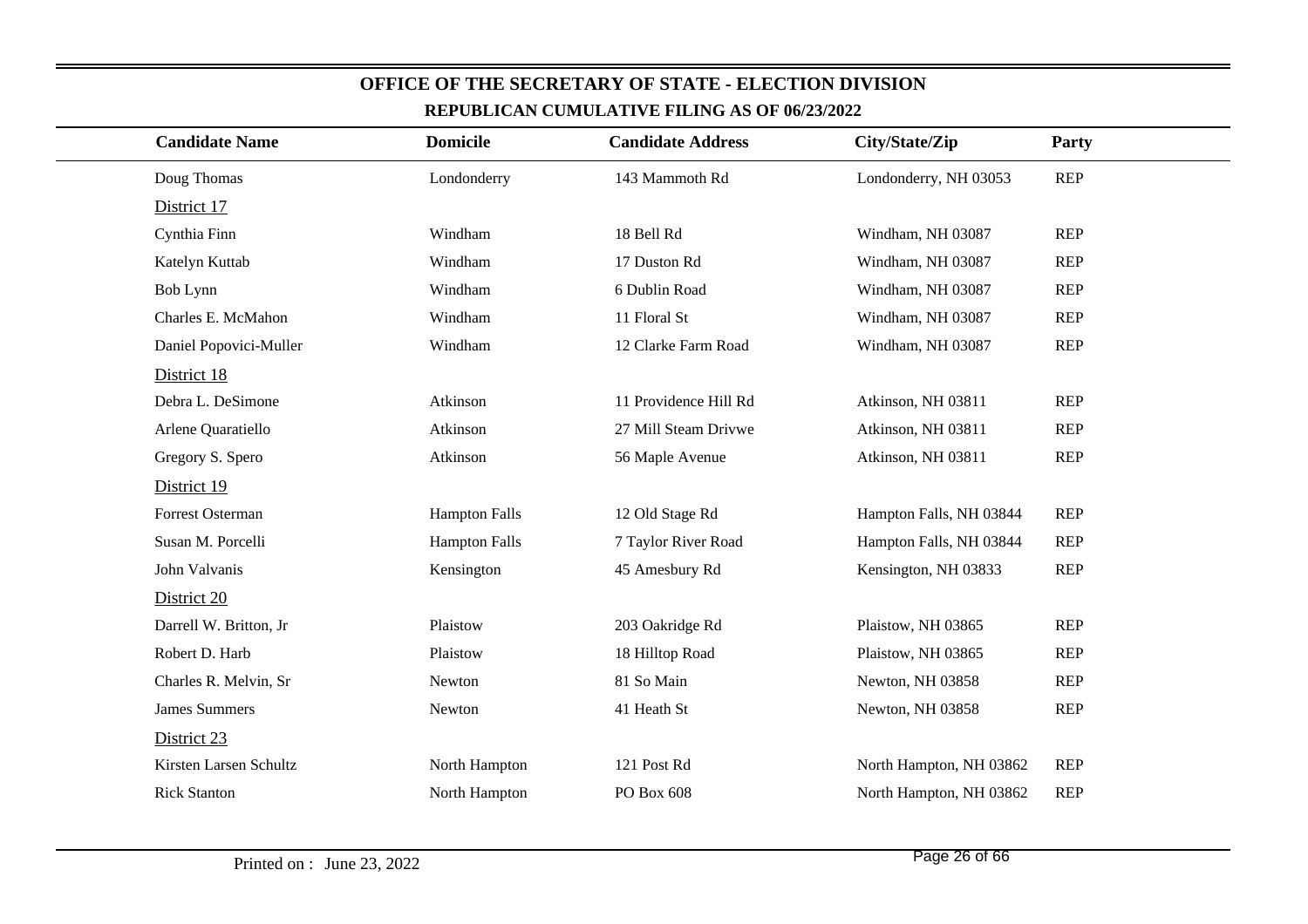| <b>Candidate Name</b>      | <b>Domicile</b> | <b>Candidate Address</b> | City/State/Zip          | Party      |  |
|----------------------------|-----------------|--------------------------|-------------------------|------------|--|
| District 24                |                 |                          |                         |            |  |
| <b>Wendy Stanley Jones</b> | Greenland       | PO Box 204               | Greenland, NH 03840     | <b>REP</b> |  |
| Marilyn Page               | Greenland       | PO Box 483               | Greenland, NH 03840     | <b>REP</b> |  |
| District 25                |                 |                          |                         |            |  |
| Lorie Ball                 | Salem           | 22 Arlington Pond Court  | Salem, NH 03079         | <b>REP</b> |  |
| Luanne M. David            | Salem           | 23 Ivan Gil Rd           | Salem, NH 03079         | <b>REP</b> |  |
| Tanya Donnelly             | Salem           | 40 W Duston Rd           | Salem, NH 03079         | <b>REP</b> |  |
| <b>Fred Doucette</b>       | Salem           | PO Box 862               | Salem, NH 03079         | <b>REP</b> |  |
| Maria Erna                 | Salem           | PO Box 545               | North Salem, NH 03079   | <b>REP</b> |  |
| Betty I. Gay               | Salem           | 10 Woodmeadow Dr         | Salem, NH 03079         | <b>REP</b> |  |
| Lisa Vandecasteele Hopkins | Salem           | 257 Main Street          | Salem, NH 03079         | <b>REP</b> |  |
| John Janigian              | Salem           | 25 Liberty St            | Salem, NH 03079         | <b>REP</b> |  |
| Dennis Mannion             | Salem           | 1 Muse Terrace           | Salem, NH 03079         | <b>REP</b> |  |
| Valerie McDonnell          | Salem           | 2 West Duston Road       | Salem, NH 03079         | <b>REP</b> |  |
| Joe Sweeney                | Salem           | PO Box 266               | Salem, NH 03079         | <b>REP</b> |  |
| John Sytek                 | Salem           | 34 Town Village Drive    | Salem, NH 03079         | <b>REP</b> |  |
| Susan J. Vandecasteele     | Salem           | 8 Webb Street            | Salem, NH 03079         | <b>REP</b> |  |
| District 27                |                 |                          |                         |            |  |
| Alan Forbes                | Portsmouth      | 36 Harrison Ave          | Portsmouth, NH 03801    | <b>REP</b> |  |
| District 29                |                 |                          |                         |            |  |
| <b>James Tracy Emerick</b> | Hampton         | 58 Schooner Landing      | Hampton, NH 03842       | <b>REP</b> |  |
| William G. Jackson         | Hampton         | 943 Ocean Blvd #22       | Hampton, NH 03842       | <b>REP</b> |  |
| Ken Sheffert               | Hampton         | PO Box 52                | Hampton Falls, NH 03844 | <b>REP</b> |  |
| Bruce R. Theriault         | Hampton         | 434 High Street #9       | Hampton, NH 03842       | <b>REP</b> |  |
|                            |                 |                          |                         |            |  |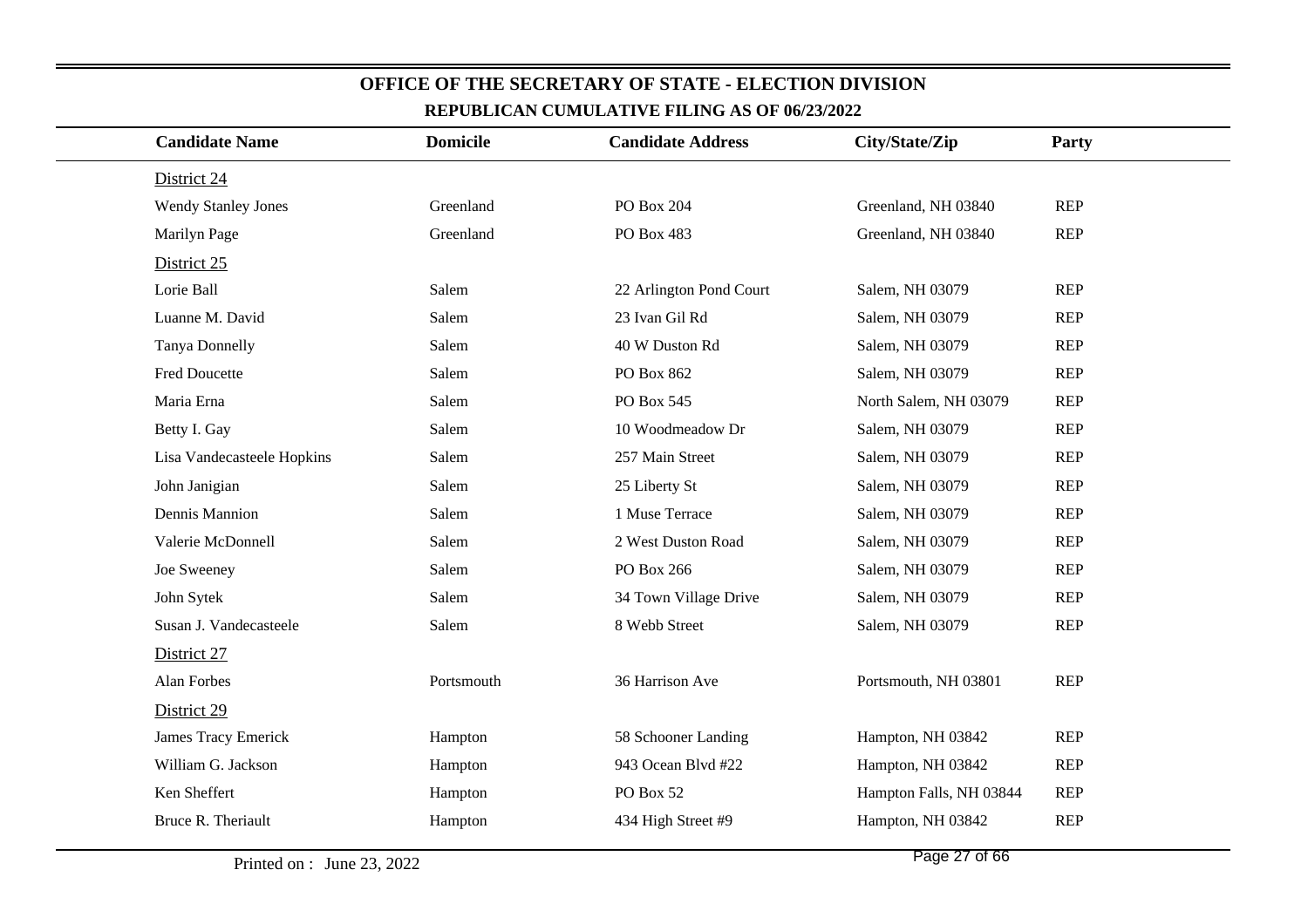| <b>Candidate Name</b> | <b>Domicile</b> | <b>Candidate Address</b> | City/State/Zip          | <b>Party</b> |
|-----------------------|-----------------|--------------------------|-------------------------|--------------|
| District 30           |                 |                          |                         |              |
| William Fowler        | Seabrook        | 14A Washington St        | Seabrook, NH 03874      | <b>REP</b>   |
| Tina L. Harley        | Seabrook        | 38 River Street          | Seabrook, NH 03874      | <b>REP</b>   |
| Aboul B. Khan         | Seabrook        | 3 Greenleaf Drive        | Seabrook, NH 03874      | <b>REP</b>   |
| District 31           |                 |                          |                         |              |
| <b>Jess Edwards</b>   | Auburn          | 33 Rattlesnake Hill Road | Auburn, NH 03032        | <b>REP</b>   |
| Terry W. Roy          | Deerfield       | 252 South Rd             | Deerfield, NH 03037     | <b>REP</b>   |
| District 32           |                 |                          |                         |              |
| Laurence A. Miner     | Fremont         | 63 South Rd              | Fremont, NH 03044       | <b>REP</b>   |
| Josh Yokela           | Fremont         | 16 Tibbetts Rd           | Fremont, NH 03044       | <b>REP</b>   |
| District 33           |                 |                          |                         |              |
| Jessica Kliskey       | Stratham        | 176 Portsmouth Ave       | Stratham, NH 03885      | <b>REP</b>   |
| Robert Sacco          | Exeter          | 2 Exeter Falls Dr        | Exeter, NH 03833        | <b>REP</b>   |
| District 34           |                 |                          |                         |              |
| Mark Pearson          | Hampstead       | 23 Faith Drive           | Hampstead, NH 03841     | <b>REP</b>   |
| District 35           |                 |                          |                         |              |
| Roger W. Fillio       | Londonderry     | 3 Hampshire Lane         | Londonderry, NH 03053   | <b>REP</b>   |
| Julius F. Soti        | Windham         | 74 Marblehead Rd         | Windham, NH 03087       | <b>REP</b>   |
| District 36           |                 |                          |                         |              |
| JD Bernardy           | South Hampton   | 255 Main Ave             | South Hampton, NH 03827 | <b>REP</b>   |
| District 38           |                 |                          |                         |              |
| Robert Lincoln        | Rye             | 110 Locke Road           | Rye, NH 03870           | <b>REP</b>   |
| District 39           |                 |                          |                         |              |
| Sue Polidura          | Portsmouth      | PO Box 1353              | Portsmouth, NH 03801    | <b>REP</b>   |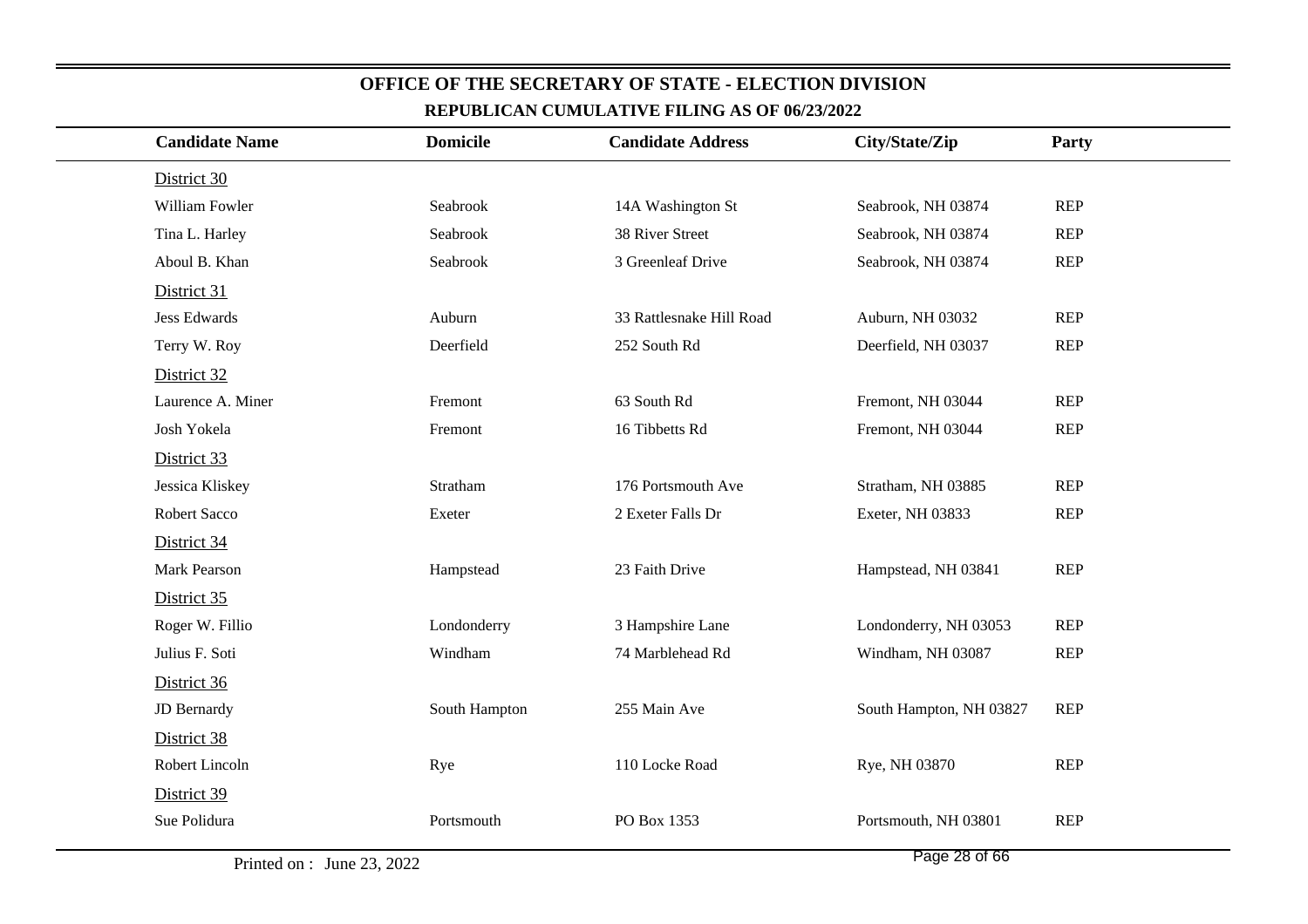| <b>Candidate Name</b>    | <b>Domicile</b> | <b>Candidate Address</b>  | City/State/Zip         | <b>Party</b> |  |  |
|--------------------------|-----------------|---------------------------|------------------------|--------------|--|--|
| District 40              |                 |                           |                        |              |  |  |
| Max Abramson             | Seabrook        | PO Box 746                | Seabrook, NH 03874     | <b>REP</b>   |  |  |
| Jason A. Janvrin         | Seabrook        | PO Box 462                | Seabrook, NH 03874     | <b>REP</b>   |  |  |
| <b>STRAFFORD County</b>  |                 |                           |                        |              |  |  |
| District 1               |                 |                           |                        |              |  |  |
| Aaron Anderson           | Farmington      | 27 Oakwood Rd, PO Box 434 | Farmington, NH 03835   | <b>REP</b>   |  |  |
| James F. Horgan          | Farmington      | 1255 Meaderboro Rd        | Farmington, NH 03835   | <b>REP</b>   |  |  |
| Joe Pitre                | Farmington      | 76 Cocheco Rd             | Farmington, NH 03835   | <b>REP</b>   |  |  |
| District 2               |                 |                           |                        |              |  |  |
| <b>Glenn Bailey</b>      | Milton          | 156 Park Place            | Milton, NH 03851       | <b>REP</b>   |  |  |
| Claudine R. Burnham      | Milton          | 156 Governors Road        | Milton, NH 03851       | <b>REP</b>   |  |  |
| Michael Granger          | Milton          | PO Box 356                | Milton Mills, NH 03852 | <b>REP</b>   |  |  |
| District 3               |                 |                           |                        |              |  |  |
| David A. Bickford        | New Durham      | 183 Brackett Rd           | New Durham, NH 03855   | <b>REP</b>   |  |  |
| Mackenzie Brisson        | Middleton       | 192 Pheasant Drive        | Middleton, NH 03887    | <b>REP</b>   |  |  |
| District 4               |                 |                           |                        |              |  |  |
| Davis Miller             | Barrington      | 46 Mendums Landing Rd     | Barrington, NH 03825   | <b>REP</b>   |  |  |
| Len Turcotte             | Barrington      | 143 Beauty Hill Rd        | Barrington, NH 03825   | <b>REP</b>   |  |  |
| Kurt Wuelper             | Strafford       | 1336 Parker Mountain Road | Strafford, NH 03884    | <b>REP</b>   |  |  |
| District 5               |                 |                           |                        |              |  |  |
| Thomas L. Kaczynski, Jr. | Rochester       | 112 Whitehall Road        | Rochester, NH 03868    | <b>REP</b>   |  |  |
| District 6               |                 |                           |                        |              |  |  |
| <b>Clifford Newton</b>   | Rochester       | 168 Old Dover Road        | Rochester, NH 03867    | <b>REP</b>   |  |  |
|                          |                 |                           |                        |              |  |  |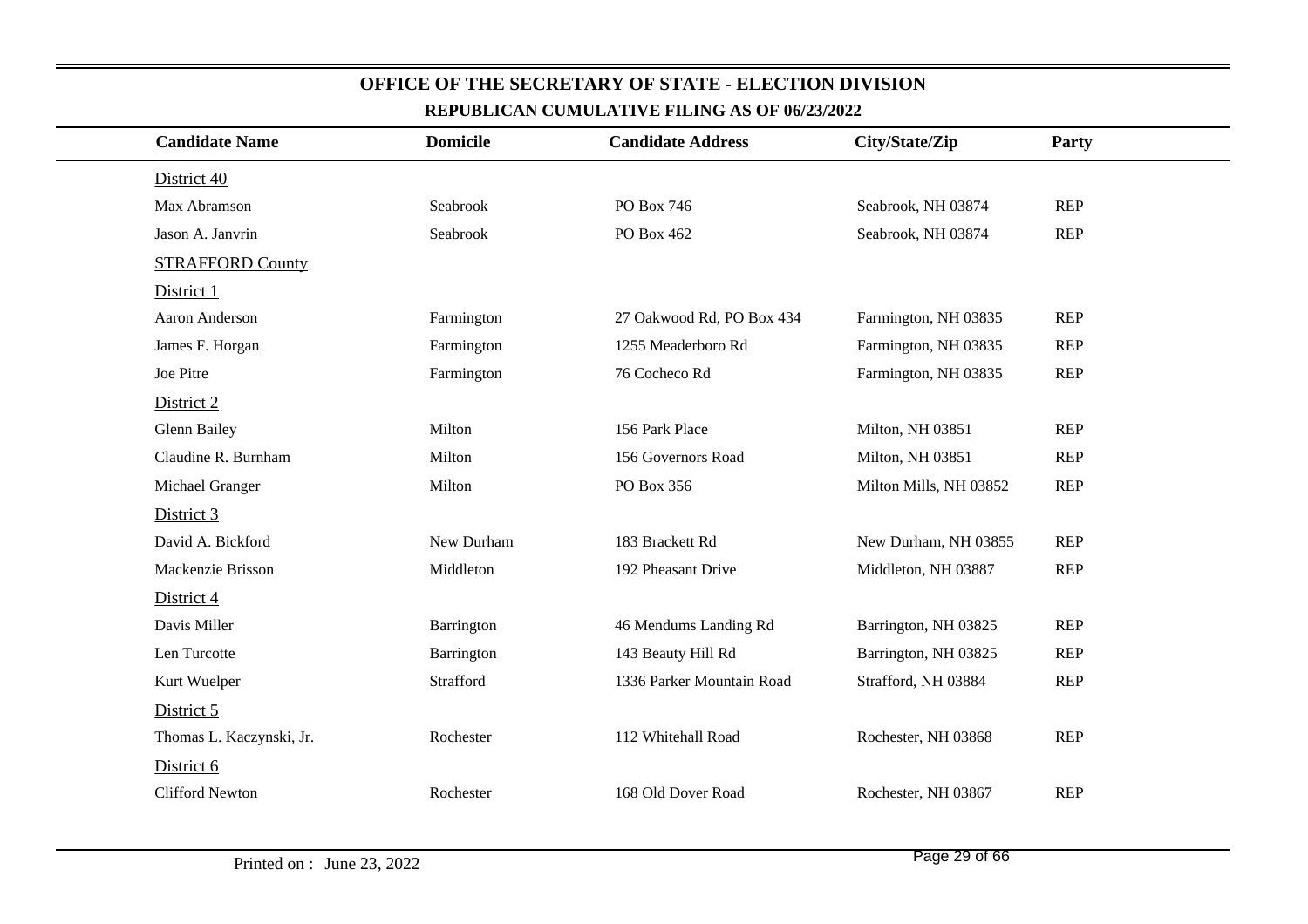| District 7<br>Rochester<br>Aidan Ankarberg<br>328 Washington St<br>Rochester, NH 03839<br>District 8 | <b>REP</b> |
|------------------------------------------------------------------------------------------------------|------------|
|                                                                                                      |            |
|                                                                                                      |            |
|                                                                                                      |            |
| Rochester, NH 03867<br>David Walker<br>Rochester<br>34 Brock St                                      | <b>REP</b> |
| District 9                                                                                           |            |
| <b>Brandon Phinney</b><br>Rochester<br>88 B Charles Street<br>Rochester, NH 03867                    | <b>REP</b> |
| District 10                                                                                          |            |
| <b>Bonnie McDermott</b><br>Durham<br>80 Dover Rd<br>Durham, NH 03824                                 | <b>REP</b> |
| Jennifer Betts Olszewski<br>157 Mill Road<br>Durham, NH 03824<br>Durham                              | <b>REP</b> |
| Tyanne Sylvestre<br>Durham<br>1 Sunnyside Drive<br>Durham, NH 03824                                  | <b>REP</b> |
| Clifford E. Zetterstrom<br>Durham<br>80 Dover Rd<br>Durham, NH 03824                                 | <b>REP</b> |
| District 11                                                                                          |            |
| 8 Durgin Drive<br>Lee, NH 03861<br>Wayne Lehman<br>Lee                                               | <b>REP</b> |
| District 12                                                                                          |            |
| 8 School St<br>Somersworth, NH 03878<br>Nick Boyle<br>Somersworth                                    | <b>REP</b> |
| Ken Hilton<br>Somersworth<br>1 Morrison Street<br>Somersworth, NH 03878                              | <b>REP</b> |
| 27 Laurel Ln<br><b>Steve McMahon</b><br>Somersworth<br>Somersworth, NH 03878                         | <b>REP</b> |
| Matthew L. Spencer<br>17 Nash Parkway<br>Somersworth, NH 03878<br>Somersworth                        | <b>REP</b> |
| District 16                                                                                          |            |
| 21 Sierra Hill Drive<br>Dover, NH 03820<br>Sally H. Staude<br>Dover                                  | <b>REP</b> |
| District 18                                                                                          |            |
| 82 Garland Rd<br>Strafford<br>Strafford, NH 03884<br>Michael Harrington                              | <b>REP</b> |
| District 19                                                                                          |            |
| James Connor<br>Rochester<br>11 Gagnon St<br>Rochester, NH 03867                                     | <b>REP</b> |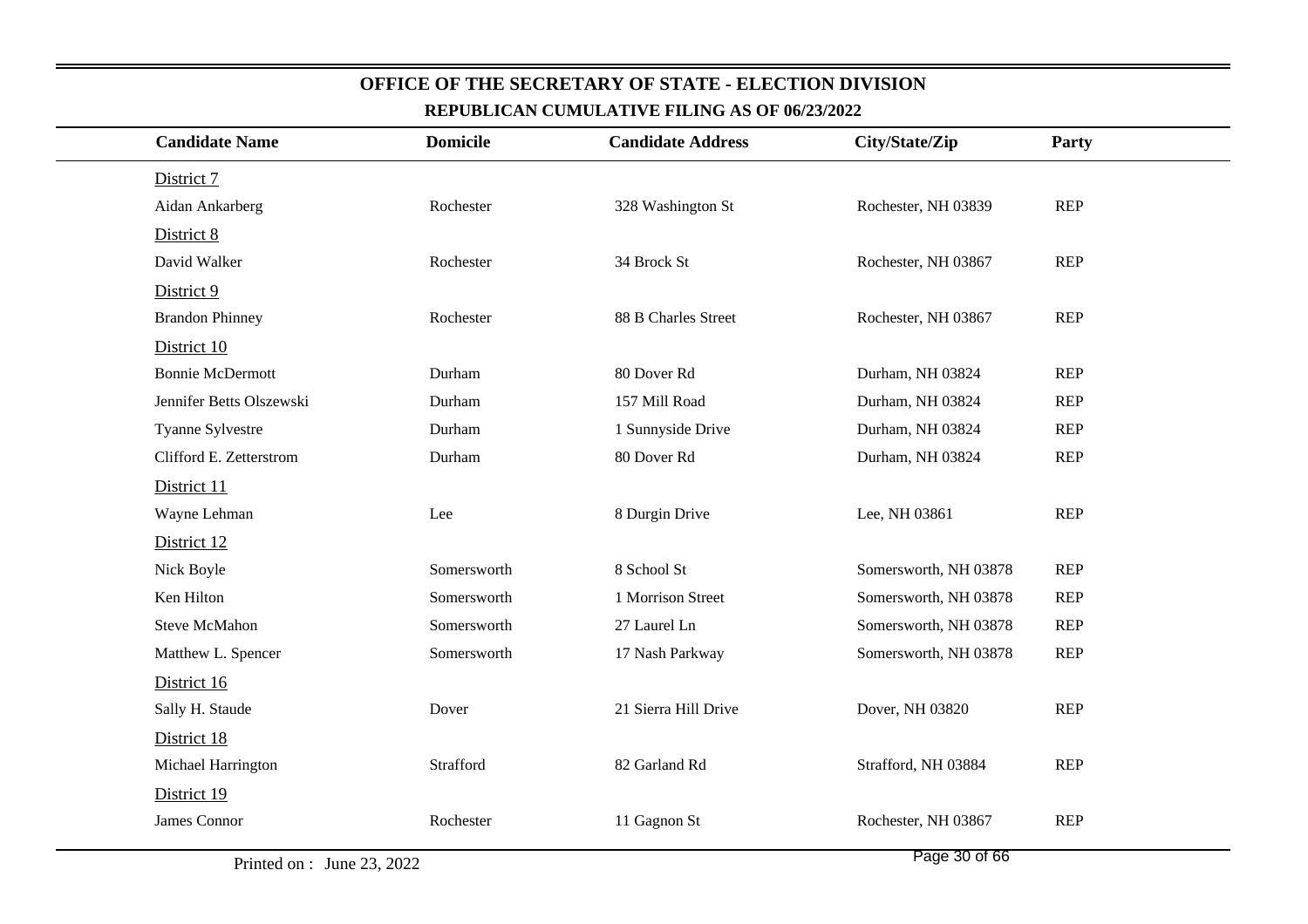| REPUBLICAN CUMULATIVE FILING AS OF 00/23/2022 |                 |                               |                         |            |  |  |  |
|-----------------------------------------------|-----------------|-------------------------------|-------------------------|------------|--|--|--|
| <b>Candidate Name</b>                         | <b>Domicile</b> | <b>Candidate Address</b>      | City/State/Zip          | Party      |  |  |  |
| Fenton Groen                                  | Rochester       | 75 Champman Dr                | Rochester, NH 03839     | REP        |  |  |  |
| Isabella Koenigs                              | Rochester       | 91 England Rd                 | Rochester, NH 03867     | <b>REP</b> |  |  |  |
| Kelley L. Potenza                             | Rochester       | 75 S. Main Street, Unit 7-229 | Concord, NH 03301       | <b>REP</b> |  |  |  |
| District 20                                   |                 |                               |                         |            |  |  |  |
| Mark Racic                                    | Durham          | 5 Riverview Rd                | Durham, NH 03824        | REP        |  |  |  |
| District 21                                   |                 |                               |                         |            |  |  |  |
| John V. Caggiano                              | Dover           | 10 Overlook Dr                | Dover, NH 03820         | <b>REP</b> |  |  |  |
| Michael Castaldo                              | Dover           | 12 Education Way              | Dover, NH 03820         | <b>REP</b> |  |  |  |
| <b>Mark Hastings</b>                          | Dover           | 7 Erik Drive                  | Dover, NH 03820         | REP        |  |  |  |
| <b>SULLIVAN County</b>                        |                 |                               |                         |            |  |  |  |
| District 1                                    |                 |                               |                         |            |  |  |  |
| Tanya McIntire                                | Grantham        | PO Box 85                     | Grantham, NH 03753      | REP        |  |  |  |
| District 2                                    |                 |                               |                         |            |  |  |  |
| Virginia Drye                                 | Plainfield      | PO Box 3                      | Plainfield, NH 03781    | <b>REP</b> |  |  |  |
| District 3                                    |                 |                               |                         |            |  |  |  |
| <b>Tobin Menard</b>                           | Newport         | 200 South Main Street         | Newport, NH 03773       | REP        |  |  |  |
| <b>Skip Rollins</b>                           | Newport         | 5 Willow St                   | Newport, NH 03773       | <b>REP</b> |  |  |  |
| <b>Steven Smith</b>                           | Charlestown     | PO Box 624                    | Charlestown, NH 03603   | <b>REP</b> |  |  |  |
| Walter Spilsbury                              | Charlestown     | PO Box 571                    | Charlestown, NH 03603   | REP        |  |  |  |
| District 4                                    |                 |                               |                         |            |  |  |  |
| Judy Aron                                     | Acworth         | 266 Forest Road               | South Acworth, NH 03607 | <b>REP</b> |  |  |  |
| District 5                                    |                 |                               |                         |            |  |  |  |
| George C. Grant                               | Sunapee         | 3 Messer Rd                   | Sunapee, NH 03782       | REP        |  |  |  |
|                                               |                 |                               |                         |            |  |  |  |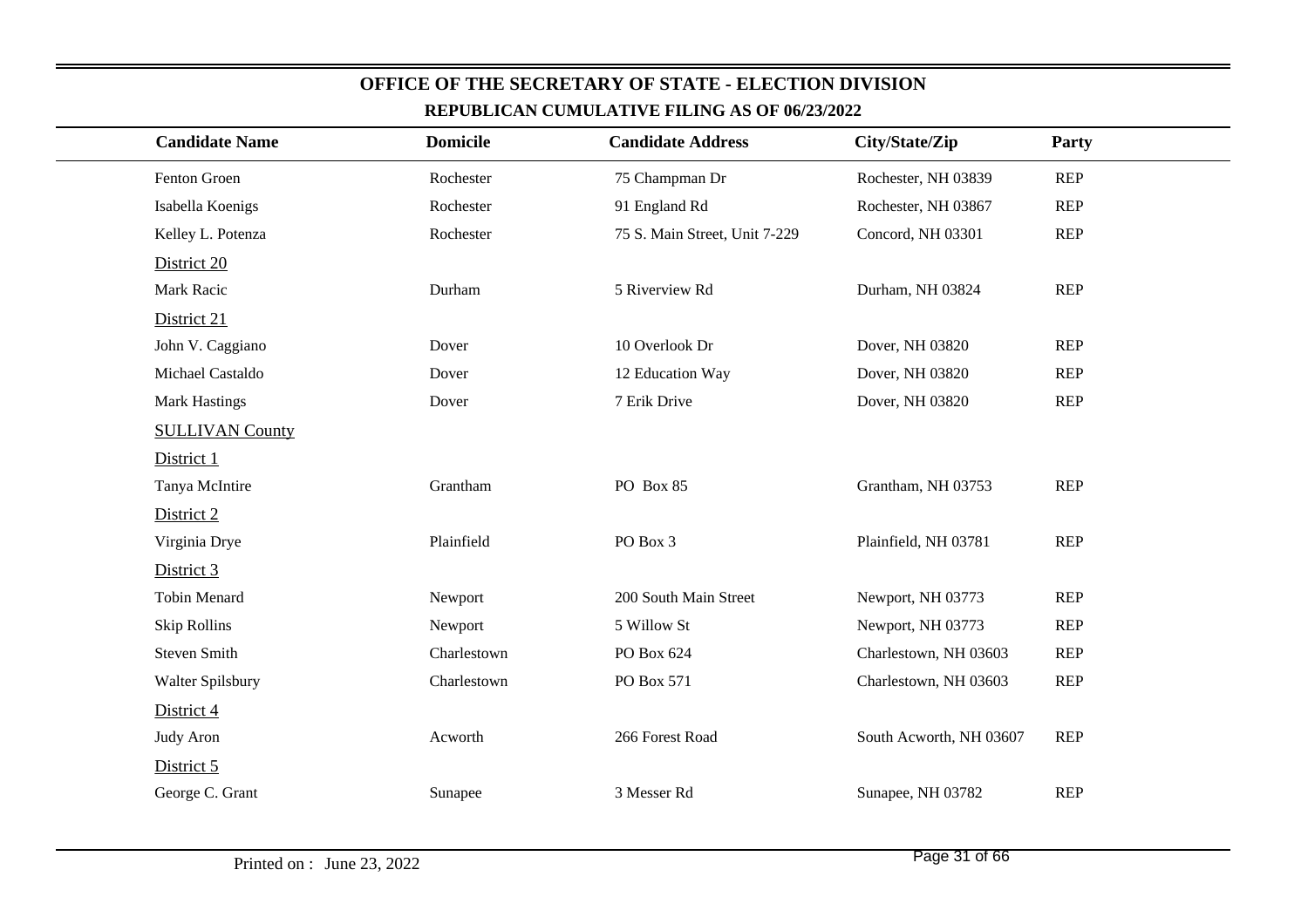| <b>Candidate Name</b>      | <b>Domicile</b> | <b>Candidate Address</b>      | City/State/Zip                    | Party      |
|----------------------------|-----------------|-------------------------------|-----------------------------------|------------|
| District 6                 |                 |                               |                                   |            |
| Jeremy Herrell             | Claremont       | 170 Myrtle Street             | Claremont, NH 03743               | <b>REP</b> |
| Sean F. McCarthy           | Claremont       | 425 Washington Street, #206   | Claremont, NH 03743               | <b>REP</b> |
| Walter A. Stapleton        | Claremont       | 90 Veterans Park Road         | Claremont, NH 03743               | <b>REP</b> |
| District 7                 |                 |                               |                                   |            |
| Margaret M. Drye           | Plainfield      | PO Box 3                      | Plainfield, NH 03781              | <b>REP</b> |
| District 8                 |                 |                               |                                   |            |
| Don Bettencourt            | Sunapee         | 101 Fernwood St               | Sunapee, NH 03782                 | <b>REP</b> |
| Jonathan F. Stone          | Claremont       | 93 Roberts Hill Road          | Claremont, NH 03743               | <b>REP</b> |
| <b>BELKNAP County</b>      |                 |                               |                                   |            |
| <b>Sheriff</b>             |                 |                               |                                   |            |
| <b>Bill Wright</b>         | Belmont         | 339 Brown Hill Rd             | Belmont, NH 03220                 | <b>REP</b> |
| Michael A. MacFadzen       | Laconia         | 1325 Old North Main St        | Laconia, NH 03246                 | <b>REP</b> |
| <b>County Attorney</b>     |                 |                               |                                   |            |
| Andrew Livernois           | New Hampton     | 45 Drake Rd                   | New Hampton, NH 03256             | <b>REP</b> |
| <b>County Treasurer</b>    |                 |                               |                                   |            |
| Michael G. Muzzey          | Laconia         | 1480 Old Main Street Unit #20 | Laconia, NH 03246                 | <b>REP</b> |
| <b>Register of Deeds</b>   |                 |                               |                                   |            |
| Judy McGrath               | Laconia         | 195 Shore Drive               | Laconia, NH 03246                 | <b>REP</b> |
| <b>Register of Probate</b> |                 |                               |                                   |            |
| Alan Glassman              | Barnstead       | PO Box 14                     | Gilmanton Iron Works, NH<br>03837 | <b>REP</b> |
| Marc Abear                 | Meredith        | 39 Higgins Rd                 | Meredith, NH 03253                | <b>REP</b> |
|                            |                 |                               |                                   |            |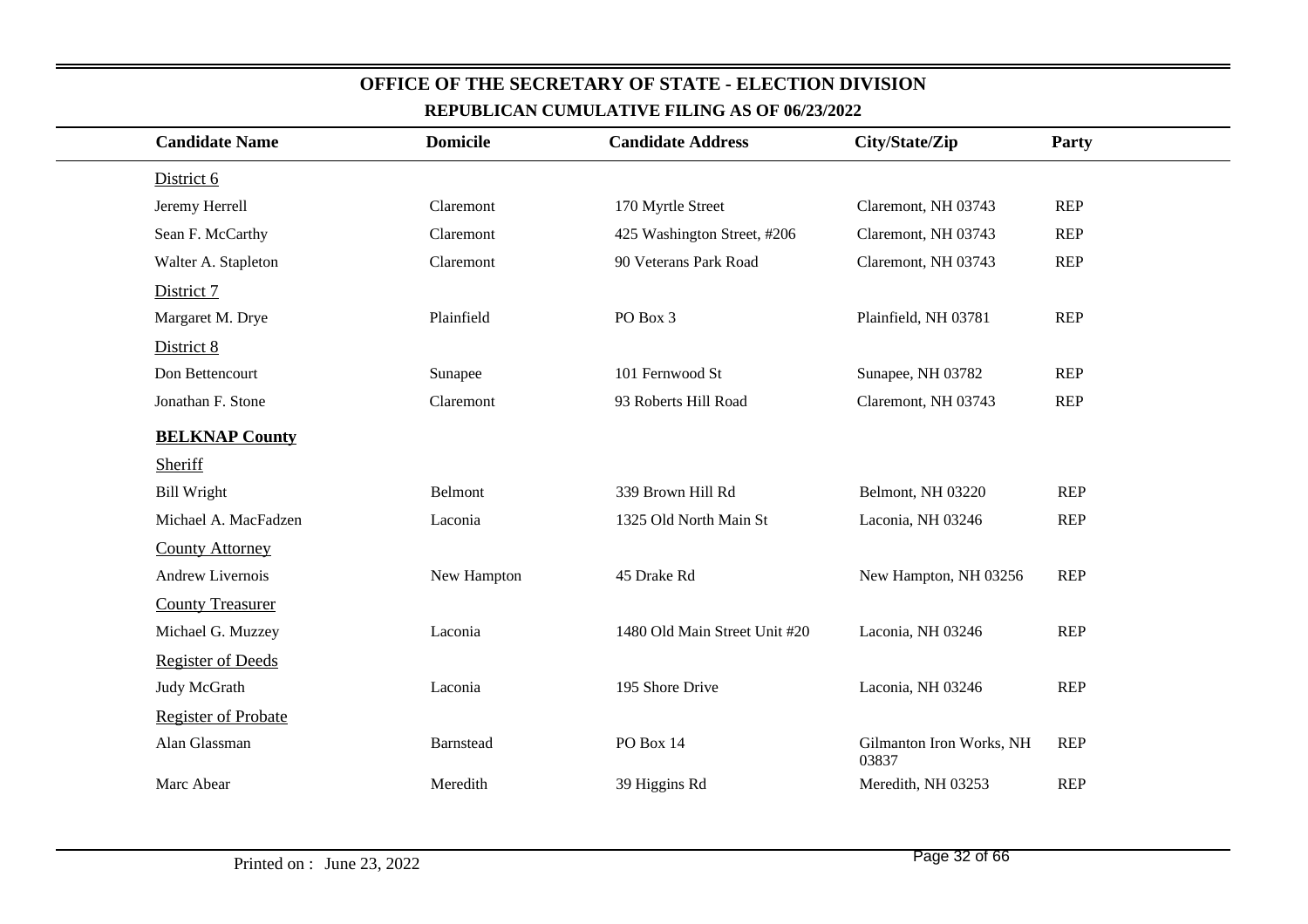| <b>Candidate Name</b>                 | <b>Domicile</b> | <b>Candidate Address</b> | City/State/Zip                    | Party      |  |
|---------------------------------------|-----------------|--------------------------|-----------------------------------|------------|--|
| <b>County Commissioner District 2</b> |                 |                          |                                   |            |  |
| Fran Wendelboe                        | New Hampton     | 238 Lower Oxbow Rd       | New Hampton, NH 03256             | <b>REP</b> |  |
| Glen A. Waring                        | Gilmanton       | 24 Howard Rd             | Gilmanton Iron Works, NH<br>03837 | <b>REP</b> |  |
| <b>County Commissioner District 3</b> |                 |                          |                                   |            |  |
| Harold Shurtleff                      | Alton           | 146 Powder Mill Rd       | Alton, NH 03809                   | <b>REP</b> |  |
| Leo R. Bernier                        | Alton           | 5 Lamprey Ledge Rd       | Alton Bay, NH 03810               | <b>REP</b> |  |
| <b>Stephen Hodges</b>                 | Gilford         | 53 Morgan Way            | Gilford, NH 03249                 | <b>REP</b> |  |
| <b>CARROLL County</b>                 |                 |                          |                                   |            |  |
| Sheriff                               |                 |                          |                                   |            |  |
| Domenic M. Richardi                   | Conway          | 643 Stark Road           | Center Conway, NH 03813           | <b>REP</b> |  |
| Justin Worthley                       | Wakefield       | 22 Garney Rd             | Sanbornville, NH 03872            | <b>REP</b> |  |
| <b>County Treasurer</b>               |                 |                          |                                   |            |  |
| Joseph L. Costello                    | Conway          | PO Box 1900              | Conway, NH 03818                  | <b>REP</b> |  |
| <b>Register of Deeds</b>              |                 |                          |                                   |            |  |
| Lisa Scott                            | Sandwich        | 17 Diamond Ledge Rd      | Center Sandwich, NH 03227         | <b>REP</b> |  |
| <b>Register of Probate</b>            |                 |                          |                                   |            |  |
| Meg Lavender                          | <b>Bartlett</b> | PO Box 1149              | Intervale, NH 03845               | <b>REP</b> |  |
| County Commissioner, 1st District     |                 |                          |                                   |            |  |
| Terry McCarthy                        | Conway          | PO Box 876               | Conway, NH 03818                  | <b>REP</b> |  |
| County Commissioner, 3rd District     |                 |                          |                                   |            |  |
| Matthew Plache                        | Wolfeboro       | 65 Brackett Road         | Wolfeboro, NH 03894               | <b>REP</b> |  |
|                                       |                 |                          |                                   |            |  |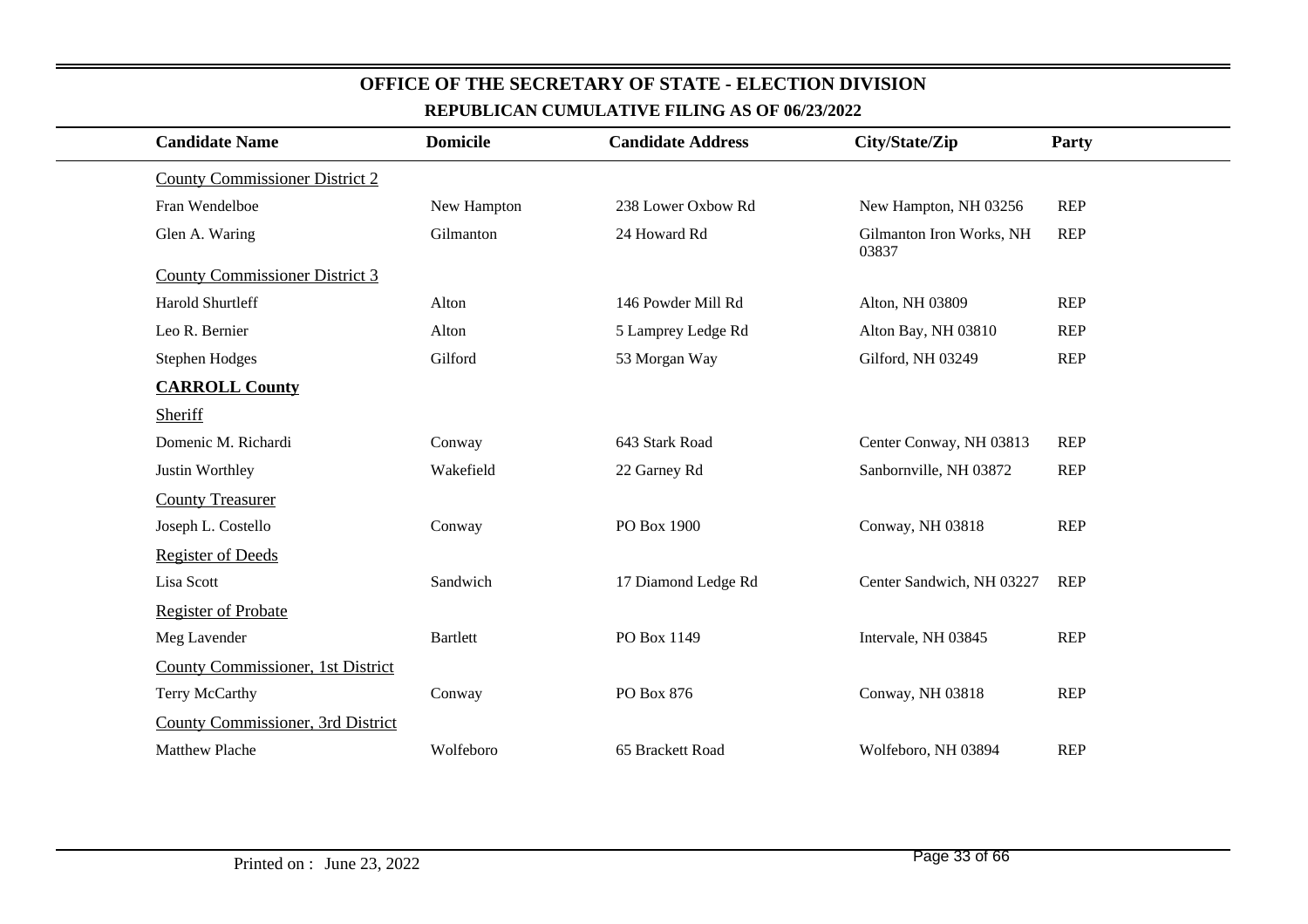| <b>Candidate Name</b>                 | <b>Domicile</b> | <b>Candidate Address</b>                             | City/State/Zip       | <b>Party</b> |
|---------------------------------------|-----------------|------------------------------------------------------|----------------------|--------------|
| <b>CHESHIRE County</b>                |                 |                                                      |                      |              |
| Sheriff                               |                 |                                                      |                      |              |
| Jeffrey Selander                      | Rindge          | 39 Swan Point Rd                                     | Rindge, NH 03461     | <b>REP</b>   |
| Richard C. Pratt, Jr                  | Winchester      | 89 Old Mountain Tnpk                                 | Winchester, NH 03470 | <b>REP</b>   |
| <b>Register of Deeds</b>              |                 |                                                      |                      |              |
| Maria Santonastaso                    | Rindge          | 343 US Route 202                                     | Rindge, NH 03461     | <b>REP</b>   |
| <b>County Commissioner District 2</b> |                 |                                                      |                      |              |
| Anthony Ferrantello                   | Keene           | 84 Woodland Avenue                                   | Keene, NH 03431      | <b>REP</b>   |
| <b>County Commissioner District 3</b> |                 |                                                      |                      |              |
| Leo V. Plante                         | Dublin          | 115 Chestnut Hill Rd                                 | Dublin, NH 03444     | <b>REP</b>   |
| <b>COOS County</b>                    |                 |                                                      |                      |              |
| Sheriff                               |                 |                                                      |                      |              |
| Brian L. Valerino                     | Berlin          | 84 Horne St                                          | Berlin, NH 03570     | <b>REP</b>   |
| <b>County Treasurer</b>               |                 |                                                      |                      |              |
| Suzanne L. Collins                    | Colebrook       | 25 Trooper Leslie G Lord Mem Hwy Colebrook, NH 03576 |                      | <b>REP</b>   |
| <b>Register of Deeds</b>              |                 |                                                      |                      |              |
| Leon H. Rideout                       | Lancaster       | 28 Causeway St                                       | Lancaster, NH 03584  | <b>REP</b>   |
| <b>Register of Probate</b>            |                 |                                                      |                      |              |
| Terri L. Peterson                     | Lancaster       | 43 Mechanic Street                                   | Lancaster, NH 03584  | <b>REP</b>   |
| <b>County Commissioner District 1</b> |                 |                                                      |                      |              |
| Robert L. Theberge                    | Berlin          | 30 Oxford Street                                     | Berlin, NH 03570     | <b>REP</b>   |
| <b>County Commissioner District 2</b> |                 |                                                      |                      |              |
| Thomas M. Brady                       | Jefferson       | 597 Ingerson Rd                                      | Jefferson, NH 03583  | <b>REP</b>   |
|                                       |                 |                                                      |                      |              |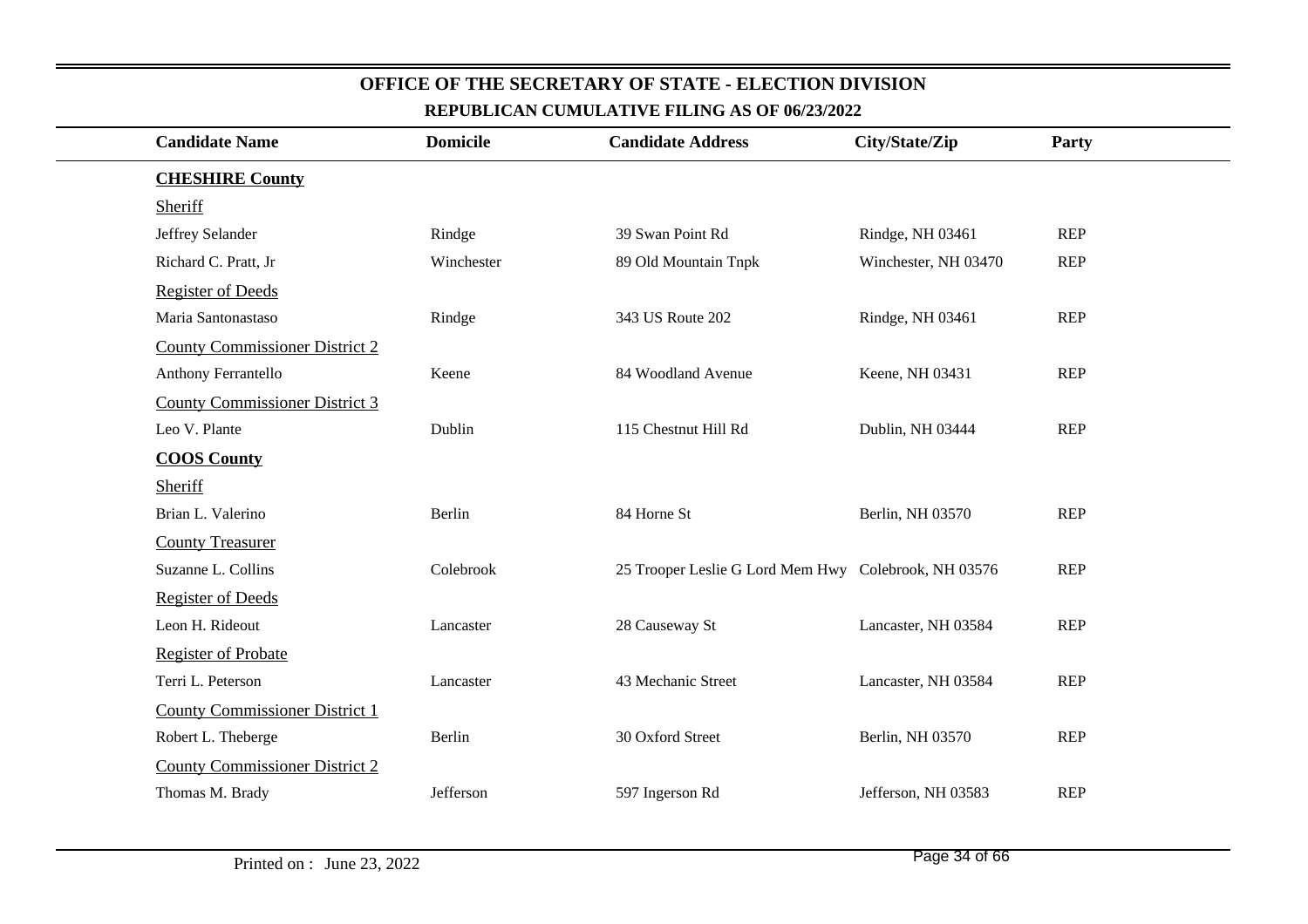| REPUBLICAN CUMULATIVE FILING AS OF 00/ <i>23</i> /2022 |                                       |                 |                              |                           |              |  |  |
|--------------------------------------------------------|---------------------------------------|-----------------|------------------------------|---------------------------|--------------|--|--|
|                                                        | <b>Candidate Name</b>                 | <b>Domicile</b> | <b>Candidate Address</b>     | City/State/Zip            | <b>Party</b> |  |  |
|                                                        | <b>GRAFTON County</b>                 |                 |                              |                           |              |  |  |
|                                                        | <b>Register of Deeds</b>              |                 |                              |                           |              |  |  |
|                                                        | John H. Randlett                      | Plymouth        | 53 Cooksville Rd             | Plymouth, NH 03264        | <b>REP</b>   |  |  |
|                                                        | <b>Register of Probate</b>            |                 |                              |                           |              |  |  |
|                                                        | Paul Ingbretson                       | Haverhill       | PO Box 296                   | Pike, NH 03780            | <b>REP</b>   |  |  |
|                                                        | <b>County Commissioner District 2</b> |                 |                              |                           |              |  |  |
|                                                        | Glenn Libby                           | Haverhill       | 379 French Pond Rd           | North Haverhill, NH 03774 | <b>REP</b>   |  |  |
|                                                        | Matthew D. Bjelobrk                   | Haverhill       | PO Box 22                    | North Haverhill, NH 03774 | <b>REP</b>   |  |  |
|                                                        | <b>County Commissioner District 3</b> |                 |                              |                           |              |  |  |
|                                                        | Omer C. Ahern, Jr                     | Wentworth       | PO Box 293                   | Wentworth, NH 03282       | <b>REP</b>   |  |  |
|                                                        | <b>HILLSBOROUGH County</b>            |                 |                              |                           |              |  |  |
|                                                        | Sheriff                               |                 |                              |                           |              |  |  |
|                                                        | <b>Christopher Connelly</b>           | Mont Vernon     | PO Box 63                    | Mont Vernon, NH 03057     | <b>REP</b>   |  |  |
|                                                        | <b>County Attorney</b>                |                 |                              |                           |              |  |  |
|                                                        | John J. Coughlin                      | Amherst         | 9 Mulberry Lane              | Amherst, NH 03031         | <b>REP</b>   |  |  |
|                                                        | <b>County Treasurer</b>               |                 |                              |                           |              |  |  |
|                                                        | David G. Fredette                     | Nashua          | 4 Henry David Dr #408        | Nashua, NH 03062          | <b>REP</b>   |  |  |
|                                                        | <b>Register of Deeds</b>              |                 |                              |                           |              |  |  |
|                                                        | Dennis C. Hogan                       | Nashua          | 491 Amherst Street Suite 22A | Nashua, NH 03063          | <b>REP</b>   |  |  |
|                                                        | Edward J. Sapienza                    | Manchester      | 59 Memorial Dr               | Manchester, NH 03103      | <b>REP</b>   |  |  |
|                                                        | Elizabeth Ann Moreau                  | Manchester      | 370 Whitford St              | Manchester, NH 03104      | <b>REP</b>   |  |  |
|                                                        | <b>Register of Probate</b>            |                 |                              |                           |              |  |  |
|                                                        | Brian D. Cole                         | Manchester      | 890 Howe St                  | Manchester, NH 03103      | <b>REP</b>   |  |  |
|                                                        |                                       |                 |                              |                           |              |  |  |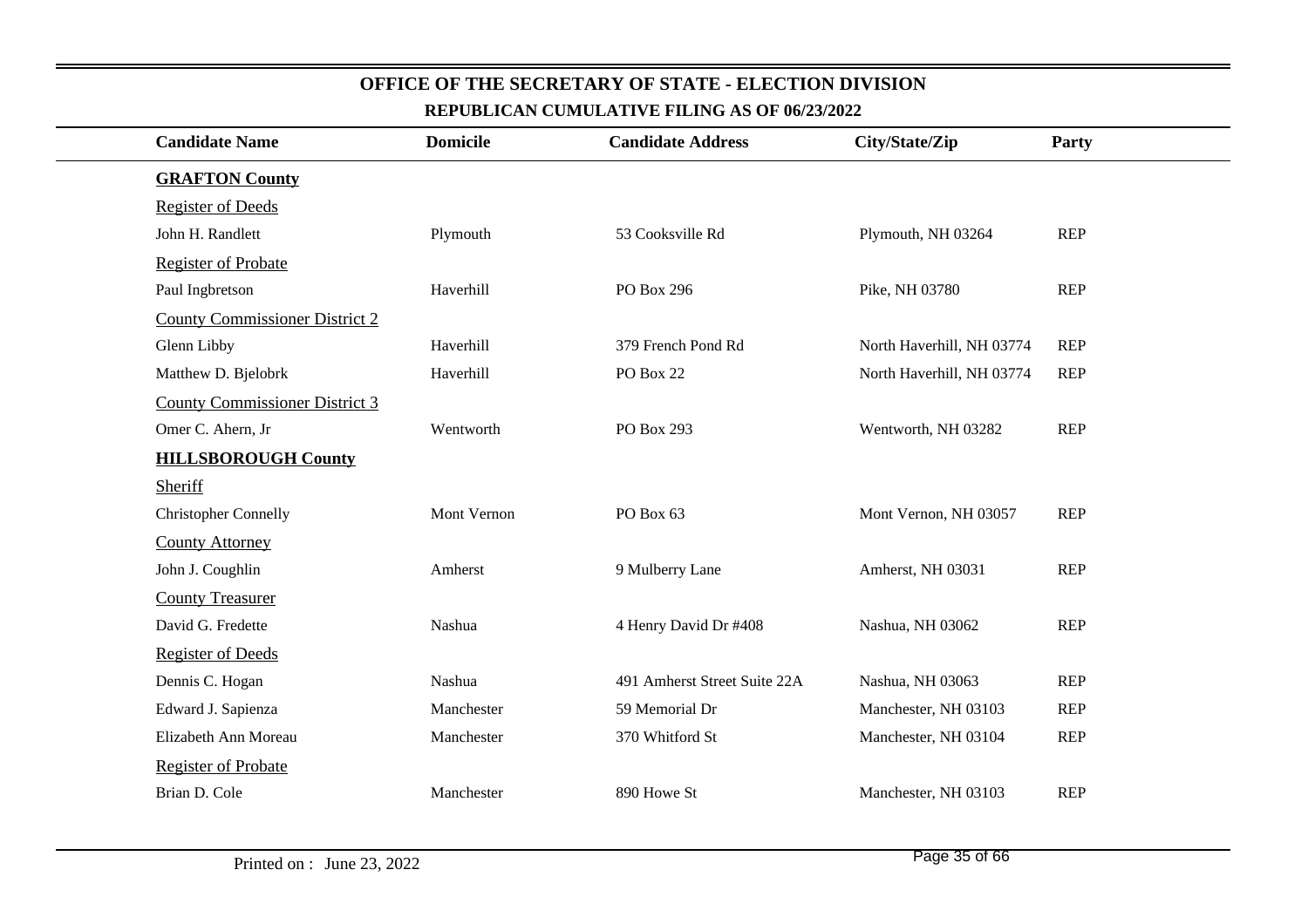| REPUBLICAN CUMULATIVE FILING AS OF 06/23/2022 |                 |                          |                      |            |  |  |  |
|-----------------------------------------------|-----------------|--------------------------|----------------------|------------|--|--|--|
| <b>Candidate Name</b>                         | <b>Domicile</b> | <b>Candidate Address</b> | City/State/Zip       | Party      |  |  |  |
| <b>County Commissioner District 1</b>         |                 |                          |                      |            |  |  |  |
| Toni Pappas                                   | Manchester      | 432 Hanover Street       | Manchester, NH 03104 | <b>REP</b> |  |  |  |
| <b>County Commissioner District 2</b>         |                 |                          |                      |            |  |  |  |
| Michael Soucy                                 | Nashua          | 3 Roseann Circle         | Nashua, NH 03062     | <b>REP</b> |  |  |  |
| <b>County Commissioner District 3</b>         |                 |                          |                      |            |  |  |  |
| Robert H. Rowe                                | Amherst         | PO Box 1117              | Amherst, NH 03031    | <b>REP</b> |  |  |  |
| <b>MERRIMACK County</b>                       |                 |                          |                      |            |  |  |  |
| Sheriff                                       |                 |                          |                      |            |  |  |  |
| Keith Mitchell                                | <b>Bow</b>      | 28 B Stone Sled Land     | Bow, NH 03304        | REP        |  |  |  |
| <b>County Attorney</b>                        |                 |                          |                      |            |  |  |  |
| Paul Halvorsen                                | Concord         | PO Box 3423              | Concord, NH 03302    | <b>REP</b> |  |  |  |
| <b>County Treasurer</b>                       |                 |                          |                      |            |  |  |  |
| Mary R. Heath                                 | Salisbury       | 91 Hensmith Road         | Salisbury, NH 03268  | REP        |  |  |  |
| <b>Register of Deeds</b>                      |                 |                          |                      |            |  |  |  |
| April Kaplan                                  | Henniker        | 81 Checkerberry Lane     | Henniker, NH 03242   | <b>REP</b> |  |  |  |
| Peter J. Spaulding                            | Hopkinton       | 386 Gage Hill Road       | Hopkinton, NH 03229  | <b>REP</b> |  |  |  |
| <b>Register of Probate</b>                    |                 |                          |                      |            |  |  |  |
| <b>Scott Maltzie</b>                          | Boscawen        | 57 Chandler St           | Boscawen, NH 03303   | <b>REP</b> |  |  |  |
| <b>County Commissioner District 2</b>         |                 |                          |                      |            |  |  |  |
| Stuart D. Trachy                              | Franklin        | 293 Webster Lake Rd      | Franklin, NH 03235   | REP        |  |  |  |
| <b>ROCKINGHAM County</b>                      |                 |                          |                      |            |  |  |  |
| Sheriff                                       |                 |                          |                      |            |  |  |  |
| <b>Chuck Massahos</b>                         | Salem           | 45 Sherwood Cir          | Salem, NH 03053      | <b>REP</b> |  |  |  |
|                                               |                 |                          |                      |            |  |  |  |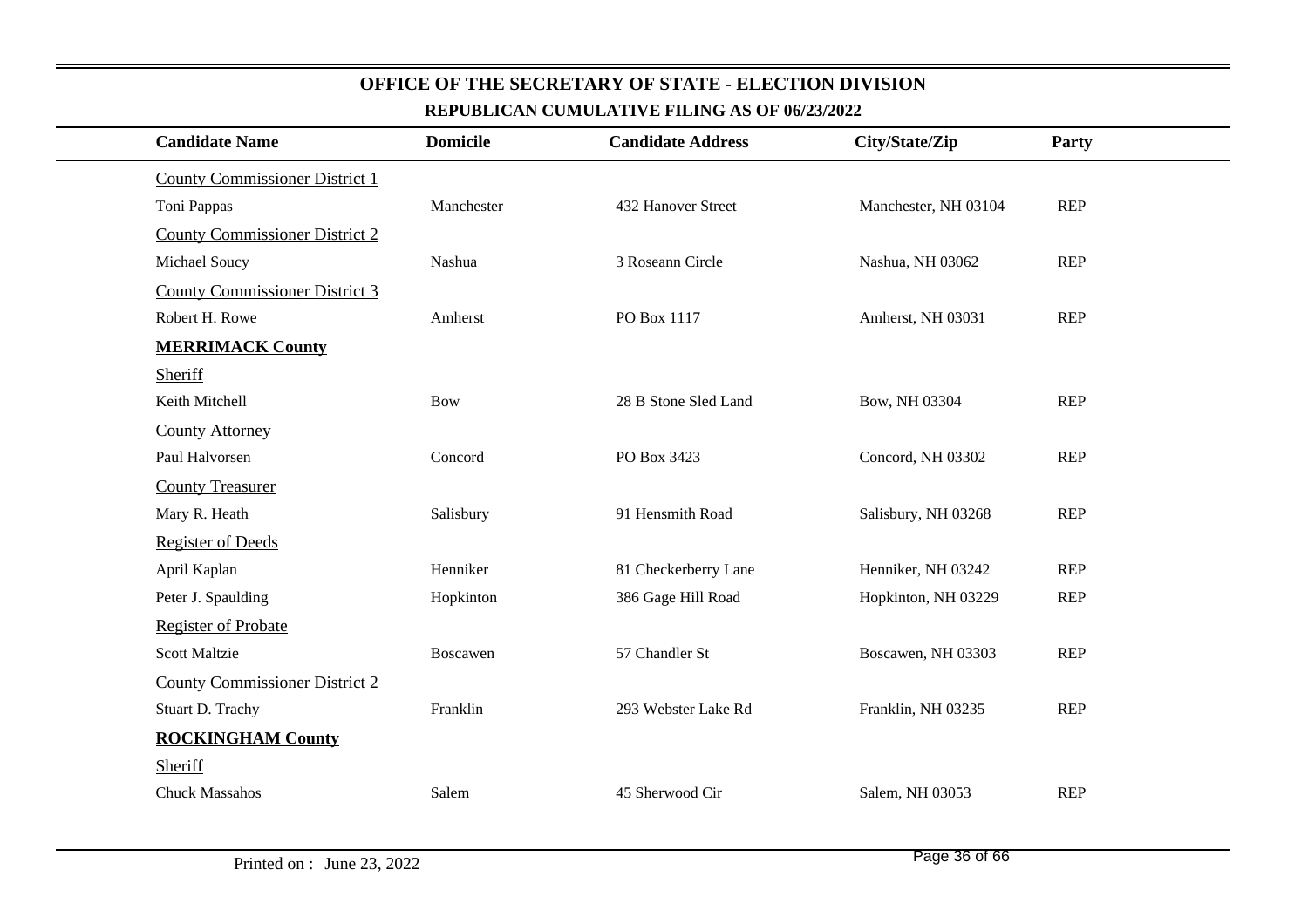| KEI ODERAN COMOLATI VE FILING AD OF <i>00/20/2022</i> |                 |                          |                     |            |  |
|-------------------------------------------------------|-----------------|--------------------------|---------------------|------------|--|
| <b>Candidate Name</b>                                 | <b>Domicile</b> | <b>Candidate Address</b> | City/State/Zip      | Party      |  |
| <b>County Attorney</b>                                |                 |                          |                     |            |  |
| Patricia Conway                                       | Atkinson        | 51 Summit Drive          | Atkinson, NH 03811  | REP        |  |
| <b>County Treasurer</b>                               |                 |                          |                     |            |  |
| <b>Scott Priestley</b>                                | Windham         | 17 Gertrude Rd           | Windham, NH 03087   | <b>REP</b> |  |
| <b>Register of Deeds</b>                              |                 |                          |                     |            |  |
| <b>Cathy Stacey</b>                                   | Salem           | 4 Bluff St               | Salem, NH 03079     | REP        |  |
| <b>Register of Probate</b>                            |                 |                          |                     |            |  |
| Lisa A. Massahos                                      | Salem           | 45 Sherwood Circle       | Salem, NH 03079     | REP        |  |
| <b>County Commissioner District 1</b>                 |                 |                          |                     |            |  |
| Richie Sawyer                                         | Hampton         | 41 Vanderpool Drive      | Hampton, NH 03842   | <b>REP</b> |  |
| <b>County Commissioner District 2</b>                 |                 |                          |                     |            |  |
| <b>Bill Baldwin</b>                                   | Atkinson        | PO Box 911               | Atkinson, NH 03811  | <b>REP</b> |  |
| Heather Iworsky                                       | Windham         | 19 Ludlow Rd             | Windham, NH 03087   | <b>REP</b> |  |
| John T. O'Connor                                      | Derry           | 13 Arrowhead Rd          | Derry, NH 03038     | <b>REP</b> |  |
| Steven L. Goddu                                       | Salem           | 5 Candlestick Lane       | Salem, NH 03079     | <b>REP</b> |  |
| <b>STRAFFORD County</b>                               |                 |                          |                     |            |  |
| <b>County Treasurer</b>                               |                 |                          |                     |            |  |
| Sherry Beaudoin                                       | Rochester       | 24 Hemlock St            | Rochester, NH 03867 | <b>REP</b> |  |
| <b>Register of Deeds</b>                              |                 |                          |                     |            |  |
| Warren W. Smith                                       | Durham          | 27 Sandy Brook Dr        | Durham, NH 03824    | REP        |  |
| <b>Register of Probate</b>                            |                 |                          |                     |            |  |
| Nancy Sirois                                          | Rochester       | 2 Manatee Dr             | Rochester, NH 03868 | <b>REP</b> |  |
| <b>County Commissioner</b>                            |                 |                          |                     |            |  |
| Fergus Cullen                                         | Dover           | 152 Boxwood Ln           | Dover, NH 03820     | <b>REP</b> |  |
|                                                       |                 |                          |                     |            |  |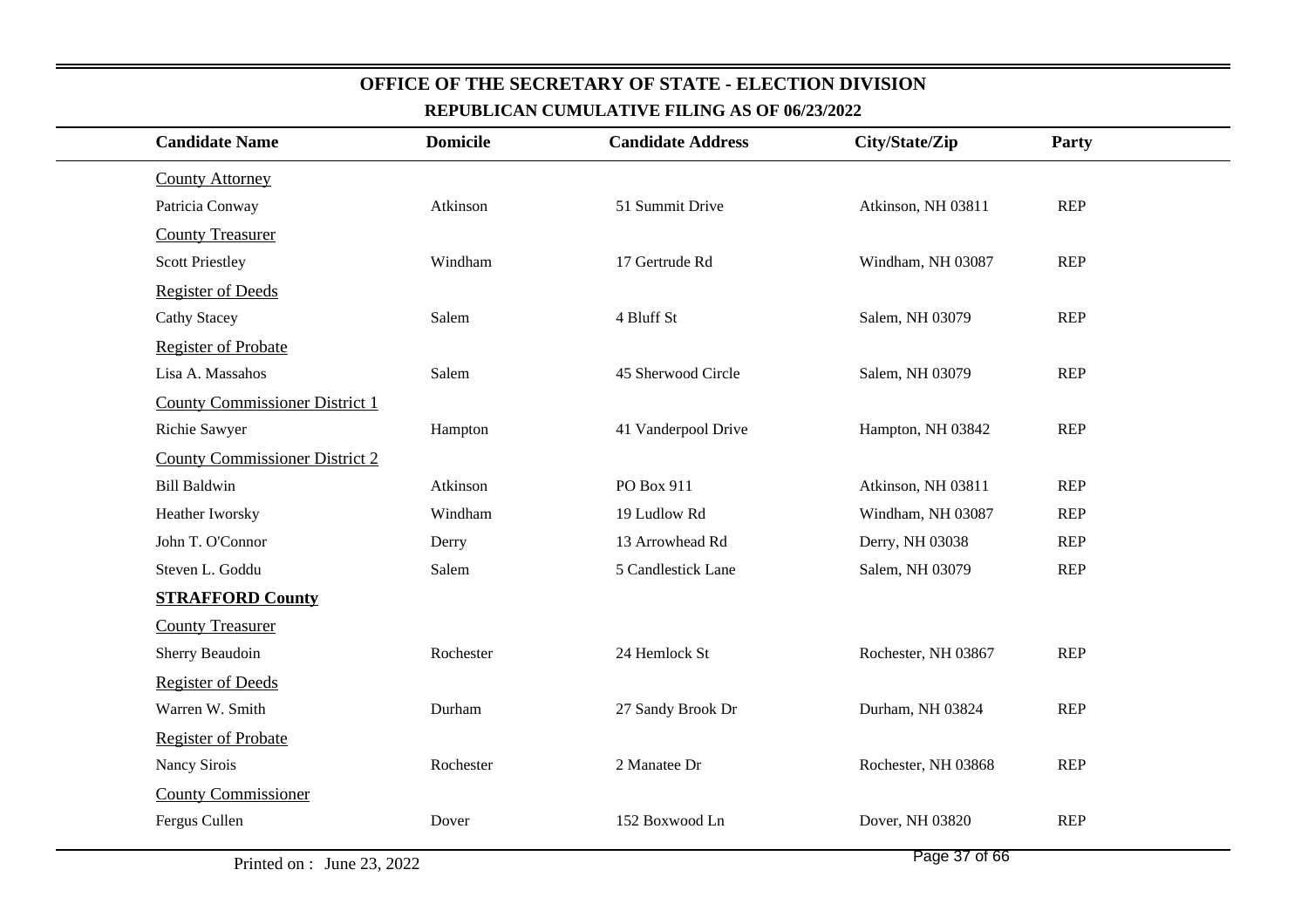| <b>Candidate Name</b>             | <b>Domicile</b> | <b>Candidate Address</b> | City/State/Zip            | Party      |
|-----------------------------------|-----------------|--------------------------|---------------------------|------------|
| Jonathan T. Otterson              | Dover           | 11 Gladiola Way          | Dover, NH 03820           | <b>REP</b> |
| Susan DeLemus                     | Rochester       | 57 Dustin Homestead      | Rochester, NH 03867       | <b>REP</b> |
| <b>SULLIVAN County</b>            |                 |                          |                           |            |
| Sheriff                           |                 |                          |                           |            |
| John P. Simonds                   | Claremont       | 278 Hanover Street       | Claremont, NH 03743       | <b>REP</b> |
| <b>County Attorney</b>            |                 |                          |                           |            |
| Marc Hathaway                     | Newport         | 525 Unity Road           | Newport, NH 03773         | <b>REP</b> |
| <b>County Treasurer</b>           |                 |                          |                           |            |
| Michael Sanderson                 | Newport         | 177 Cheney St            | Newport, NH 03773         | <b>REP</b> |
| <b>Register of Deeds</b>          |                 |                          |                           |            |
| Janet Gibson                      | Newport         | 47 Cheney St             | Newport, NH 03773         | <b>REP</b> |
| <b>Register of Probate</b>        |                 |                          |                           |            |
| Rodd Ward                         | Newport         | 230 N Main Street        | Newport, NH 03773         | <b>REP</b> |
| County Commissioner, 2nd District |                 |                          |                           |            |
| <b>Bennie Nelson</b>              | Newport         | 73 McDonough Rd          | Newport, NH 03773         | <b>REP</b> |
| County Commissioner, 3rd District |                 |                          |                           |            |
| George Hebert                     | Goshen          | PO Box 145               | Goshen, NH 03752          | <b>REP</b> |
| Delegate to the State Convention  |                 |                          |                           |            |
| <b>BELKNAP County</b>             |                 |                          |                           |            |
| District 1                        |                 |                          |                           |            |
| Meghan Howe                       | Center Harbor   | 137 Daniel Webster Hwy   | Center Harbor, NH 03226   | <b>REP</b> |
| District 2                        |                 |                          |                           |            |
| David H. Almstrom                 | Meredith        | 461 Rte 104              | Meredith, NH 03253        | <b>REP</b> |
| Don Ewing                         | Meredith        | 9 S Watch Road           | Meredith, NH 03253        | <b>REP</b> |
|                                   |                 |                          | <b>Dec.</b><br>$20 - 122$ |            |

Page 38 of 66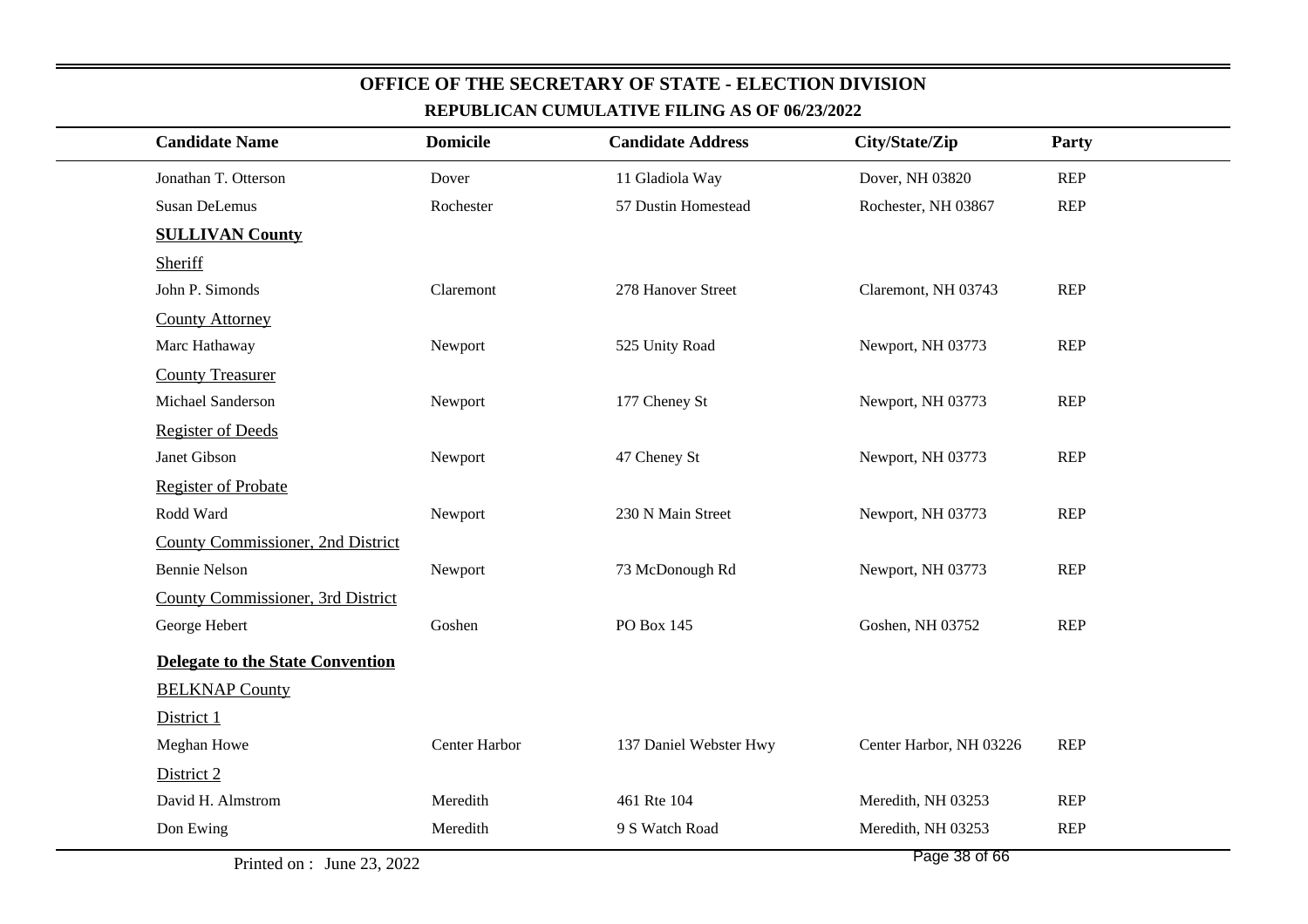| <b>Candidate Name</b> | <b>Domicile</b> | <b>Candidate Address</b> | City/State/Zip                    | Party      |
|-----------------------|-----------------|--------------------------|-----------------------------------|------------|
| District 3            |                 |                          |                                   |            |
| Keith Hanson          | Tilton          | 140 Winter Street        | Tilton, NH 03276                  | <b>REP</b> |
| Peter Sandstrom       | Sanbornton      | PO Box 25                | Sanbornton, NH 03269              | <b>REP</b> |
| District 4            |                 |                          |                                   |            |
| <b>Susan Seaferd</b>  | Belmont         | 523 Harrison Court       | Belmont, NH 03220                 | <b>REP</b> |
| <b>Travis Toner</b>   | Belmont         | 31 Hackett Road          | Belmont, NH 03220                 | <b>REP</b> |
| District 5            |                 |                          |                                   |            |
| Marc D. Forgione, Sr  | Laconia         | 380 Mile Hill Road #6    | Laconia, NH 03246                 | <b>REP</b> |
| Elaine Kidd           | Laconia         | 13 Autumn Street         | Laconia, NH 03246                 | <b>REP</b> |
| Patrick Kiefer        | Laconia         | 19 Folsom St             | Laconia, NH 03246                 | <b>REP</b> |
| Carrie A. McCarthy    | Laconia         | 16 Bell Hill Drive       | Laconia, NH 03246                 | <b>REP</b> |
| Joseph T. McCarthy II | Laconia         | 16 Bell Hill Drive       | Laconia, NH 03246                 | <b>REP</b> |
| District 6            |                 |                          |                                   |            |
| Priscilla M. Bean     | Gilford         | 2345 Saltmarsh Pond Road | Gilford, NH 03249                 | <b>REP</b> |
| Sue Higgins           | Laconia         | 169 Highland St          | Laconia, NH 03246                 | <b>REP</b> |
| Douglas J. Lambert    | Gilford         | 42 Farmer Drive          | Gilford, NH 03249                 | <b>REP</b> |
| David Murphy          | Gilford         | 9 Gilford Glen Road      | Gilford, NH 03249                 | <b>REP</b> |
| Nancy S. Poole        | Gilford         | 71 Annis Drive Unit 19   | Gilford, NH 03249                 | <b>REP</b> |
| David Strang          | Gilmanton       | 14 Copp Rd               | Gilmanton, NH 03237               | <b>REP</b> |
| District 7            |                 |                          |                                   |            |
| Chantel Beauchamp     | Barnstead       | 25 Windsor Way           | Center Barnstead, NH 03225        | <b>REP</b> |
| Alan Glassman         | Barnstead       | PO Box 14                | Gilmanton Iron Works, NH<br>03837 | <b>REP</b> |
| Richard Shea          | Alton           | 84 Roberts Cove Road     | Alton, NH 03809                   | <b>REP</b> |
|                       |                 |                          |                                   |            |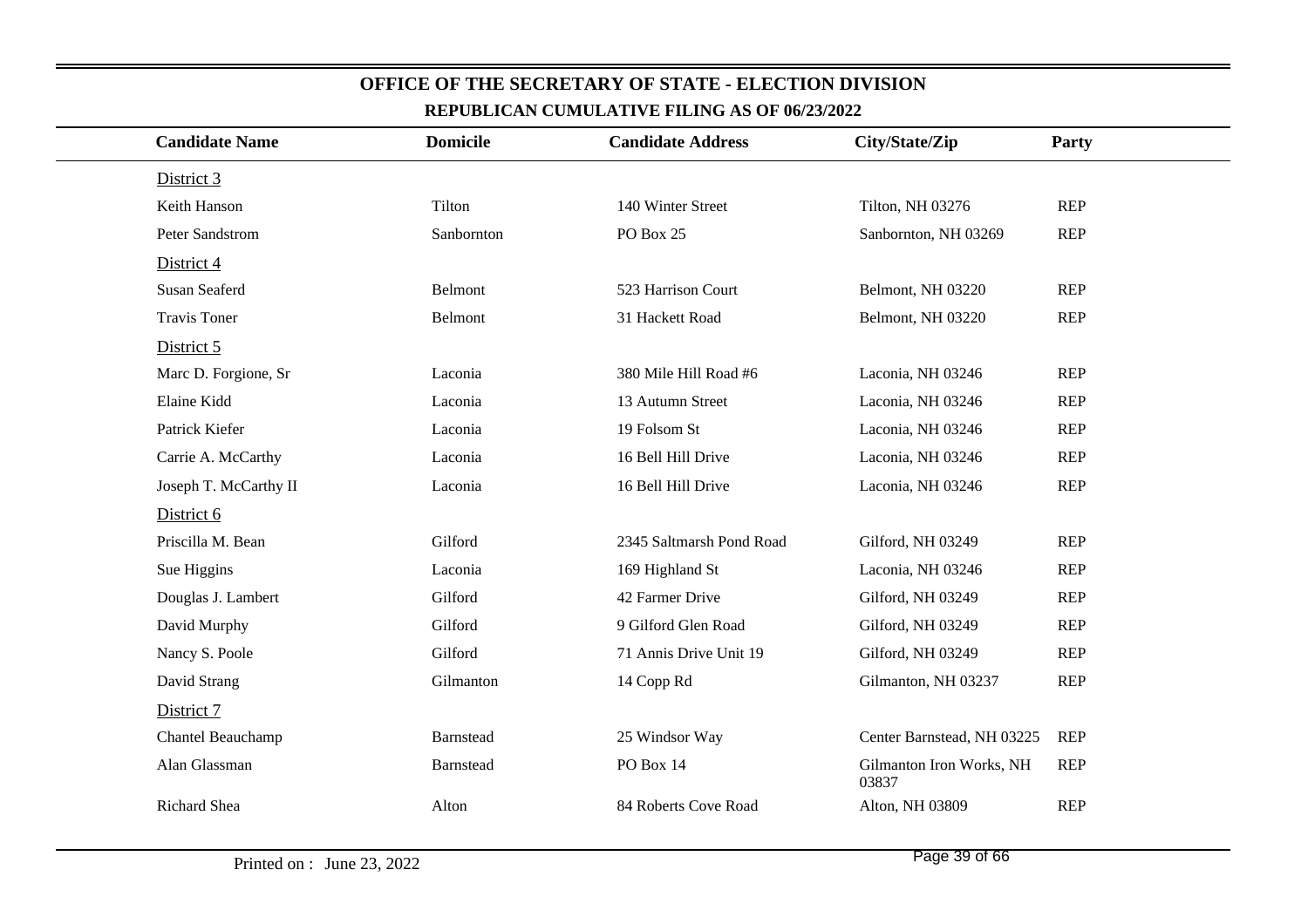| REPUBLICAN CUMULATIVE FILING AS OF 00/23/2022 |                 |                             |                         |            |  |  |  |  |
|-----------------------------------------------|-----------------|-----------------------------|-------------------------|------------|--|--|--|--|
| <b>Candidate Name</b>                         | <b>Domicile</b> | <b>Candidate Address</b>    | City/State/Zip          | Party      |  |  |  |  |
| Harold Shurtleff                              | Alton           | 146 Powder Mill Road        | Alton, NH 03809         | <b>REP</b> |  |  |  |  |
| Priscilla Terry                               | Alton           | 915 Stockbridge Corner Road | Alton, NH 03809         | <b>REP</b> |  |  |  |  |
| Elizabeth M. Varney                           | Alton           | 129 Main Street, PO Box 702 | Alton, NH 03809         | <b>REP</b> |  |  |  |  |
| District 8                                    |                 |                             |                         |            |  |  |  |  |
| Nikki McCarter                                | Belmont         | 75 Wild Acres Road          | Belmont, NH 03220       | <b>REP</b> |  |  |  |  |
| Margo A. Racicot                              | Sanbornton      | 174 Philbrook Road          | Sanbornton, NH 03269    | <b>REP</b> |  |  |  |  |
| Douglas R. Trottier                           | Belmont         | 45 Meadow Lane              | Belmont, NH 03220       | <b>REP</b> |  |  |  |  |
| <b>CARROLL County</b>                         |                 |                             |                         |            |  |  |  |  |
| District 1                                    |                 |                             |                         |            |  |  |  |  |
| Frank McCarthy                                | Conway          | PO Box 876                  | Conway, NH 03818        | <b>REP</b> |  |  |  |  |
| Terry McCarthy                                | Conway          | PO Box 876                  | Conway, NH 03818        | <b>REP</b> |  |  |  |  |
| Nancy Plante                                  | Conway          | 71 Hobbs St Suite 104       | Conway, NH 03818        | <b>REP</b> |  |  |  |  |
| Wendy Richardson                              | Conway          | PO Box 603                  | Conway, NH 03818        | <b>REP</b> |  |  |  |  |
| Norman Tregenza                               | Conway          | 19 Saco Street #67          | Center Conway, NH 03818 | <b>REP</b> |  |  |  |  |
| James Umberger                                | Conway          | PO Box 186                  | Kearsarge, NH 03847     | <b>REP</b> |  |  |  |  |
| District 2                                    |                 |                             |                         |            |  |  |  |  |
| Gene G. Chandler                              | <b>Bartlett</b> | PO Box 296                  | Bartlett, NH 03812      | <b>REP</b> |  |  |  |  |
| Robert Chase                                  | <b>Bartlett</b> | PO Box 471                  | Glen, NH 03838          | <b>REP</b> |  |  |  |  |
| Franklin H. George                            | <b>Bartlett</b> | PO Box 188                  | Bartlett, NH 03812      | <b>REP</b> |  |  |  |  |
| June Waltz                                    | Hale's Location | PO Box 512                  | North Conway, NH 03860  | <b>REP</b> |  |  |  |  |
| District 3                                    |                 |                             |                         |            |  |  |  |  |
| <b>Blake Callais</b>                          | Moultonborough  | 71 NH Route 104, Unit 4-43  | Meredith, NH 03253      | <b>REP</b> |  |  |  |  |
| June L. Vendrillo                             | Tamworth        | 403 Bryant Mill Road        | Tamworth, NH 03886      | <b>REP</b> |  |  |  |  |
|                                               |                 |                             |                         |            |  |  |  |  |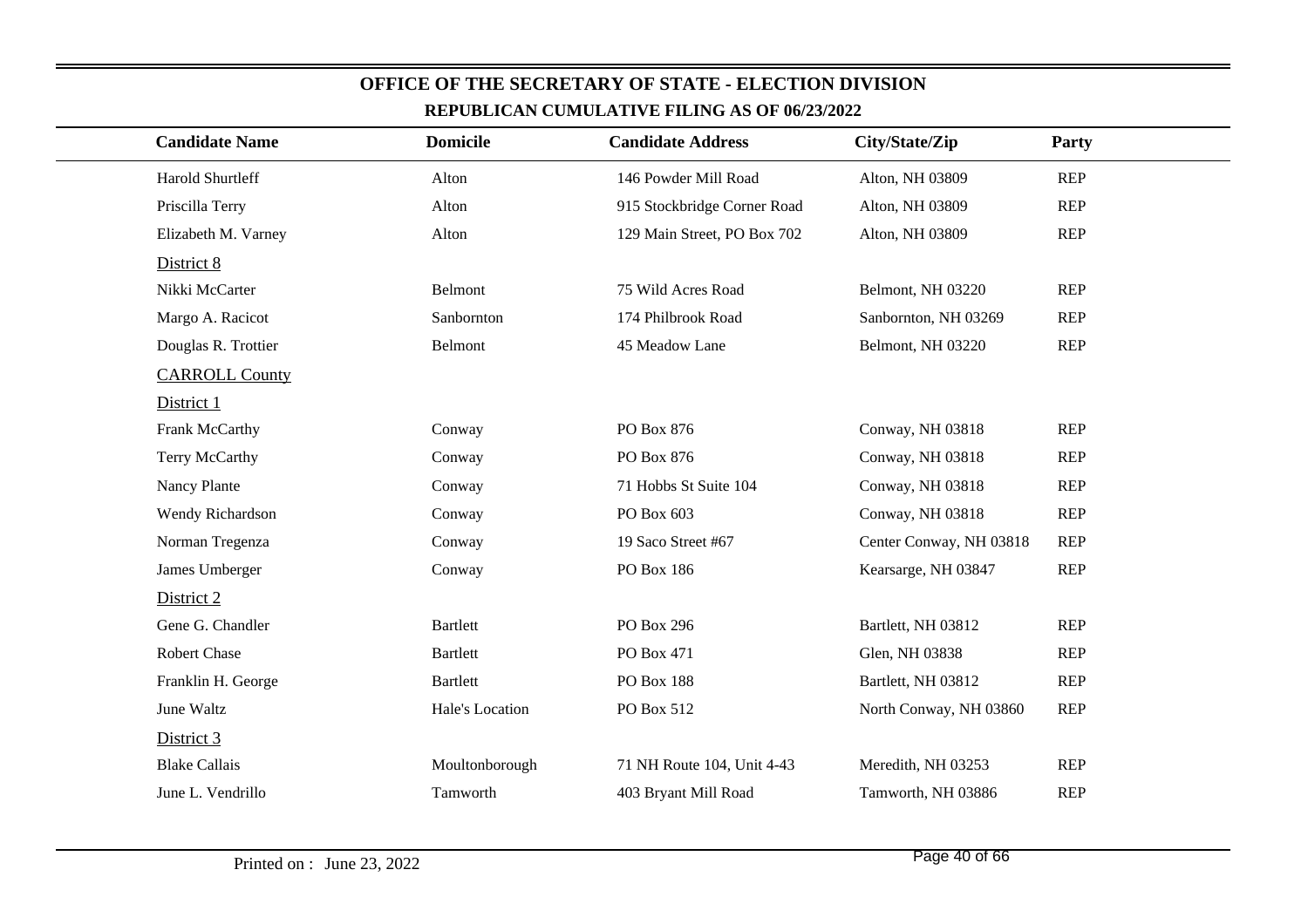| <b>Candidate Name</b>  | <b>Domicile</b>   | <b>Candidate Address</b>      | City/State/Zip           | Party      |
|------------------------|-------------------|-------------------------------|--------------------------|------------|
| District 4             |                   |                               |                          |            |
| John Hartman           | Eaton             | PO Box 201                    | Eaton, NH 03832          | REP        |
| <b>Bill Nelson</b>     | <b>Brookfield</b> | 98 Lyford Rd                  | Brookfield, NH 03872     | <b>REP</b> |
| Danielle Thompson      | Eaton             | 120 North South Road, PMB 274 | North Conway, NH 03860   | <b>REP</b> |
| District 5             |                   |                               |                          |            |
| Donna C. Chick         | Ossipee           | 100 Blake Hill Rd             | Center Ossipee, NH 03814 | REP        |
| District 6             |                   |                               |                          |            |
| Page K. Brenner        | Wolfeboro         | 7 Foxglove Lane               | Wolfeboro, NH 03894      | <b>REP</b> |
| Maxim Ledoux           | Tuftonboro        | 56 Durgin Road                | Tuftonboro, NH 03816     | <b>REP</b> |
| Seamas Oscalaidhe      | Wolfeboro         | 767 N Main St                 | Wolfeboro, NH 03894      | REP        |
| District 7             |                   |                               |                          |            |
| Juanita Hill           | Tuftonboro        | PO Box 196                    | Melvin Village, NH 03850 | <b>REP</b> |
| Diane Sebastian        | Tuftonboro        | 24 Shirley Way                | Mirror Lake, NH 03853    | <b>REP</b> |
| District 8             |                   |                               |                          |            |
| Nicole Nordlund        | Madison           | 227 E Madison Rd              | Madison, NH 03849        | <b>REP</b> |
| Sharon Wilson          | Madison           | 1211 East Shore Dr            | Silver Lake, NH 03875    | <b>REP</b> |
| <b>CHESHIRE County</b> |                   |                               |                          |            |
| District 1             |                   |                               |                          |            |
| Aria DiMezzo           | Keene             | 659 Marlboro Rd               | Keene, NH 03431          | <b>REP</b> |
| Arto Leino             | Keene             | 410 Main St                   | Keene, NH 03431          | <b>REP</b> |
| District 2             |                   |                               |                          |            |
| John Schmitt           | Keene             | 31 Green Acres Road           | Keene, NH 03431          | <b>REP</b> |
| District 3             |                   |                               |                          |            |
| Jerry L. Sickels       | Keene             | 195 Key Rd #16                | Keene, NH 03431          | REP        |
|                        |                   |                               |                          |            |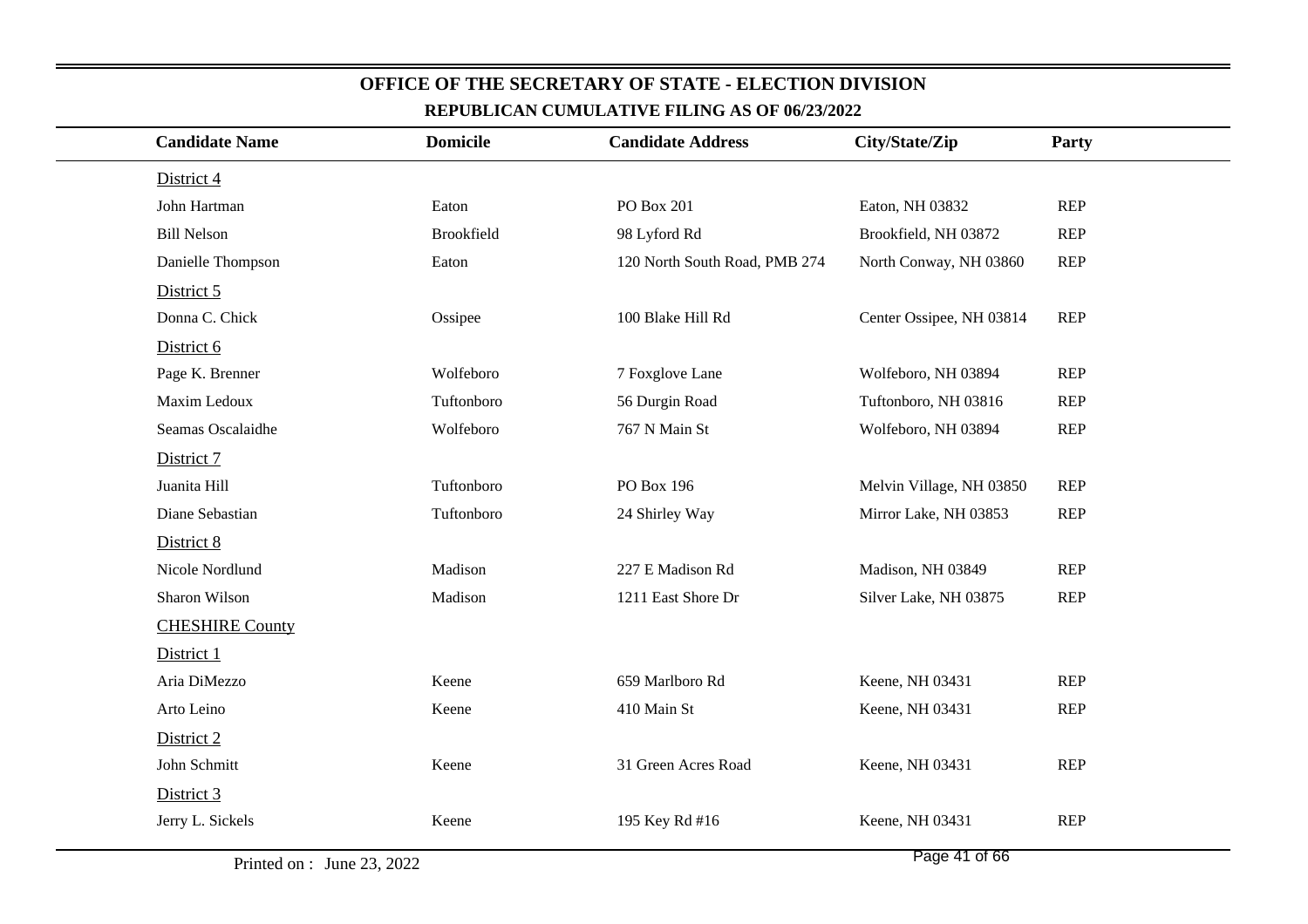| <b>Candidate Name</b>       | <b>Domicile</b> | <b>Candidate Address</b> | City/State/Zip         | Party      |
|-----------------------------|-----------------|--------------------------|------------------------|------------|
| District 4                  |                 |                          |                        |            |
| Jane P. Lane                | Keene           | 15 Russell St            | Keene, NH 03431        | <b>REP</b> |
| Matthew D. Roach            | Keene           | 75 Leverett Street       | Keene, NH 03431        | <b>REP</b> |
| District 6                  |                 |                          |                        |            |
| Kate Day                    | Chesterfield    | 182 Valley Park Drive    | Chesterfield, NH 03462 | REP        |
| District 7                  |                 |                          |                        |            |
| Arthur Bingham              | Keene           | 46 Gilsum Street         | Keene, NH 03431        | REP        |
| Anne Farrington             | Keene           | 38 Red Oak Drive         | Keene, NH 03431        | <b>REP</b> |
| District 9                  |                 |                          |                        |            |
| Jenifer Marchesi            | Alstead         | 85 Homestead Rd          | Alstead, NH 03602      | <b>REP</b> |
| District 10                 |                 |                          |                        |            |
| Jane B. Johnson             | Swanzey         | 329 Sawyers Crossing Rd  | Swanzey, NH 03446      | <b>REP</b> |
| Richard M. Sainsbury        | Swanzey         | 94 Westport Village Road | Swanzey, NH 03446      | <b>REP</b> |
| District 11                 |                 |                          |                        |            |
| Nathan Holmy                | Winchester      | 90 Keene Road            | Winchester, NH 03470   | <b>REP</b> |
| District 13                 |                 |                          |                        |            |
| Ramona Branch               | Dublin          | 185 Monument Road        | Dublin, NH 03444       | REP        |
| <b>Christopher Mazerall</b> | Jaffrey         | 26 Eastwood Dr           | Jaffrey, NH 03452      | <b>REP</b> |
| District 14                 |                 |                          |                        |            |
| Arthur Knight               | Rindge          | 32 Jericho Road          | Rindge, NH 03461       | <b>REP</b> |
| District 15                 |                 |                          |                        |            |
| Juliana Bergeron            | Keene           | 410 Main St              | Keene, NH 03431        | REP        |
| Michael Remy                | Keene           | 55 Castle St             | Keene, NH 03431        | <b>REP</b> |
|                             |                 |                          |                        |            |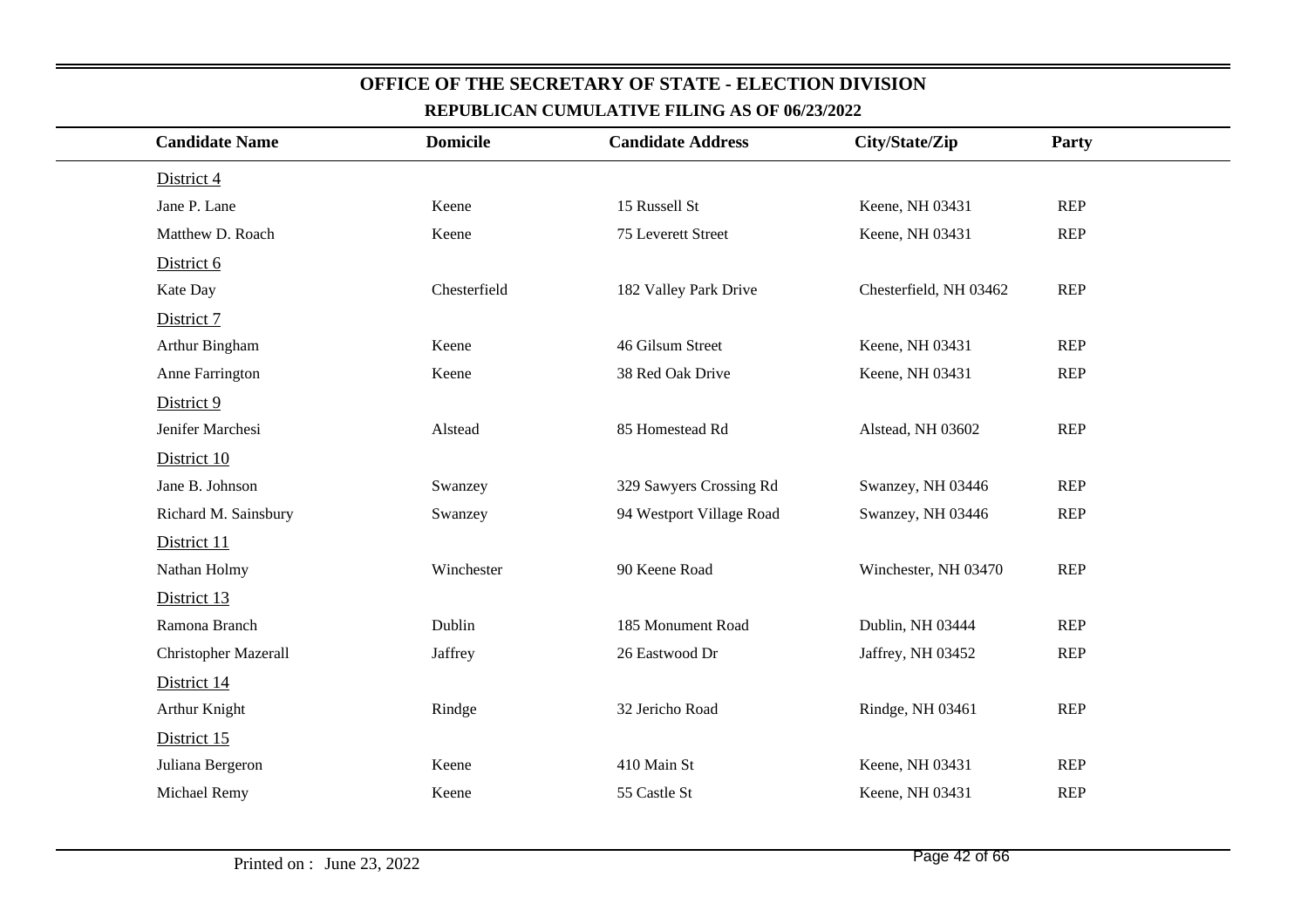| <u>KEI ODERAN COMOLATI VE FILING AD OF WALDZU </u> |                 |                           |                       |            |  |
|----------------------------------------------------|-----------------|---------------------------|-----------------------|------------|--|
| <b>Candidate Name</b>                              | <b>Domicile</b> | <b>Candidate Address</b>  | City/State/Zip        | Party      |  |
| District 16                                        |                 |                           |                       |            |  |
| <b>Harold Farrington</b>                           | Keene           | 38 Red Oak Drive          | Keene, NH 03431       | REP        |  |
| <b>COOS County</b>                                 |                 |                           |                       |            |  |
| District 1                                         |                 |                           |                       |            |  |
| Jeff Feller                                        | Lancaster       | 19 Rowell Road            | Lancaster, NH 03584   | <b>REP</b> |  |
| John A. Garrison                                   | Lancaster       | PO Box 310                | Lancaster, NH 03584   | <b>REP</b> |  |
| District 2                                         |                 |                           |                       |            |  |
| Roger Sylvestre                                    | Clarksville     | 355 Clarksville Pond Road | Clarksville, NH 03592 | <b>REP</b> |  |
| District 3                                         |                 |                           |                       |            |  |
| Glenn W. Perry                                     | Colebrook       | 67 E. Colebrook Road      | Colebrook, NH 03576   | REP        |  |
| District 5                                         |                 |                           |                       |            |  |
| Amanda Clemmer                                     | Berlin          | 35 Cedar Street           | Berlin, NH 03570      | <b>REP</b> |  |
| Eli D. Clemmer                                     | Berlin          | 35 Cedar Street           | Berlin, NH 03570      | <b>REP</b> |  |
| District 6                                         |                 |                           |                       |            |  |
| Donald P. Lacasse                                  | Gorham          | 2 Underhill Street        | Gorham, NH 03581      | <b>REP</b> |  |
| District 7                                         |                 |                           |                       |            |  |
| Stuart S. Light                                    | Berlin          | 213 High Street           | Berlin, NH 03570      | <b>REP</b> |  |
| <b>GRAFTON County</b>                              |                 |                           |                       |            |  |
| District 1                                         |                 |                           |                       |            |  |
| Deborah Warner                                     | Littleton       | 135 Rock Strain Drive     | Littleton, NH 03561   | <b>REP</b> |  |
| District 2                                         |                 |                           |                       |            |  |
| <b>Russ Cumbee</b>                                 | Franconia       | 1719 Easton Road          | Franconia, NH 03580   | REP        |  |
| Patrick M. Doughty                                 | Bethlehem       | 295 Agassiz St            | Bethlehem, NH 03574   | <b>REP</b> |  |
| Joselle Germano-Presby                             | Franconia       | PO Box 671                | Franconia, NH 03580   | <b>REP</b> |  |
|                                                    |                 |                           |                       |            |  |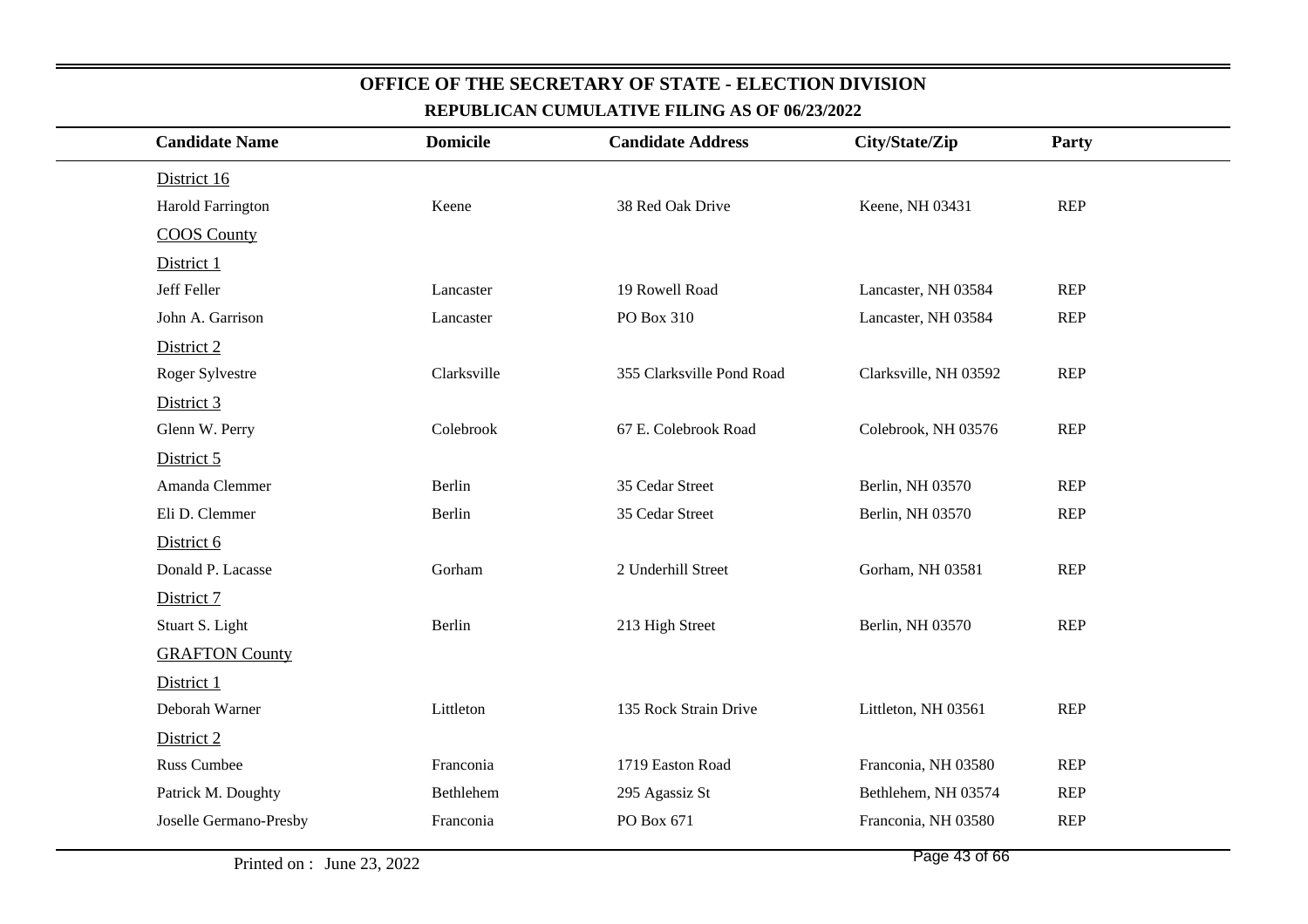| <b>Candidate Name</b> | <b>Domicile</b> | <b>Candidate Address</b>       | City/State/Zip            | Party      |  |
|-----------------------|-----------------|--------------------------------|---------------------------|------------|--|
| District 3            |                 |                                |                           |            |  |
| <b>Tucker Barnaby</b> | Lincoln         | 5 Edgewood Street, PO Box 1115 | Lincoln, NH 03251         | <b>REP</b> |  |
| Nancy J. Cunning      | Lincoln         | PO Box 685                     | Lincoln, NH 03251         | <b>REP</b> |  |
| District 4            |                 |                                |                           |            |  |
| David Rivers          | Thornton        | PO Box 305                     | Campton, NH 03223         | <b>REP</b> |  |
| Stephen B. Stepanek   | Thornton        | 156 Lee Brook Road             | Thornton, NH 03285        | <b>REP</b> |  |
| District 5            |                 |                                |                           |            |  |
| Marie L. Bjelobrk     | Haverhill       | <b>PO Box 22</b>               | North Haverhill, NH 03774 | <b>REP</b> |  |
| Matthew D. Bjelobrk   | Haverhill       | PO Box 22                      | North Haverhill, NH 03774 | <b>REP</b> |  |
| Barbara D. Dutile     | Haverhill       | 39 Slate Ridge Drive           | Haverhill, NH 03765       | <b>REP</b> |  |
| District 6            |                 |                                |                           |            |  |
| Gail E. Sanborn       | Rumney          | 233 Groton Hollow Rd           | Rumney, NH 03266          | <b>REP</b> |  |
| Vicki Schwaegler      | Orford          | 586 Indian Pond Rd             | Orford, NH 03777          | <b>REP</b> |  |
| Jerry Thibodeau       | Rumney          | 855 Quincy Road                | Rumney, NH 03266          | <b>REP</b> |  |
| District 7            |                 |                                |                           |            |  |
| Linda E. Molinaro     | Campton         | 139 Beaver Brook Road          | Campton, NH 03223         | <b>REP</b> |  |
| District 8            |                 |                                |                           |            |  |
| Henry D. Ahern, Jr    | Plymouth        | 601 Daniel Webster Hwy         | Plymouth, NH 03264        | <b>REP</b> |  |
| Cynthia A. Downing    | Plymouth        | 601 Daniel Webster Hwy         | Plymouth, NH 03264        | <b>REP</b> |  |
| District 10           |                 |                                |                           |            |  |
| Aubrey Freedman       | Bridgewater     | 138 Ridge View Drive           | Bridgewater, NH 03222     | <b>REP</b> |  |
| Randall Kelley        | <b>Bristol</b>  | 56 High St                     | Bristol, NH 03222         | <b>REP</b> |  |
| District 11           |                 |                                |                           |            |  |
| <b>Bill Jolly</b>     | Groton          | 184 Orange Road                | Groton, NH 03241          | <b>REP</b> |  |
|                       |                 |                                |                           |            |  |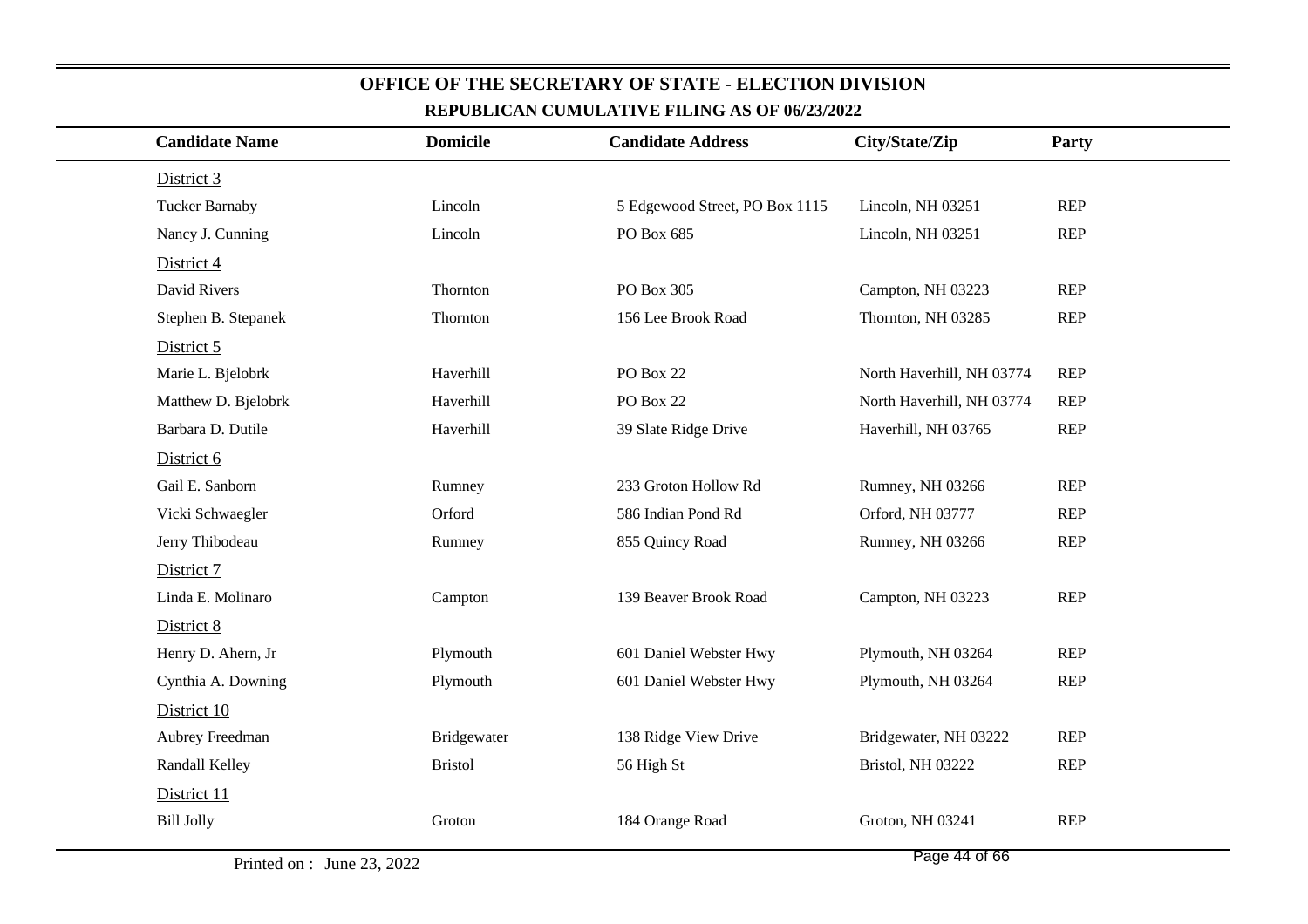| <b>Candidate Name</b>      | <b>Domicile</b> | <b>Candidate Address</b> | City/State/Zip        | Party      |
|----------------------------|-----------------|--------------------------|-----------------------|------------|
| Bryan L. Richardson, Sr    | Alexandria      | 276 Karl Gordon Road     | Alexandria, NH 03222  | <b>REP</b> |
| District 12                |                 |                          |                       |            |
| Jim Rubens                 | Hanover         | 11 Laramie Road          | Etna, NH 03750        | <b>REP</b> |
| Thomas N. Toner            | Lyme            | 89 Breck Hill Road       | Lyme, NH 03768        | <b>REP</b> |
| District 18                |                 |                          |                       |            |
| Sheila Tripodi             | Bridgewater     | 173 Carriage Rd          | Bridgewater, NH 03222 | <b>REP</b> |
| <b>HILLSBOROUGH County</b> |                 |                          |                       |            |
| District 1                 |                 |                          |                       |            |
| <b>Shaun Doherty</b>       | Pelham          | 105 Bush Hill Rd         | Pelham, NH 03076      | <b>REP</b> |
| Jorg Dreusicke             | Pelham          | 2 Chagnon Lane           | Pelham, NH 03076      | <b>REP</b> |
| <b>Madeline Dreusicke</b>  | Pelham          | 2 Chagnon Lane           | Pelham, NH 03076      | <b>REP</b> |
| Mark G. Fournier           | Pelham          | 53 Longview Circle       | Pelham, NH 03076      | <b>REP</b> |
| District 2                 |                 |                          |                       |            |
| Peter Cerrato              | Bedford         | 26 Twin Brook Lane       | Bedford, NH 03110     | <b>REP</b> |
| Ray F. Chadwick            | Bedford         | 101 Powder Hill Road     | Bedford, NH 03110     | <b>REP</b> |
| Kevin Coventry             | Bedford         | 5 Hull Road              | Bedford, NH 03110     | <b>REP</b> |
| Kimberly D'Agostino        | Bedford         | 75 Ministerial Branch    | Bedford, NH 03110     | <b>REP</b> |
| Jen Deml                   | Bedford         | 31 Old Sawmill Road      | Bedford, NH 03110     | <b>REP</b> |
| <b>Rick Durand</b>         | Bedford         | 18 Quincy Drive          | Bedford, NH 03110     | <b>REP</b> |
| Liz Gabert                 | Bedford         | 33 McIntosh Lane         | Bedford, NH 03110     | <b>REP</b> |
| Gregory Handy              | Bedford         | 1 Rockingham Court       | Bedford, NH 03110     | <b>REP</b> |
| Eric John Loveless         | Bedford         | 34 John Goffe Drive      | Bedford, NH 03110     | <b>REP</b> |
| Gerri MacMonagle           | Bedford         | 320 Wallace Road         | Bedford, NH 03110     | <b>REP</b> |
| Pat MacMonagle             | Bedford         | 320 Wallace Road         | Bedford, NH 03110     | <b>REP</b> |
|                            |                 |                          |                       |            |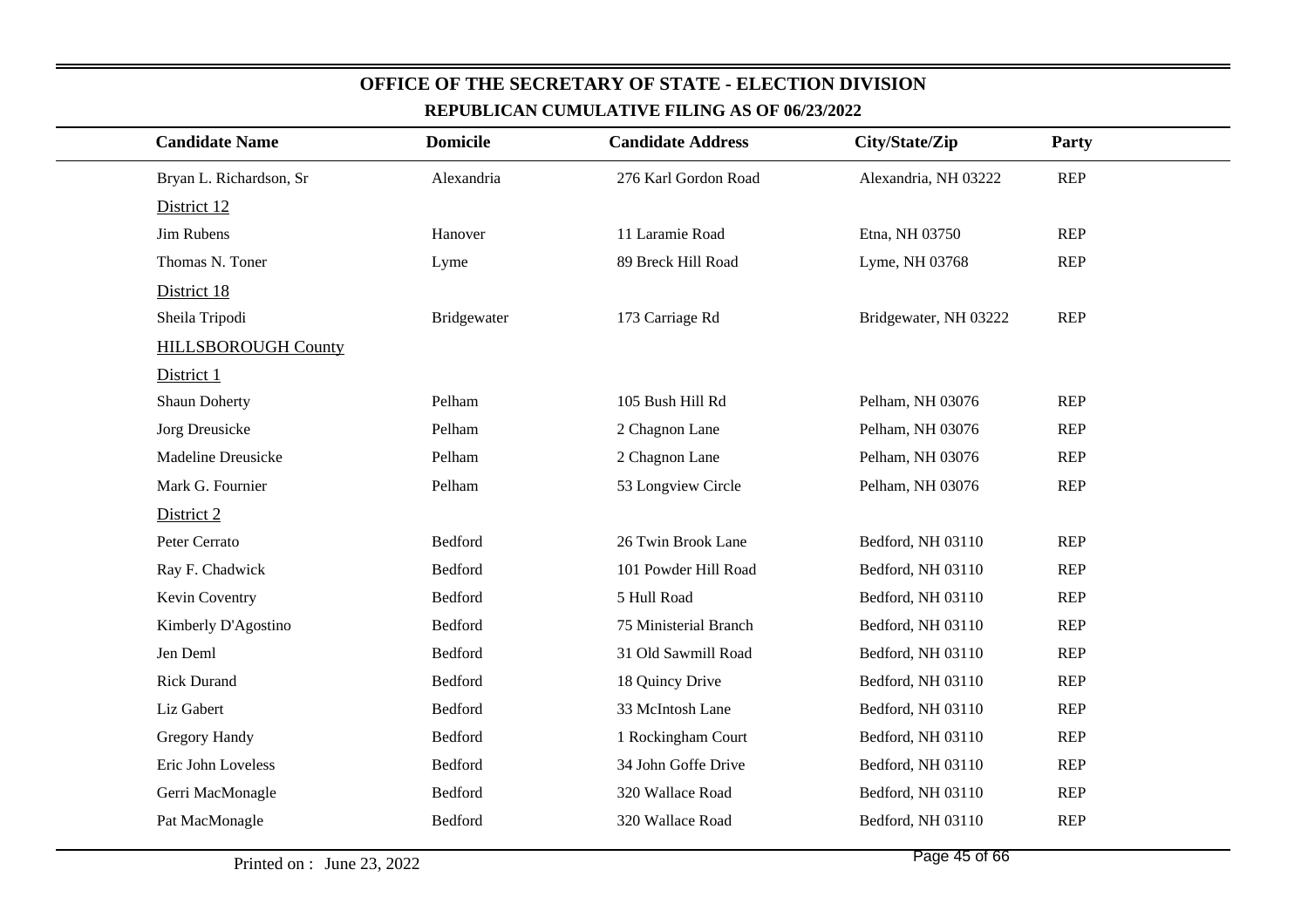| <b>Candidate Name</b>  | <b>Domicile</b> | <b>Candidate Address</b>        | City/State/Zip    | Party      |  |  |
|------------------------|-----------------|---------------------------------|-------------------|------------|--|--|
| Shannon McGinley       | Bedford         | 4 Balsam Court                  | Bedford, NH 03110 | <b>REP</b> |  |  |
| Ryan C. McKenna        | Bedford         | PO Box 10256                    | Bedford, NH 03110 | <b>REP</b> |  |  |
| Sean Monroe            | Bedford         | 143 Hitching Post Lane          | Bedford, NH 03110 | <b>REP</b> |  |  |
| Kristin Noble          | Bedford         | 3 Ellison Drive                 | Bedford, NH 03110 | <b>REP</b> |  |  |
| District 4             |                 |                                 |                   |            |  |  |
| Chris Buda             | Nashua          | 18 Kessler Farm Drive, Unit 623 | Nashua, NH 03063  | <b>REP</b> |  |  |
| William M. Grady       | Nashua          | 14 Tinker Road                  | Nashua, NH 03064  | <b>REP</b> |  |  |
| District 5             |                 |                                 |                   |            |  |  |
| <b>Bob Duffy</b>       | Nashua          | 7 Brick Manor Drive             | Nashua, NH 03063  | <b>REP</b> |  |  |
| Tyler Gouveia          | Nashua          | 11 Bartemus Trail Unit 102      | Nashua, NH 03063  | <b>REP</b> |  |  |
| Marie Muller           | Nashua          | 18 Natick Street                | Nashua, NH 03063  | <b>REP</b> |  |  |
| District 6             |                 |                                 |                   |            |  |  |
| Gary R. Blankenship    | Nashua          | 3 Bancroft St Apt 417           | Nashua, NH 03060  | <b>REP</b> |  |  |
| Doris Hohensee         | Nashua          | 15 Swart Terrace                | Nashua, NH 03064  | <b>REP</b> |  |  |
| Mariellen J. MacKay    | Nashua          | 9 Webster Street                | Nashua, NH 03064  | <b>REP</b> |  |  |
| District 7             |                 |                                 |                   |            |  |  |
| <b>Beth Scaer</b>      | Nashua          | 111 East Hobart St              | Nashua, NH 03060  | <b>REP</b> |  |  |
| Linda Twombly          | Nashua          | 120 East Hobart St              | Nashua, NH 03060  | <b>REP</b> |  |  |
| <b>Timothy Twombly</b> | Nashua          | 120 East Hobart St              | Nashua, NH 03060  | <b>REP</b> |  |  |
| Kaitlyn West           | Nashua          | 34 Elgin Street                 | Nashua, NH 03060  | <b>REP</b> |  |  |
| District 8             |                 |                                 |                   |            |  |  |
| <b>Teresa Scully</b>   | Nashua          | 7 Wildwood Lane                 | Nashua, NH 03060  | <b>REP</b> |  |  |
| District 9             |                 |                                 |                   |            |  |  |
| Charles Lothrop        | Nashua          | 10 Althea Lane                  | Nashua, NH 03062  | <b>REP</b> |  |  |
|                        |                 |                                 |                   |            |  |  |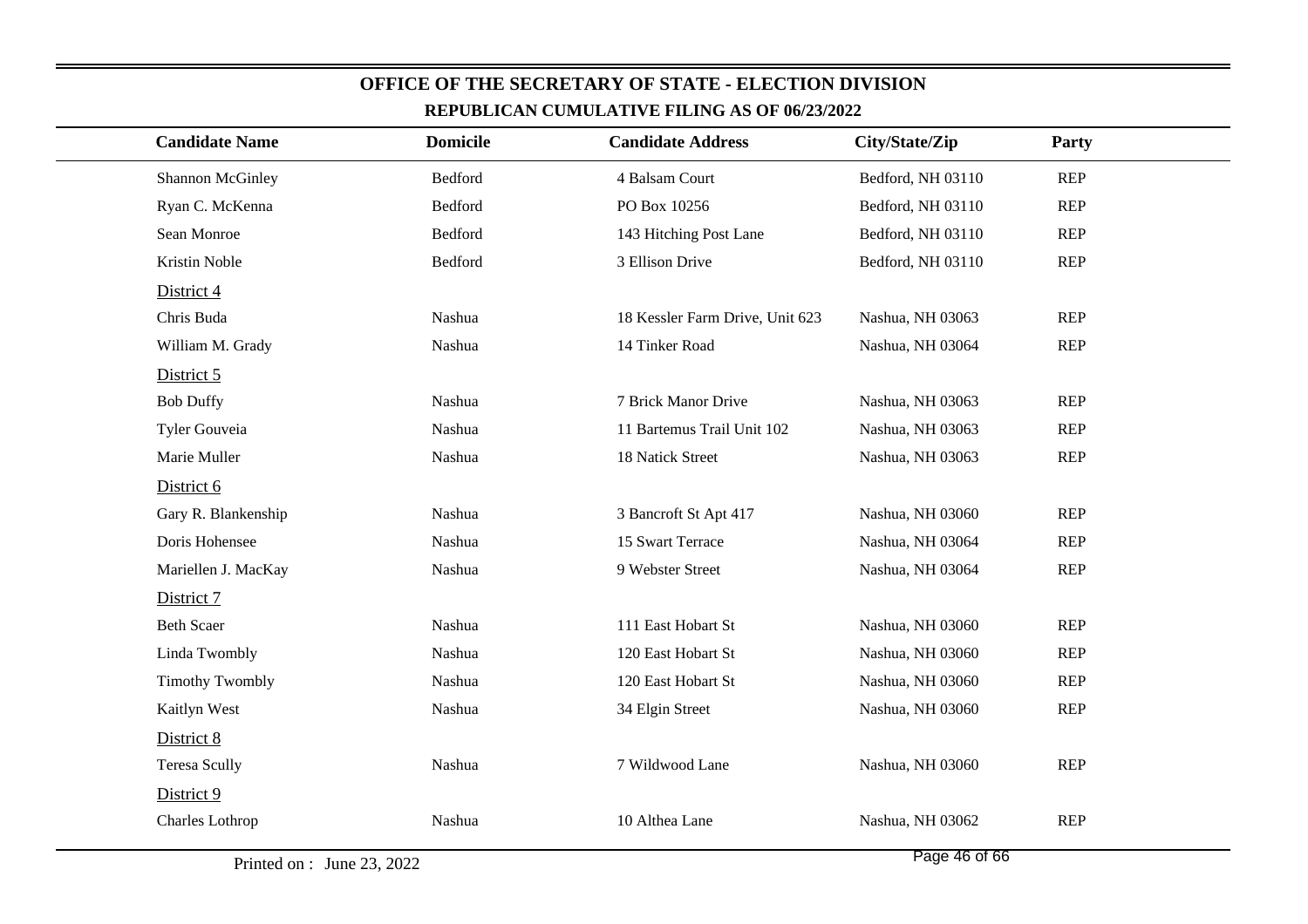| <b>Candidate Name</b>     | <b>Domicile</b> | <b>Candidate Address</b>   | City/State/Zip      | Party      |
|---------------------------|-----------------|----------------------------|---------------------|------------|
| Di Lothrop                | Nashua          | 10 Althea Lane             | Nashua, NH 03062    | <b>REP</b> |
| <b>Steven Negron</b>      | Nashua          | 28 Tanglewood Drive        | Nashua, NH 03062    | <b>REP</b> |
| District 10               |                 |                            |                     |            |
| Iang Jeon                 | Nashua          | 15 Hawthorne Village Rd    | Nashua, NH 03062    | <b>REP</b> |
| William O'Brien           | Nashua          | 71 Hawthorne Village Drive | Nashua, NH 03060    | <b>REP</b> |
| Karen Thoman              | Nashua          | 13 Shingle Mill Dr         | Nashua, NH 03062    | <b>REP</b> |
| District 12               |                 |                            |                     |            |
| Michael Dangel            | Merrimack       | 17 Westminster Lane        | Merrimack, NH 03054 | <b>REP</b> |
| John Frechette            | Merrimack       | 2 Powderhouse Road         | Merrimack, NH 03054 | <b>REP</b> |
| <b>Ginger Heald</b>       | Merrimack       | 3 Pondview Drive           | Merrimack, NH 03054 | <b>REP</b> |
| Angela J. Houlihan        | Merrimack       | 8 Blanchard Lane           | Merrimack, NH 03054 | <b>REP</b> |
| Edward J. Lecius          | Merrimack       | 11 Underwood Lane          | Merrimack, NH 03054 | <b>REP</b> |
| David T. Rutzke           | Merrimack       | 38 Belmont Drive           | Merrimack, NH 03054 | <b>REP</b> |
| Wolfram von Schoen        | Merrimack       | 4 Conservation Drive       | Merrimack, NH 03054 | <b>REP</b> |
| Tyler Waisanen            | Merrimack       | 67 Back River Road         | Merrimack, NH 03054 | <b>REP</b> |
| District 13               |                 |                            |                     |            |
| Tom Alciere               | Hudson          | PO Box 106                 | Nashua, NH 03061    | <b>REP</b> |
| Kimberly Allan            | Hudson          | 3 Daniel Webster Drive     | Hudson, NH 03051    | <b>REP</b> |
| Randy Brownrigg           | Hudson          | 2 Little Hales Lane        | Hudson, NH 03051    | <b>REP</b> |
| <b>Christine Cambrils</b> | Hudson          | 9 Woodland Drive           | Hudson, NH 03051    | <b>REP</b> |
| Laurie Jasper             | Hudson          | 83 Old Derry Rd            | Hudson, NH 03051    | <b>REP</b> |
| Shawn N. Jasper           | Hudson          | 83 Old Derry Rd            | Hudson, NH 03051    | <b>REP</b> |
| Michael MacDonald         | Hudson          | 11 Henry Dr                | Hudson, NH 03051    | <b>REP</b> |
| Patrick Quinlan           | Hudson          | 10 Hurley St               | Hudson, NH 03051    | <b>REP</b> |
|                           |                 |                            |                     |            |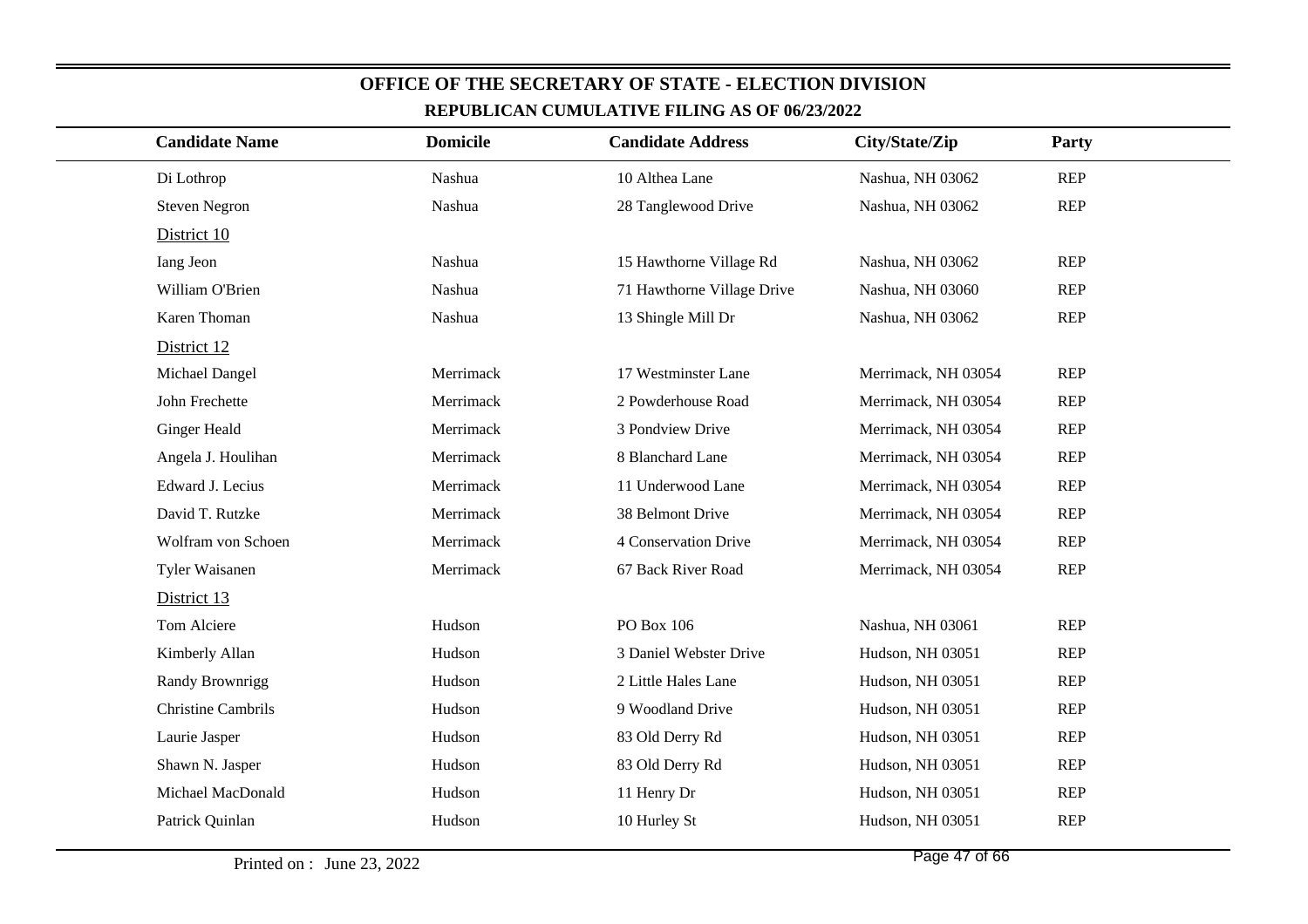| <b>Candidate Name</b>  | <b>Domicile</b> | <b>Candidate Address</b>  | City/State/Zip       | Party      |  |
|------------------------|-----------------|---------------------------|----------------------|------------|--|
| <b>Terry Stewart</b>   | Hudson          | 22 Tamarack Street        | Hudson, NH 03051     | <b>REP</b> |  |
| <b>Todd Terrien</b>    | Hudson          | 24 Roosevelt Ave., Apt. 1 | Hudson, NH 03051     | <b>REP</b> |  |
| Michael Tranfaglia     | Hudson          | 24 Woodcrest Drive        | Hudson, NH 03051     | <b>REP</b> |  |
| District 15            |                 |                           |                      |            |  |
| Angel Brisson          | Manchester      | 25 Trafford St            | Manchester, NH 03103 | <b>REP</b> |  |
| Mark McLean            | Manchester      | 43 Forest Hill Way        | Manchester, NH 03109 | <b>REP</b> |  |
| Mark Warden            | Manchester      | 497 Hooksett Rd 256       | Manchester, NH 03104 | <b>REP</b> |  |
| District 16            |                 |                           |                      |            |  |
| Larry G. Gagne         | Manchester      | 126 Lakeside Drive        | Manchester, NH 03104 | <b>REP</b> |  |
| William Infantine      | Manchester      | 89 Windward Lane          | Manchester, NH 03104 | <b>REP</b> |  |
| Kenneth A. Tassey, Jr. | Manchester      | 226 Karatzas Ave #309     | Manchester, NH 03104 | <b>REP</b> |  |
| District 17            |                 |                           |                      |            |  |
| Tara Bishop            | Manchester      | 801 Maple Street          | Manchester, NH 03104 | <b>REP</b> |  |
| Lisa M. Freeman        | Manchester      | 279 Orange Street         | Manchester, NH 03103 | <b>REP</b> |  |
| Earl A. Rinker, III    | Manchester      | 16 Mirror St              | Manchester, NH 03104 | <b>REP</b> |  |
| <b>Jack Truelove</b>   | Manchester      | 17 Quarry Way             | Manchester, NH 03104 | <b>REP</b> |  |
| District 18            |                 |                           |                      |            |  |
| Deborah A. Roux        | Manchester      | 97 Springwood Way         | Manchester, NH 03102 | <b>REP</b> |  |
| District 19            |                 |                           |                      |            |  |
| Barbara J. Hagan       | Manchester      | 154 Winter Street         | Manchester, NH 03102 | <b>REP</b> |  |
| Molly Mae Washington   | Manchester      | 90 4th Street             | Manchester, NH 03102 | <b>REP</b> |  |
| District 20            |                 |                           |                      |            |  |
| Victoria Sullivan      | Manchester      | 1056 S Beech St           | Manchester, NH 03103 | <b>REP</b> |  |
|                        |                 |                           |                      |            |  |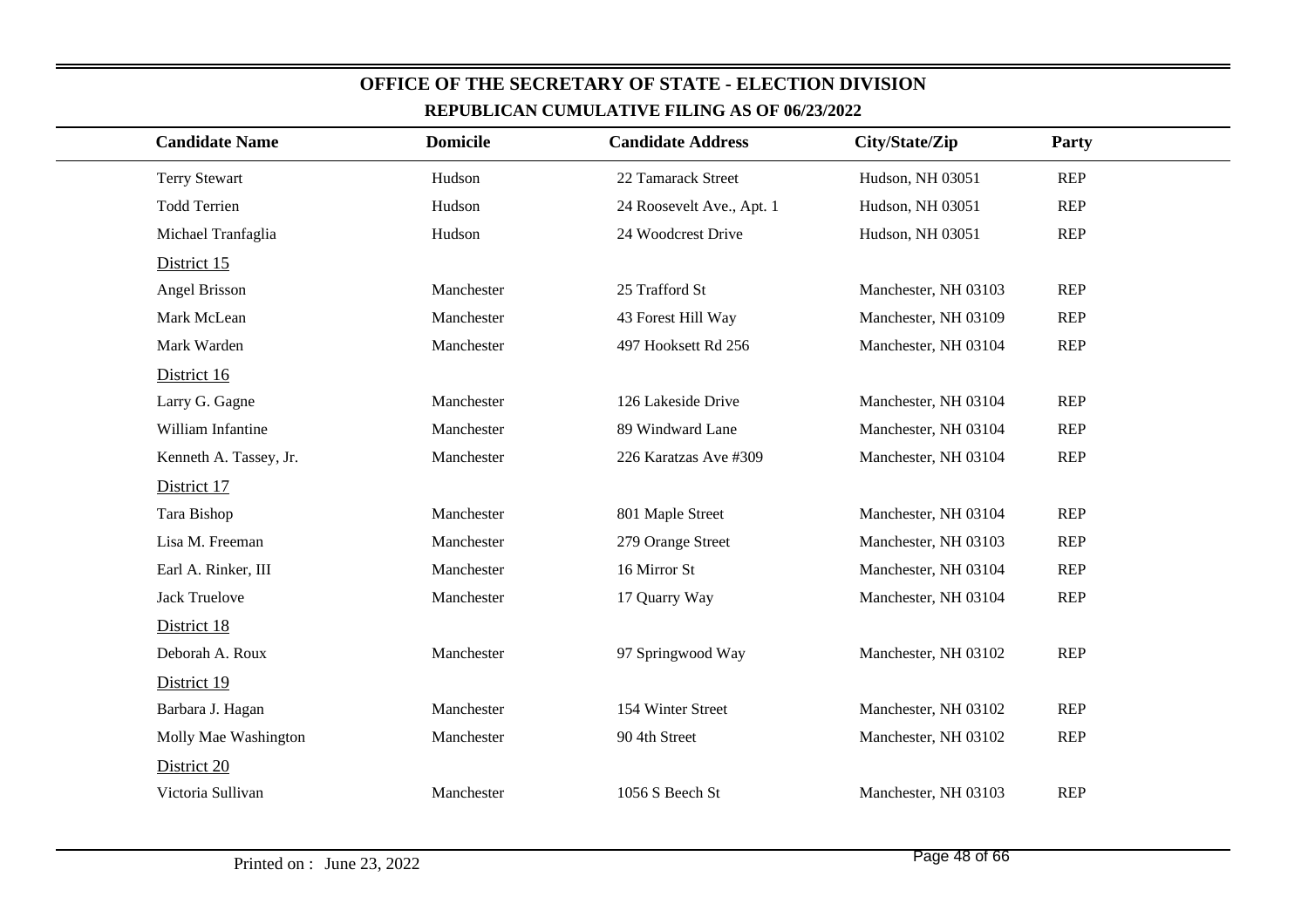| <b>Candidate Name</b> | <b>Domicile</b> | <b>Candidate Address</b> | City/State/Zip       | Party      |
|-----------------------|-----------------|--------------------------|----------------------|------------|
| District 21           |                 |                          |                      |            |
| Adam M. Lord          | Manchester      | 120 Chauncey Ave         | Manchester, NH 03104 | <b>REP</b> |
| District 22           |                 |                          |                      |            |
| Carol Malouin         | Manchester      | 464 Coolidge Ave Fl 2    | Manchester, NH 03102 | REP        |
| District 23           |                 |                          |                      |            |
| <b>Elliot Gault</b>   | Manchester      | 300 Bedford Street #409  | Manchester, NH 03101 | <b>REP</b> |
| District 24           |                 |                          |                      |            |
| Jean Marie Mathieu    | Manchester      | 93 Arlington Street      | Manchester, NH 03104 | <b>REP</b> |
| Kathleen F. Souza     | Manchester      | 628 Belmont Street       | Manchester, NH 03104 | <b>REP</b> |
| District 27           |                 |                          |                      |            |
| Ryan B. Aruck         | Deering         | 108 Dickey Hill Rd       | Deering, NH 03244    | REP        |
| District 28           |                 |                          |                      |            |
| Lori Davis            | Weare           | 118 Buxton School Road   | Weare, NH 03281      | REP        |
| District 29           |                 |                          |                      |            |
| Pat Cameron           | Goffstown       | 31 Merrill Rd            | Goffstown, NH 03045  | REP        |
| Cheri Haidaichuk      | Goffstown       | 69 Longbrook Road        | Goffstown, NH 03045  | <b>REP</b> |
| Frank Hobbs           | Goffstown       | 119 Danis Park Road      | Goffstown, NH 03045  | <b>REP</b> |
| Donna M. Liberge      | Goffstown       | 101 Merrill Road         | Goffstown, NH 03045  | <b>REP</b> |
| Naomi Major           | Goffstown       | 11 Lesnyk Rd             | Goffstown, NH 03045  | <b>REP</b> |
| Chris McRae           | Goffstown       | PO Box 212               | Goffstown, NH 03045  | <b>REP</b> |
| Karen McRae           | Goffstown       | 469 Black Brook Rd       | Goffstown, NH 03045  | <b>REP</b> |
| Jacki Pounds          | Goffstown       | 37 Walnut Hill Road      | Goffstown, NH 03045  | <b>REP</b> |
| District 30           |                 |                          |                      |            |
| Jim Creighton         | Antrim          | 155 Keene Rd             | Antrim, NH 03440     | <b>REP</b> |
|                       |                 |                          |                      |            |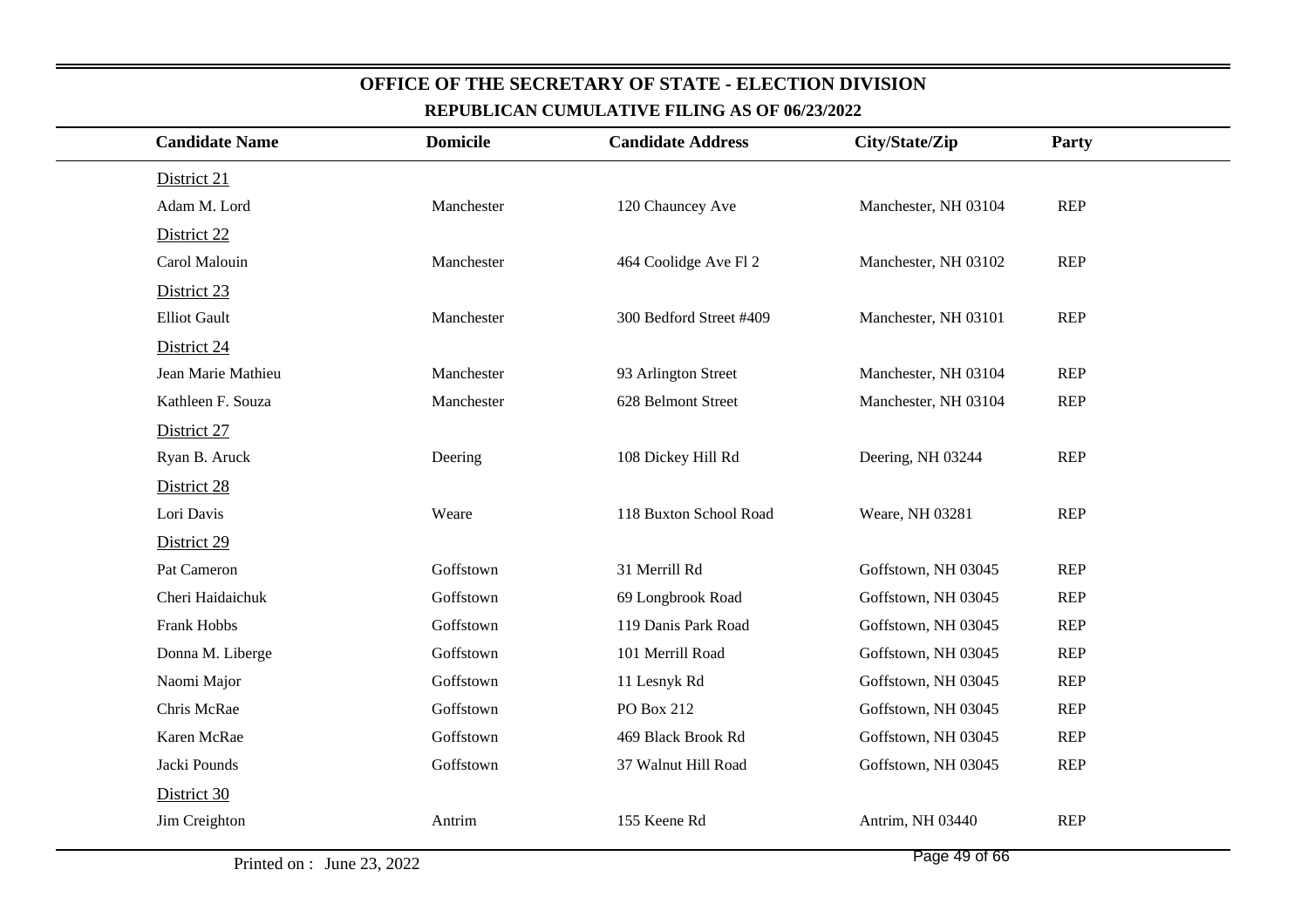| <b>Candidate Name</b>    | <b>Domicile</b>  | <b>Candidate Address</b> | City/State/Zip         | Party      |  |
|--------------------------|------------------|--------------------------|------------------------|------------|--|
| District 31              |                  |                          |                        |            |  |
| Erik Spitzbarth          | Hancock          | PO Box 69                | Hancock, NH 03449      | <b>REP</b> |  |
| District 32              |                  |                          |                        |            |  |
| Tim Merlino              | New Ipswich      | 81 Collins Rd            | New Ipswich, NH 03071  | <b>REP</b> |  |
| <b>Robert Neal</b>       | New Ipswich      | 157 Highbridge Road      | New Ipswich, NH 03071  | <b>REP</b> |  |
| District 33              |                  |                          |                        |            |  |
| Christopher J. Maidment  | Peterborough     | 248 Carley Rd            | Peterborough, NH 03458 | <b>REP</b> |  |
| Kimberly Thomas          | Peterborough     | 36 Scott Mitchell Road   | Peterborough, NH 03458 | <b>REP</b> |  |
| District 34              |                  |                          |                        |            |  |
| Christopher Ager         | Amherst          | 4 Edgewood Run           | Amherst, NH 03031      | <b>REP</b> |  |
| Jason Hennessey          | Amherst          | 455 Boston Post Rd       | Amherst, NH 03031      | <b>REP</b> |  |
| Carolyn McKinney         | Amherst          | 4 Northfield Rd          | Amherst, NH 03031      | <b>REP</b> |  |
| Mark D. Vincent          | Amherst          | 2 Nathaniel Drive        | Amherst, NH 03031      | <b>REP</b> |  |
| District 35              |                  |                          |                        |            |  |
| Elizabeth Christoffersen | Hollis           | 27 Nartoff Road          | Hollis, NH 03049       | <b>REP</b> |  |
| <b>Bill Harmon</b>       | Hollis           | 106 N. Pepperell Road    | Hollis, NH 03049       | <b>REP</b> |  |
| Deborah L. Kuyten        | Hollis           | 72A Main Street          | Hollis, NH 03049       | <b>REP</b> |  |
| District 36              |                  |                          |                        |            |  |
| Thomas Humphreys         | <b>Brookline</b> | PO Box 175               | Brookline, NH 03033    | REP        |  |
| District 37              |                  |                          |                        |            |  |
| <b>Christine Peters</b>  | Amherst          | 26 Eastern Avenue        | Amherst, NH 03031      | <b>REP</b> |  |
| District 38              |                  |                          |                        |            |  |
| Laura J. Gandia          | Litchfield       | 3 Chamberlin Drive       | Litchfield, NH 03052   | <b>REP</b> |  |
| Constance Jackson        | Litchfield       | 64 Cutler Road           | Litchfield, NH 03052   | <b>REP</b> |  |
|                          |                  |                          |                        |            |  |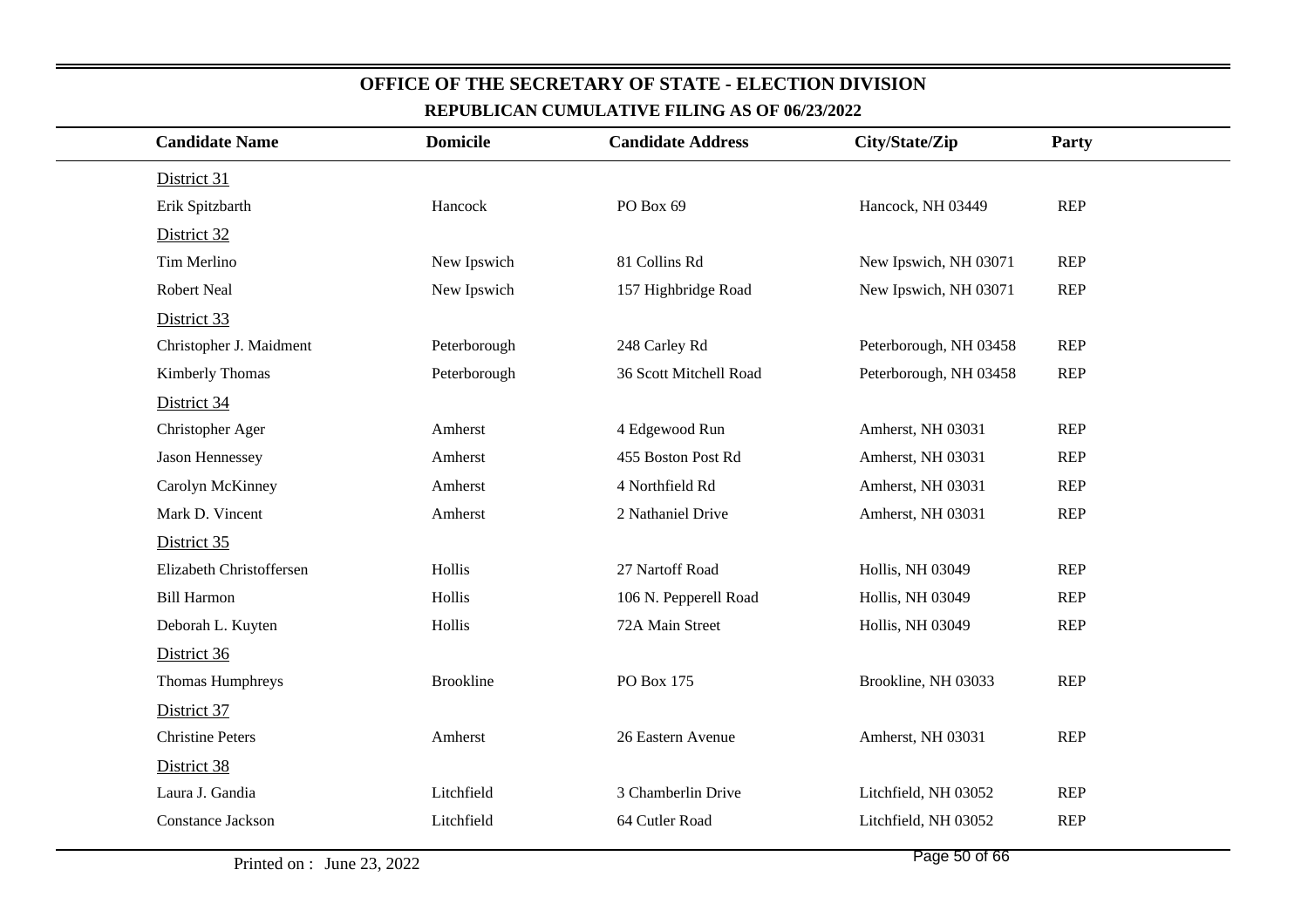| <b>Candidate Name</b>  | <b>Domicile</b>  | <b>Candidate Address</b> | City/State/Zip         | Party      |
|------------------------|------------------|--------------------------|------------------------|------------|
| John V. O'Brien        | Hudson           | 8 Derry Lane             | Hudson, NH 03051       | <b>REP</b> |
| Jaime Prout            | Hudson           | 6 Raven Drive            | Hudson, NH 03051       | <b>REP</b> |
| District 39            |                  |                          |                        |            |
| Jeanine M. Baberadt    | Manchester       | 116 Gantry St            | Manchester, NH 03103   | <b>REP</b> |
| District 41            |                  |                          |                        |            |
| Stephen N. Mathieu     | Manchester       | 93 Arlington Street      | Manchester, NH 03101   | <b>REP</b> |
| District 42            |                  |                          |                        |            |
| William McFadden       | New Boston       | 110 Dane Road            | New Boston, NH 03070   | <b>REP</b> |
| Thomas McLeod          | Mont Vernon      | 59 Kendall Hill Road     | Mont Vernon, NH 03057  | <b>REP</b> |
| Charlie Post           | Lyndeborough     | 43 Crooked S Road        | Lyndeborough, NH 03082 | <b>REP</b> |
| April Teshima          | New Boston       | 26 Whipplewill Road      | New Boston, NH 03070   | <b>REP</b> |
| District 43            |                  |                          |                        |            |
| Jenny Broderick        | Milford          | 15 Wall Street           | Milford, NH 03055      | <b>REP</b> |
| <b>Barry Parquette</b> | Milford          | 10 Cottage Street        | Milford, NH 03055      | <b>REP</b> |
| Andrew Seale           | Milford          | 54 West St               | Milford, NH 03055      | <b>REP</b> |
| Judy Wadleigh          | Milford          | 511 Mason Road           | Milford, NH 03055      | <b>REP</b> |
| John Yule              | Milford          | <b>PO Box 201</b>        | Milford, NH 03055      | <b>REP</b> |
| District 44            |                  |                          |                        |            |
| Lillian A. Hebert      | Weare            | 23 Old Town Road         | Weare, NH 03281        | <b>REP</b> |
| <b>Becky Laforge</b>   | Goffstown        | 18A Landmark Lane        | Goffstown, NH 03045    | <b>REP</b> |
| <b>Brian Mazur</b>     | Goffstown        | 39 Shirley Park Rd       | Goffstown, NH 03045    | <b>REP</b> |
| District 45            |                  |                          |                        |            |
| Eric Pauer             | <b>Brookline</b> | 12 Westview Road         | Brookline, NH 03033    | <b>REP</b> |
|                        |                  |                          |                        |            |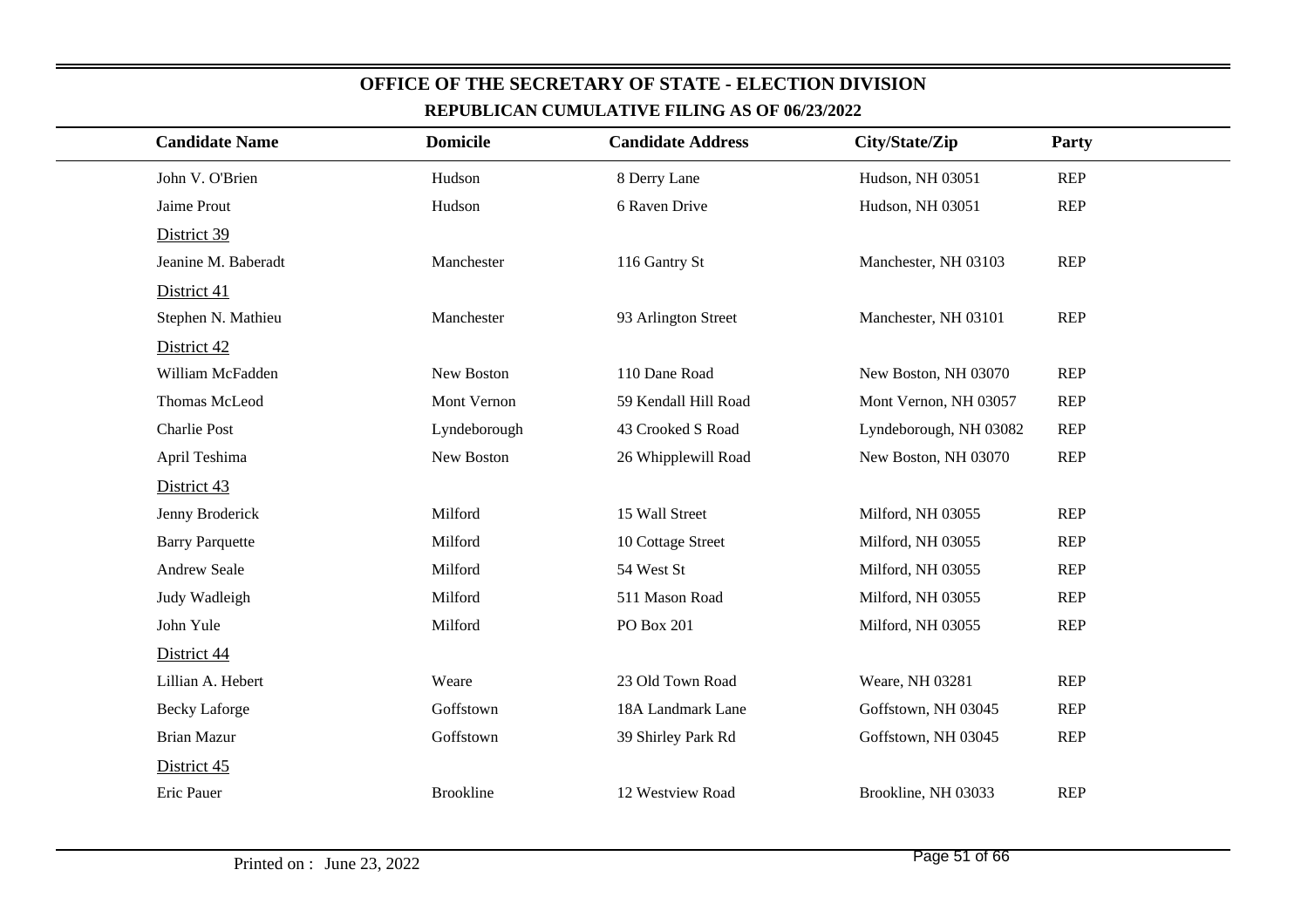| <b>Candidate Name</b>     | <b>Domicile</b> | <b>Candidate Address</b> | City/State/Zip       | Party      |  |
|---------------------------|-----------------|--------------------------|----------------------|------------|--|
| <b>MERRIMACK County</b>   |                 |                          |                      |            |  |
| District 1                |                 |                          |                      |            |  |
| Jon Raiche                | Boscawen        | 12 Goodhue Road          | Boscawen, NH 03303   | <b>REP</b> |  |
| <b>Charles Smith</b>      | Boscawen        | 115 N. Main Street       | Boscawen, NH 03303   | <b>REP</b> |  |
| District 2                |                 |                          |                      |            |  |
| Patricia Jorgensen        | Northfield      | 26 Twin Bridge Road      | Northfield, NH 03276 | <b>REP</b> |  |
| District 3                |                 |                          |                      |            |  |
| Ernesto Leonardo Gonzalez | Franklin        | 13 Upland Drive          | Franklin, NH 03235   | <b>REP</b> |  |
| Kathleen Lauer-Rago       | Franklin        | 53 Maple Square          | Franklin, NH 03235   | <b>REP</b> |  |
| James Mason               | Franklin        | 77 North Rd              | Franklin, NH 03235   | <b>REP</b> |  |
| <b>Marty Russo</b>        | Franklin        | 280 Webster Lake Road    | Franklin, NH 03235   | <b>REP</b> |  |
| District 4                |                 |                          |                      |            |  |
| Allison E. Cambrils       | Loudon          | 83 Berry Road            | Loudon, NH 03307     | <b>REP</b> |  |
| Marc Griffin              | Loudon          | 7193 Shaker Road         | Loudon, NH 03307     | <b>REP</b> |  |
| District 5                |                 |                          |                      |            |  |
| Erik Bishop               | Salisbury       | 182 Gerrish Road         | Salisbury, NH 03268  | <b>REP</b> |  |
| Terry Cox                 | Webster         | 29 Beaver Dam Drive      | Webster, NH 03303    | <b>REP</b> |  |
| A. Marcus Zuech           | Salisbury       | 1 Franklin Rd            | Salisbury, NH 03268  | <b>REP</b> |  |
| District 7                |                 |                          |                      |            |  |
| Carolyn Elliott           | New London      | PO Box 1011              | New London, NH 03257 | <b>REP</b> |  |
| William Elliott Minsinger | New London      | 133 Old Main Street      | New London, NH 03257 | <b>REP</b> |  |
| District 8                |                 |                          |                      |            |  |
| <b>Charlotte Antal</b>    | <b>Bradford</b> | 115 Sunset Hill Road     | Bradford, NH 03221   | <b>REP</b> |  |
| Thomas A. Dunne           | <b>Bradford</b> | 206 Bible Hill Road      | Warner, NH 03278     | <b>REP</b> |  |
|                           |                 |                          |                      |            |  |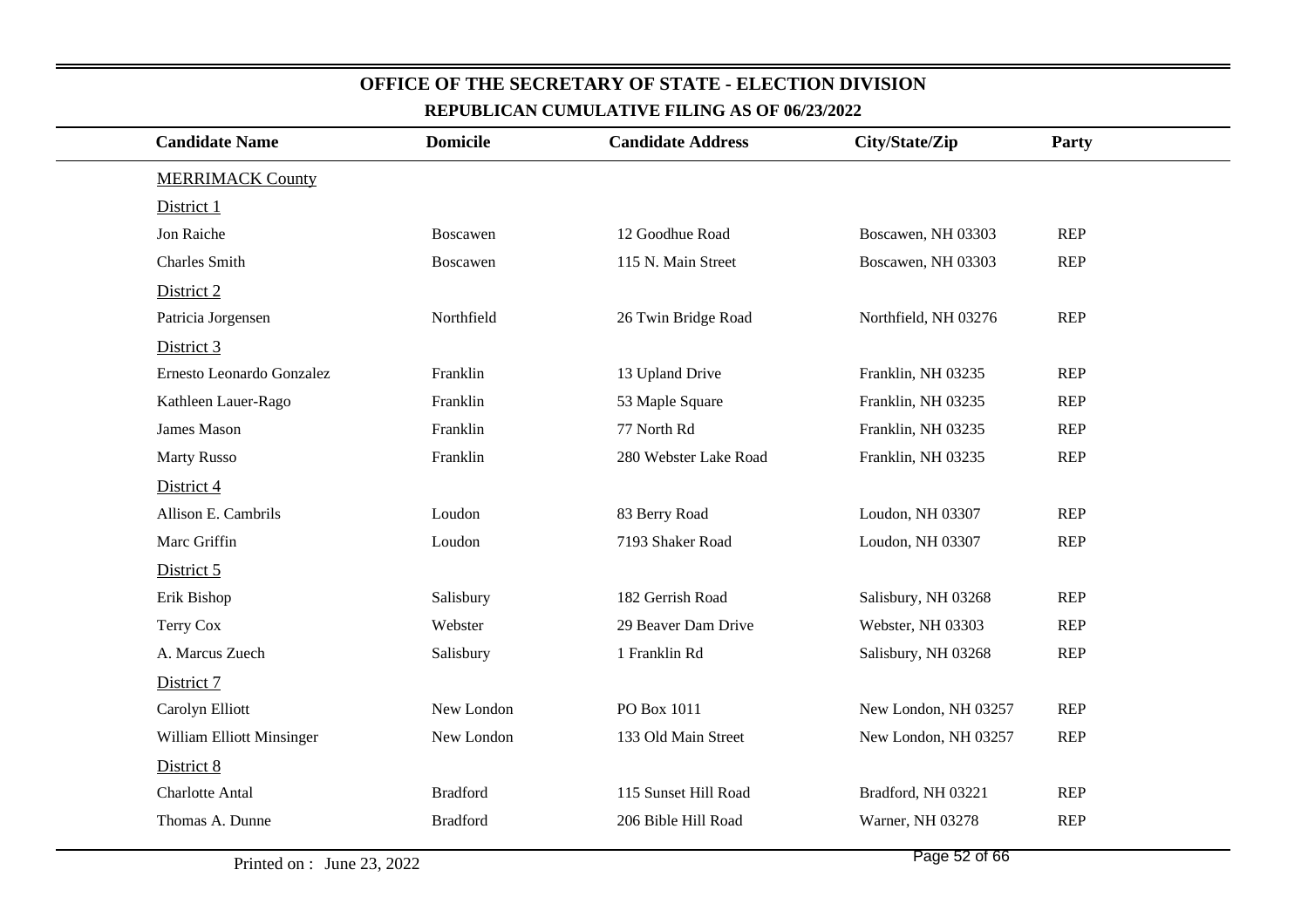| <b>Candidate Name</b>       | <b>Domicile</b> | <b>Candidate Address</b>    | City/State/Zip       | Party      |
|-----------------------------|-----------------|-----------------------------|----------------------|------------|
| Kathleen A. LaBonte         | Henniker        | 722 Gulf Road               | Henniker, NH 03242   | <b>REP</b> |
| Joseph Mendola              | Warner          | 83 Waldron Hill Road        | Warner, NH 03278     | <b>REP</b> |
| Natalie J. Wells            | Warner          | 125 Collins Rd              | Warner, NH 03278     | <b>REP</b> |
| District 9                  |                 |                             |                      |            |
| <b>Arthur James Flecker</b> | <b>Bow</b>      | 6 Branch Londonderry Tpke W | Bow, NH 03304        | <b>REP</b> |
| <b>Wendy Funches</b>        | <b>Bow</b>      | 16 Van Ger Drive            | Bow, NH 03304        | <b>REP</b> |
| Darlene Gildersleeve        | Hopkinton       | 77 Pamela Drive             | Hopkinton, NH 03229  | <b>REP</b> |
| Robert Matteo               | Hopkinton       | 108 Park Ave                | Hopkinton, NH 03229  | <b>REP</b> |
| Ron Noyes                   | Hopkinton       | 849 Main Street             | Contoocook, NH 03229 | <b>REP</b> |
| District 10                 |                 |                             |                      |            |
| Ernie Bencivenga            | Hooksett        | 244 Whitehall Road          | Hooksett, NH 03106   | <b>REP</b> |
| Debra Blake                 | Hooksett        | 1465 Hooksett Rd, Unit 16   | Hooksett, NH 03106   | <b>REP</b> |
| Mary Darby                  | Hooksett        | 244 Whitehall Road          | Hooksett, NH 03106   | <b>REP</b> |
| Alyssa Mary Ehl             | Hooksett        | 27 Barberry Street          | Hooksett, NH 03105   | <b>REP</b> |
| David F. Freschi            | Hooksett        | 1465 Hooksett Rd Unit 16    | Hooksett, NH 03106   | <b>REP</b> |
| Marika Yakubovich           | Hooksett        | 15 Doris Drive              | Hooksett, NH 03106   | REP        |
| District 12                 |                 |                             |                      |            |
| Charles E. Therrien         | Pembroke        | 316A Meetinghouse Way       | Pembroke, NH 03275   | <b>REP</b> |
| Zephan Nelson Wood          | Pembroke        | 10 Central Street           | Pembroke, NH 03275   | <b>REP</b> |
| District 13                 |                 |                             |                      |            |
| <b>Albert Douglas</b>       | Pittsfield      | 36 Cameron Drive            | Pittsfield, NH 03263 | REP        |
| Sue Eifler                  | Chichester      | 271 Bear Hill Rd            | Chichester, NH 03258 | <b>REP</b> |
| K. Cardone Holmes           | Chichester      | 295 Horse Corner Road       | Chichester, NH 03258 | REP        |
| Kathryn Mary Smith          | Chichester      | 129 Center Rd               | Chichester, NH 03258 | REP        |
|                             |                 |                             |                      |            |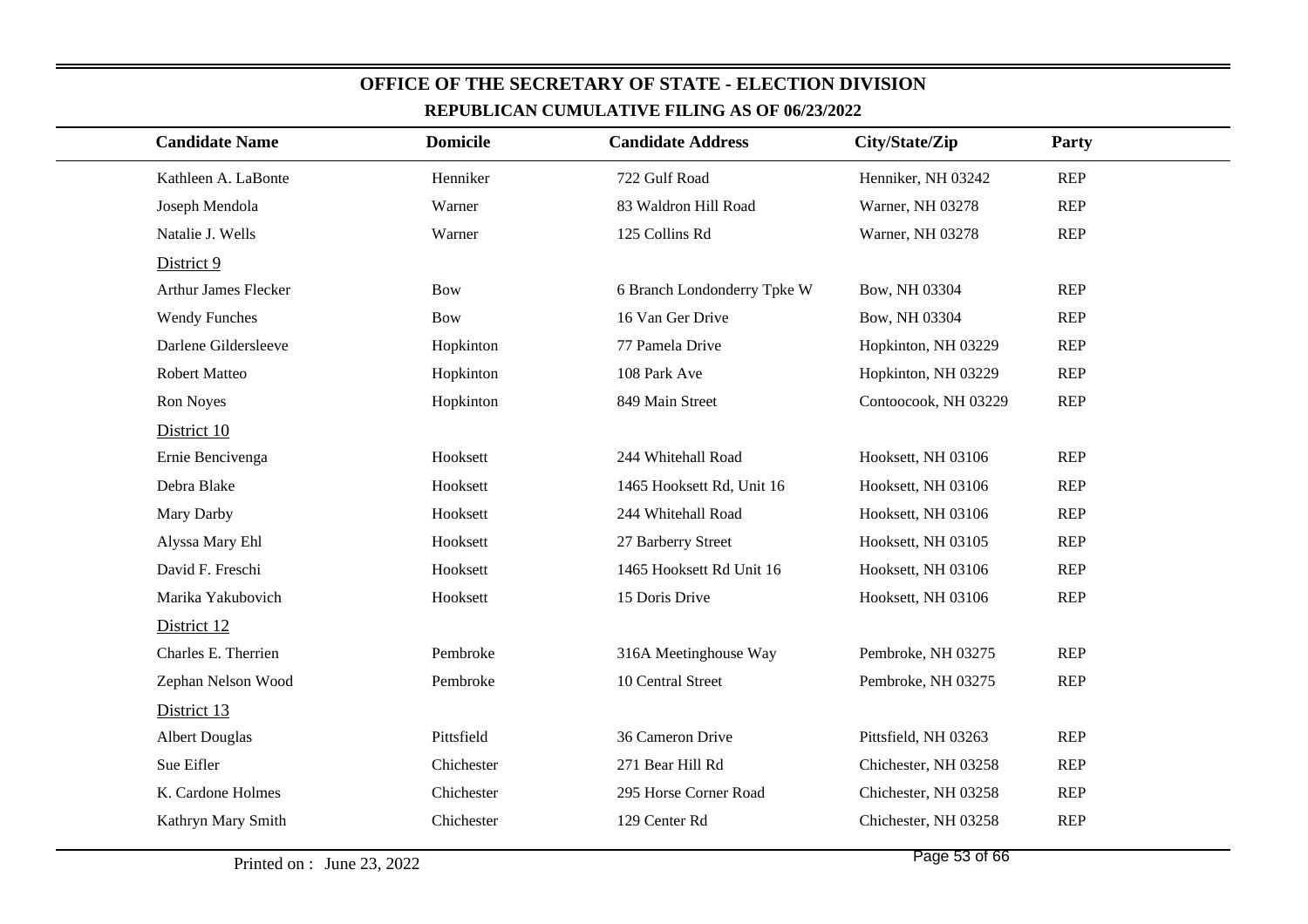| <b>Candidate Name</b> | <b>Domicile</b> | <b>Candidate Address</b> | City/State/Zip       | Party      |  |
|-----------------------|-----------------|--------------------------|----------------------|------------|--|
| District 14           |                 |                          |                      |            |  |
| <b>Chet Braley</b>    | Epsom           | 25 Howards Lane          | Epsom, NH 03234      | <b>REP</b> |  |
| District 15           |                 |                          |                      |            |  |
| Megan Schmitt         | Concord         | 8 Tower Circle           | Concord, NH 03303    | <b>REP</b> |  |
| District 18           |                 |                          |                      |            |  |
| Kristen Jackson       | Concord         | 4 Prospect St            | Concord, NH 03301    | <b>REP</b> |  |
| District 19           |                 |                          |                      |            |  |
| Pamela Ean            | Concord         | 296 Pleasant St          | Concord, NH 03301    | <b>REP</b> |  |
| Jeff Newman           | Concord         | 15 Currier Road          | Concord, NH 03301    | <b>REP</b> |  |
| District 22           |                 |                          |                      |            |  |
| Scott H. Smith        | Concord         | 84 Branch Tpke Unit 98   | Concord, NH 03301    | <b>REP</b> |  |
| Carol J. Soucy        | Concord         | 3 Russell Street         | Concord, NH 03301    | <b>REP</b> |  |
| District 23           |                 |                          |                      |            |  |
| Mary Donnelly         | Concord         | 21 Burns Ave #3          | Concord, NH 03301    | <b>REP</b> |  |
| District 24           |                 |                          |                      |            |  |
| Carrie McGee          | Concord         | 11 Appleton St           | Concord, NH 03301    | <b>REP</b> |  |
| District 25           |                 |                          |                      |            |  |
| Robert Jorgensen      | Northfield      | 26 Twin Bridge Rd        | Northfield, NH 03276 | <b>REP</b> |  |
| District 26           |                 |                          |                      |            |  |
| Amy Griffin           | Loudon          | 7193 Shaker Road         | Loudon, NH 03307     | <b>REP</b> |  |
| <b>Scott Maltzie</b>  | Boscawen        | 57 Chandler Street       | Boscawen, NH 03303   | <b>REP</b> |  |
| District 27           |                 |                          |                      |            |  |
| Judy Wherett          | Epsom           | 25 Howards Lane          | Epsom, NH 03234      | <b>REP</b> |  |
|                       |                 |                          |                      |            |  |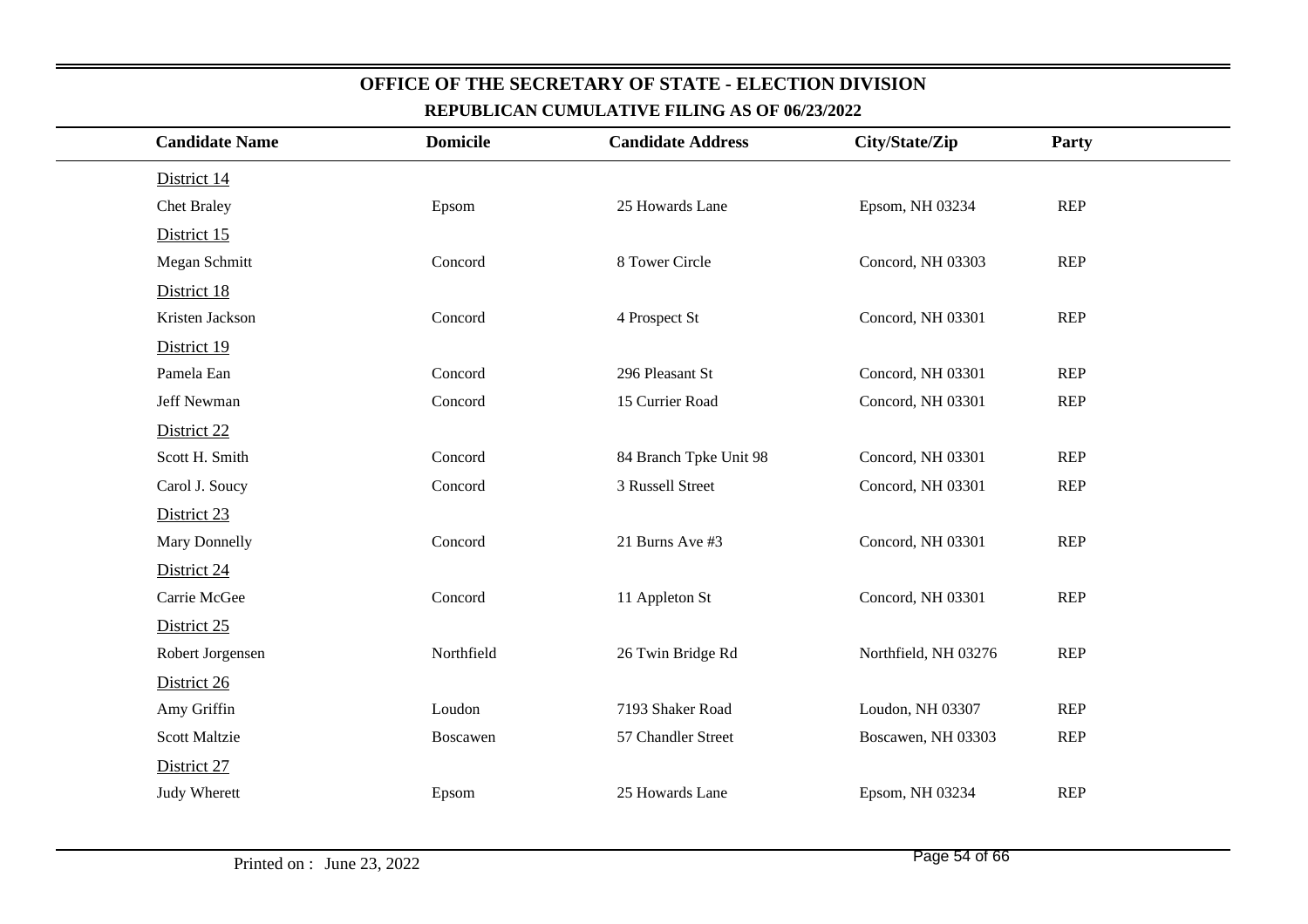| <b>Candidate Name</b>    | <b>Domicile</b> | <b>Candidate Address</b> | City/State/Zip       | Party      |
|--------------------------|-----------------|--------------------------|----------------------|------------|
| District 28              |                 |                          |                      |            |
| Jonathan E. Rasmussen    | Concord         | 97 Penacook Street       | Penacook, NH 03303   | REP        |
| District 29              |                 |                          |                      |            |
| Chuck McGee              | Concord         | 11 Appleton Street       | Concord, NH 03301    | <b>REP</b> |
| Sally R. Reynolds        | Concord         | 15 Tara Drive            | Concord, NH 03301    | <b>REP</b> |
| <b>ROCKINGHAM County</b> |                 |                          |                      |            |
| District 1               |                 |                          |                      |            |
| Thomas Butkiewicz        | Nottingham      | 2 Washington Ln          | Nottingham, NH 03290 | <b>REP</b> |
| Timothy K. Jandebeur     | Northwood       | 33 Welsh Road            | Northwood, NH 03261  | <b>REP</b> |
| Joseph McCaffrey         | Northwood       | 280 Harmony Road         | Northwood, NH 03261  | <b>REP</b> |
| Steven G. Robinson       | Northwood       | <b>PO Box 71</b>         | Northwood, NH 03261  | <b>REP</b> |
| <b>Brent Tweed</b>       | Nottingham      | 23 Fort Hill Road        | Nottingham, NH 03290 | <b>REP</b> |
| District 2               |                 |                          |                      |            |
| <b>Tarah Bergeron</b>    | Auburn          | 225 Hooksett Road        | Auburn, NH 03032     | <b>REP</b> |
| Harriet E. Cady          | Deerfield       | 32 Old Centre Rd         | Deerfield, NH 03037  | <b>REP</b> |
| Sharon Osborne           | Auburn          | 65 Miner Road            | Auburn, NH 03032     | <b>REP</b> |
| John Reagan              | Deerfield       | 53 Mt. Delight Road      | Deerfield, NH 03037  | <b>REP</b> |
| District 3               |                 |                          |                      |            |
| Mary J. Ford             | Chester         | 67 Chester Street        | Chester, NH 03036    | <b>REP</b> |
| Amy Leone                | Chester         | 416 Haverhill Rd         | Chester, NH 03036    | <b>REP</b> |
| John Leone               | Chester         | 416 Haverhill Rd         | Chester, NH 03036    | <b>REP</b> |
| Lisa Marie Lonardo       | Chester         | 23 Villager Rd           | Chester, NH 03036    | <b>REP</b> |
| David Smith              | Chester         | 23 Derry Road            | Chester, NH 03036    | <b>REP</b> |
|                          |                 |                          |                      |            |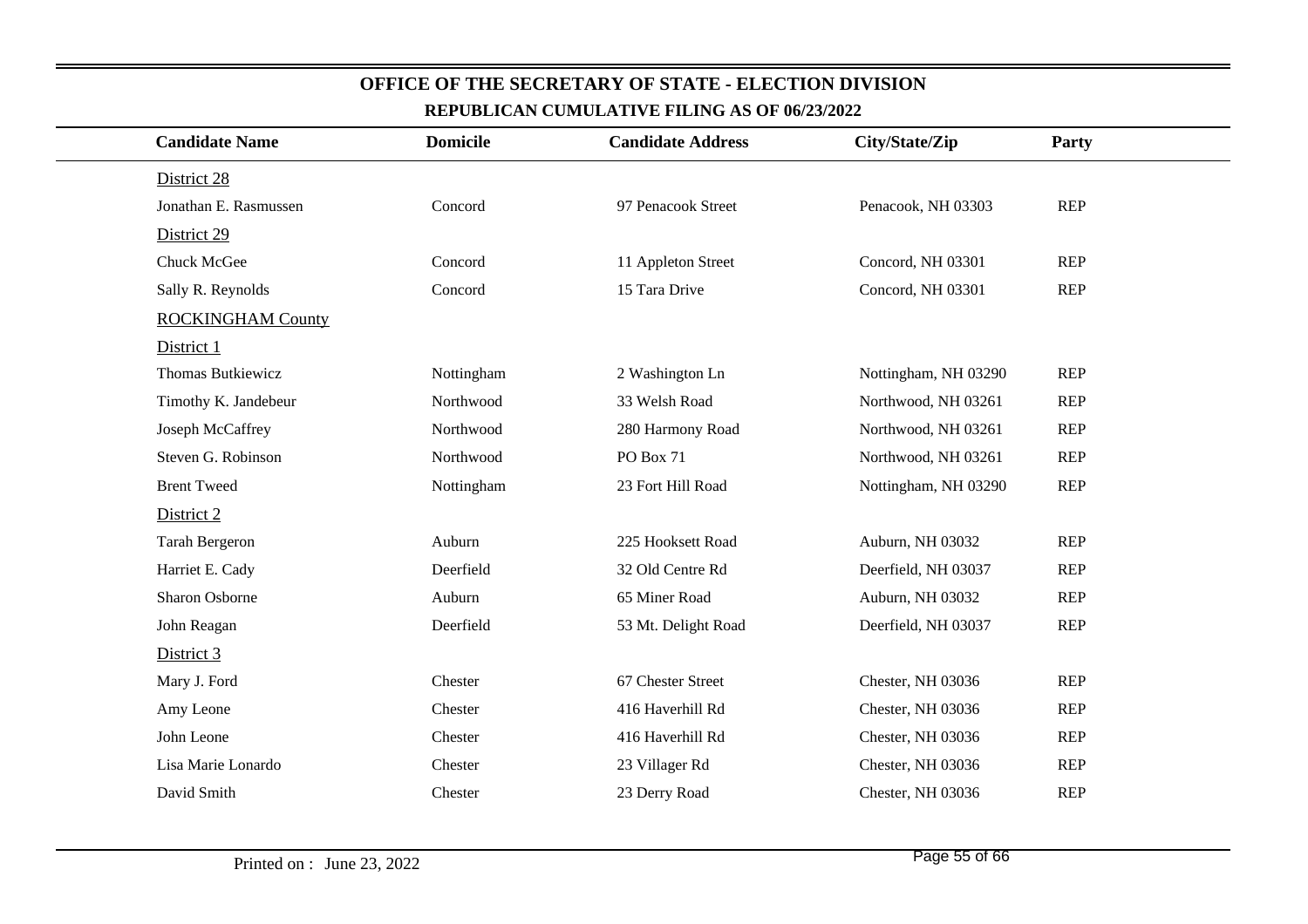|                   | <b>Candidate Name</b> | <b>Domicile</b> | <b>Candidate Address</b> | City/State/Zip      | <b>Party</b> |
|-------------------|-----------------------|-----------------|--------------------------|---------------------|--------------|
| District 4        |                       |                 |                          |                     |              |
| Warren Gibby      |                       | Raymond         | 5 Cote Circle            | Raymond, NH 03077   | <b>REP</b>   |
| John O'Blenis III |                       | Raymond         | 7 Francesca Drive        | Raymond, NH 03077   | <b>REP</b>   |
| Jeffrey J. Roy    |                       | Raymond         | 12 Ida Ln                | Raymond, NH 03077   | <b>REP</b>   |
| District 5        |                       |                 |                          |                     |              |
| Robert Hodgman    |                       | Epping          | 50 Lamprey Village Drive | Epping, NH 03042    | <b>REP</b>   |
| John Scully       |                       | Epping          | 19 Woodlands Drive       | Epping, NH 03042    | <b>REP</b>   |
| District 6        |                       |                 |                          |                     |              |
| Lois DeYoung      |                       | Brentwood       | 105 Crawley Falls Road   | Brentwood, NH 03833 | <b>REP</b>   |
| District 7        |                       |                 |                          |                     |              |
|                   | Timothy P. Comerford  | Fremont         | 34 South Rd              | Fremont, NH 03044   | <b>REP</b>   |
| District 8        |                       |                 |                          |                     |              |
|                   | Sayra Lynn Devito     | Danville        | 28 Opal Drive            | Danville, NH 03819  | <b>REP</b>   |
| District 9        |                       |                 |                          |                     |              |
| Michael Amaral    |                       | Sandown         | 8 Morrison Ln            | Sandown, NH 03873   | <b>REP</b>   |
| Susan E. Clifton  |                       | Sandown         | 12 Royal Range Road      | Sandown, NH 03873   | <b>REP</b>   |
| Norma Drowne      |                       | Sandown         | PO Box 187               | Sandown, NH 03873   | <b>REP</b>   |
| Jessica Psareas   |                       | Sandown         | 12 Mallard Lane          | Sandown, NH 03873   | <b>REP</b>   |
| Marcia Tapley     |                       | Sandown         | 56B Little Mill Rd       | Sandown, NH 03873   | <b>REP</b>   |
| District 10       |                       |                 |                          |                     |              |
|                   | Donald A. Cardinale   | Newfields       | 17 Pleasant Street       | Newfields, NH 03856 | <b>REP</b>   |
|                   | Norman Carpenter      | Newmarket       | 5 Carolyn Drive          | Newmarket, NH 03857 | <b>REP</b>   |
| Jeanene Cooper    |                       | Newmarket       | 22 Boulder Drive         | Newmarket, NH 03857 | <b>REP</b>   |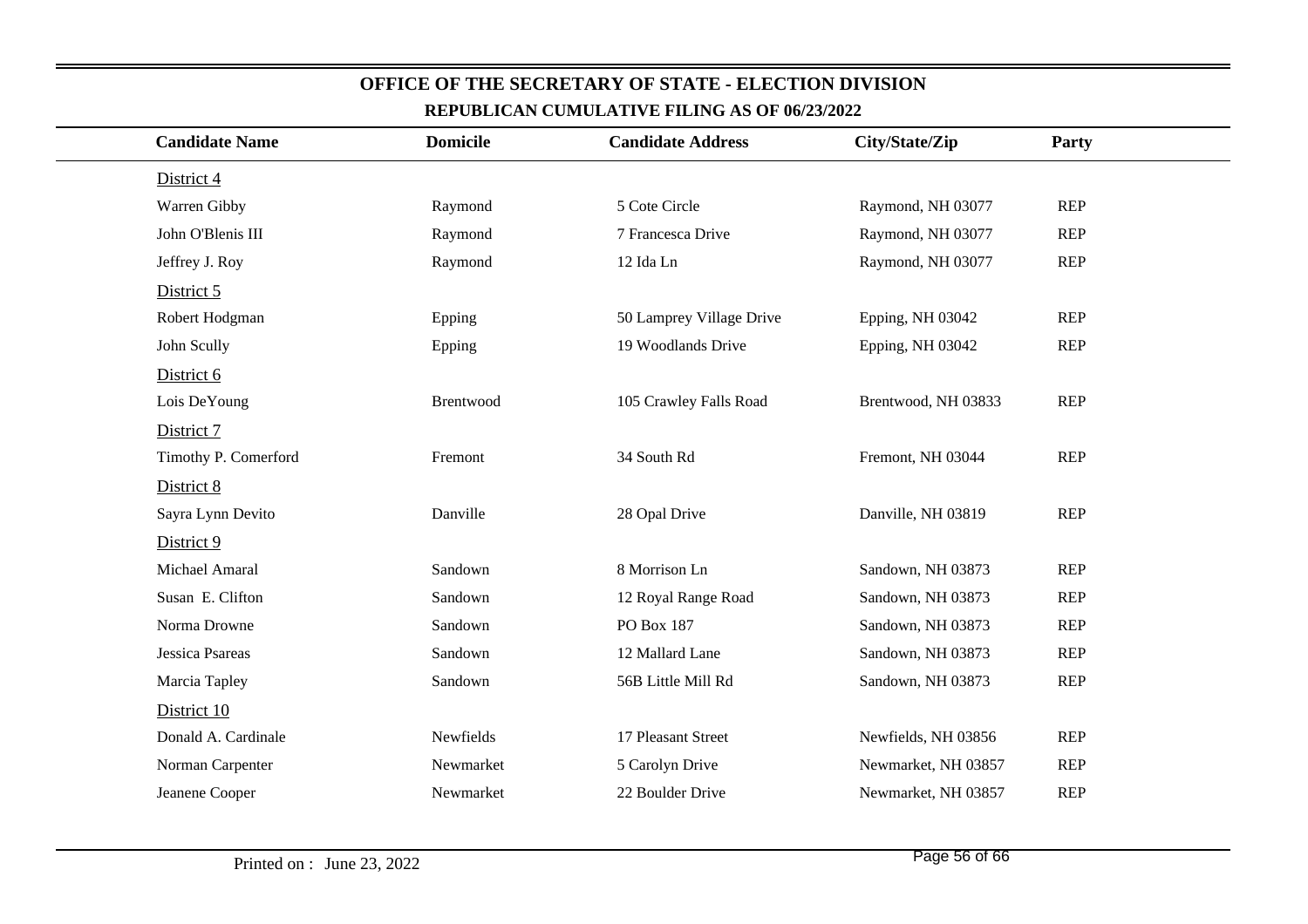| <b>Candidate Name</b>  | <b>Domicile</b> | <b>Candidate Address</b> | City/State/Zip        | Party      |
|------------------------|-----------------|--------------------------|-----------------------|------------|
| District 11            |                 |                          |                       |            |
| Lou Darby, Jr          | Exeter          | 20 Chestnut St Apt N1    | Exeter, NH 03833      | <b>REP</b> |
| Anne Griffin           | Exeter          | 81 Linden St             | Exeter, NH 03833      | <b>REP</b> |
| Michael Griffin        | Exeter          | 9 Vine Street            | Exeter, NH 03833      | <b>REP</b> |
| Greg Stone             | Exeter          | 13 Exeter Farms Road     | Exeter, NH 03833      | <b>REP</b> |
| District 12            |                 |                          |                       |            |
| Sharon M. Bolduc       | Stratham        | 5 Winding Brook Dr       | Stratham, NH 03885    | <b>REP</b> |
| Frank N. DePeters      | Stratham        | 5 Haywick Dr             | Stratham, NH 03885    | <b>REP</b> |
| James I. Scamman, Jr   | Stratham        | PO Box 292               | Stratham, NH 292      | <b>REP</b> |
| Joanne Ward            | Stratham        | 6 Wedgewood Drive        | Stratham, NH 03885    | <b>REP</b> |
| District 13            |                 |                          |                       |            |
| Gloria Armstrong       | Derry           | 15 Holiday Avenue        | Derry, NH 03038       | <b>REP</b> |
| Brian K. Chirichiello  | Derry           | 6 Rollins St             | Derry, NH 03038       | <b>REP</b> |
| Dave Granese           | Derry           | 1 Alder Court            | Derry, NH 03038       | <b>REP</b> |
| Dan Healey             | Derry           | 20 Scenic Dr             | Derry, NH 03038       | <b>REP</b> |
| Diana Lachance         | Derry           | 2 Julian Road            | Derry, NH 03038       | <b>REP</b> |
| Lorraine M. Lindenberg | Derry           | 12 W Broadway, Apt. 408  | Londonderry, NH 03038 | <b>REP</b> |
| David C. Love          | Derry           | 4 Maple St #3            | Derry, NH 03038       | <b>REP</b> |
| James MacEachern       | Derry           | 4 Brookview Dr           | Derry, NH 03038       | <b>REP</b> |
| Kenneth McLean         | Derry           | 19 Linlew Dr #25         | Derry, NH 03038       | <b>REP</b> |
| Daniel Mecke           | Derry           | 13 Highland Avenue       | Derry, NH 03038       | <b>REP</b> |
| Elizabeth Mecke        | Derry           | 13 Highland Avenue       | Derry, NH 03038       | <b>REP</b> |
| David E. Milz          | Derry           | 12 R Bonnie Ln           | Derry, NH 03038       | <b>REP</b> |
| Thomas Moonan          | Derry           | 11 Franklin Street #2    | Derry, NH 03038       | <b>REP</b> |
|                        |                 |                          |                       |            |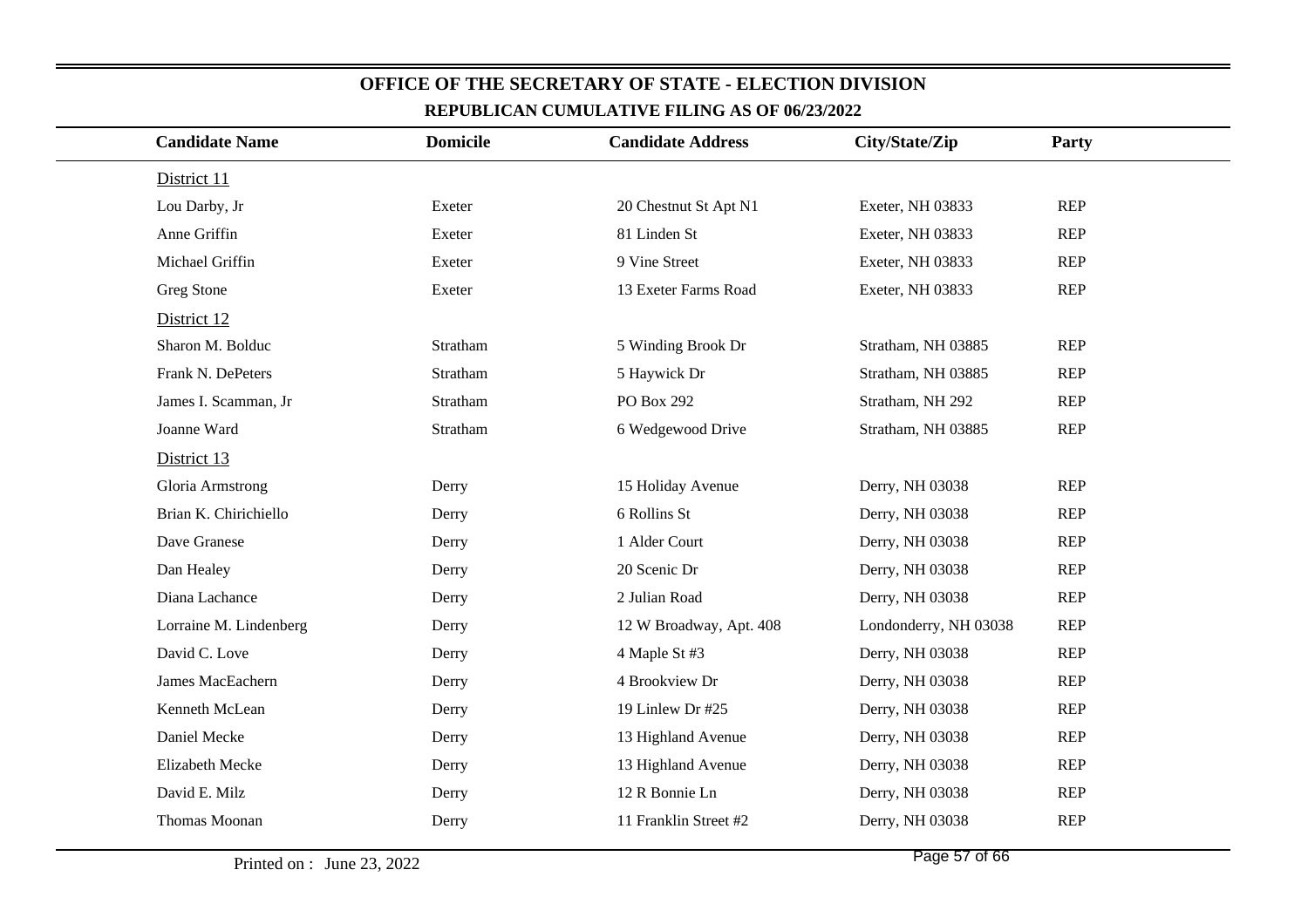| <b>Candidate Name</b>       | <b>Domicile</b> | REPUBLICAN CUMULATIVE FILING AS OF 06/23/2022<br><b>Candidate Address</b> | City/State/Zip        | <b>Party</b> |  |
|-----------------------------|-----------------|---------------------------------------------------------------------------|-----------------------|--------------|--|
|                             |                 |                                                                           |                       |              |  |
| David B. Nelson             | Derry           | 72 Old Chester Rd                                                         | Derry, NH 03038       | <b>REP</b>   |  |
| John T. O'Connor            | Derry           | 13 Arrowhead                                                              | Derry, NH 03038       | <b>REP</b>   |  |
| John Potucek                | Derry           | 18 Sunset Avenue                                                          | Derry, NH 03038       | <b>REP</b>   |  |
| Katherine Prudhomme O'Brien | Derry           | 19 Beacon Hill Rd                                                         | Derry, NH 03038       | <b>REP</b>   |  |
| Danielle Rieger             | Derry           | 13 Silvestri Circle Unit 23                                               | Derry, NH 03038       | <b>REP</b>   |  |
| District 14                 |                 |                                                                           |                       |              |  |
| Pamela Brown                | Kingston        | 23 Sunshine Drive                                                         | Kingston, NH 03848    | <b>REP</b>   |  |
| District 15                 |                 |                                                                           |                       |              |  |
| Dennis Green                | Hampstead       | PO Box 776                                                                | Hampstead, NH 03841   | <b>REP</b>   |  |
| Joe Guthrie                 | Hampstead       | 15 Madison Dr                                                             | Hampstead, NH 03841   | <b>REP</b>   |  |
| <b>Timothy Lovell</b>       | Hampstead       | 50 Bloody Brook                                                           | Hampstead, NH 03841   | <b>REP</b>   |  |
| Jorge Mesa-Tejada           | Hampstead       | 54 Tewksbury Road                                                         | Hampstead, NH 03841   | <b>REP</b>   |  |
| Lilli Walsh                 | Hampstead       | 63 Mills Shore Drive                                                      | Hampstead, NH 03851   | <b>REP</b>   |  |
| District 16                 |                 |                                                                           |                       |              |  |
| Maria Barud                 | Londonderry     | 6 Bridle Path, Unit 306                                                   | Londonderry, NH 03053 | <b>REP</b>   |  |
| Scott C. Bristol            | Londonderry     | 23 Bartley Hill Rd                                                        | Londonderry, NH 03053 | <b>REP</b>   |  |
| Gregory G. Carson           | Londonderry     | 19 Tokanel Dr                                                             | Londonderry, NH 03053 | <b>REP</b>   |  |
| Tom Croteau                 | Londonderry     | 37 Offerson Road                                                          | Londonderry, NH 03053 | <b>REP</b>   |  |
| Ron Dunn                    | Londonderry     | 12 Quincy Road                                                            | Londonderry, NH 03053 | <b>REP</b>   |  |
| Jonathan C. Esposito        | Londonderry     | 5 Shelley Drive                                                           | Londonderry, NH 03053 | <b>REP</b>   |  |
| Schawn Faber                | Londonderry     | 73 Old Nashua Road, Unit 41                                               | Londonderry, NH 03053 | <b>REP</b>   |  |
| Janet Huttula               | Londonderry     | 5 Stony Point Dr                                                          | Londonderry, NH 03053 | <b>REP</b>   |  |
| Wayne D. MacDonald          | Londonderry     | 11 Dickey Street                                                          | Londonderry, NH 03038 | <b>REP</b>   |  |
| Sarah Meier                 | Londonderry     | 73 Old Nashua Road, Unit 41                                               | Londonderry, NH 03053 | <b>REP</b>   |  |
|                             |                 |                                                                           |                       |              |  |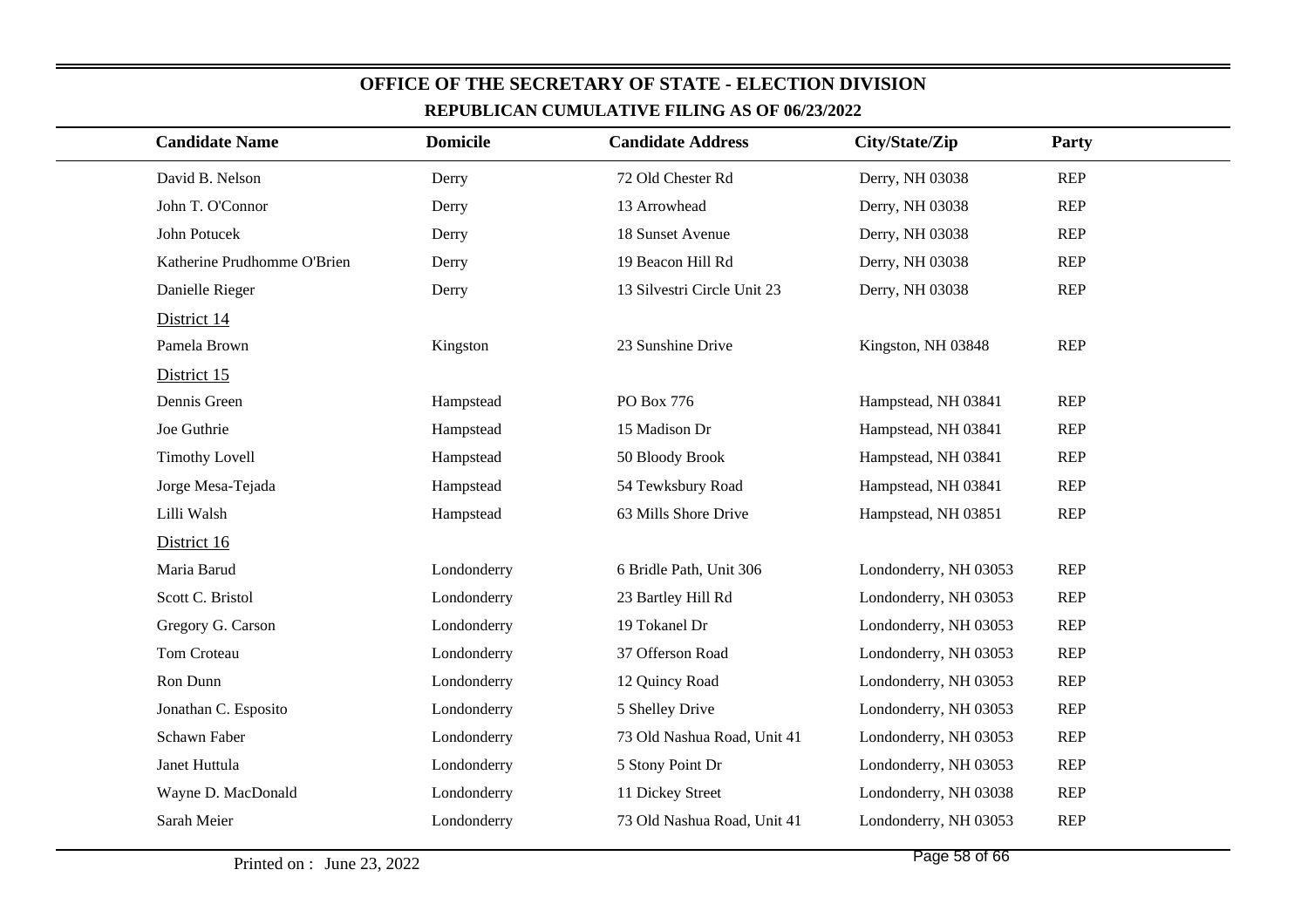| REPUDLICAN CUMULATIVE FILING AS OF 00/25/2022 |                      |                            |                         |            |  |  |
|-----------------------------------------------|----------------------|----------------------------|-------------------------|------------|--|--|
| <b>Candidate Name</b>                         | <b>Domicile</b>      | <b>Candidate Address</b>   | City/State/Zip          | Party      |  |  |
| Philip Pane                                   | Londonderry          | 6 Jason Drive              | Londonderry, NH 03053   | <b>REP</b> |  |  |
| Kristine Perez                                | Londonderry          | 5 Wesley Drive             | Londonderry, NH 03053   | <b>REP</b> |  |  |
| Monica Plourde                                | Londonderry          | 31 Beacon Street           | Londonderry, NH 03053   | <b>REP</b> |  |  |
| Moira Ryan                                    | Londonderry          | 2 Snowberry Holw           | Londonderry, NH 03053   | <b>REP</b> |  |  |
| Doug Thomas                                   | Londonderry          | 143 Mammoth Road           | Londonderry, NH 03053   | <b>REP</b> |  |  |
| Liz Thomas                                    | Londonderry          | 143 Mammoth Rd             | Londonderry, NH 03053   | <b>REP</b> |  |  |
| District 17                                   |                      |                            |                         |            |  |  |
| Anne Biele-McClure                            | Windham              | 6 Magnolia Road            | Windham, NH 03087       | <b>REP</b> |  |  |
| Bruce R. Breton                               | Windham              | 20 Searles Road            | Windham, NH 03087       | <b>REP</b> |  |  |
| Roy K. Dennehy                                | Windham              | PO Box 4433, 5 Willow Road | Windham, NH 03087       | <b>REP</b> |  |  |
| Jennifer Draughn                              | Windham              | 18 Washington Rd           | Windham, NH 03087       | <b>REP</b> |  |  |
| <b>Tracy Poteat</b>                           | Windham              | 9 Fineview Road            | Windham, NH 03087       | <b>REP</b> |  |  |
| Vance Poteat                                  | Windham              | 9 Fineview Road            | Windham, NH 03087       | <b>REP</b> |  |  |
| Mark Samsel                                   | Windham              | 4 Depot Road               | Windham, NH 03087       | <b>REP</b> |  |  |
| Thomas D. Sharpe                              | Windham              | 118 Rockingham Road        | Windham, NH 03087       | <b>REP</b> |  |  |
| Pamela M. Skinner                             | Windham              | 68 Governor Dinsmore Road  | Windham, NH 03087       | <b>REP</b> |  |  |
| Gabriel Toubia                                | Windham              | 61 Marblehead Rd           | Windham, NH 03087       | <b>REP</b> |  |  |
| District 18                                   |                      |                            |                         |            |  |  |
| <b>Bill Smith</b>                             | Atkinson             | 30 Devonshire Road         | Atkinson, NH 03811      | <b>REP</b> |  |  |
| Karen Smith                                   | Atkinson             | 30 Devonshire Road         | Atkinson, NH 03811      | <b>REP</b> |  |  |
| Mary Beth Torosian                            | Atkinson             | 18 Pine Knoll Drive        | Atkinson, NH 03811      | <b>REP</b> |  |  |
| District 19                                   |                      |                            |                         |            |  |  |
| Janan Archibald                               | Kensington           | 54 Stumpfield Road         | Kensington, NH 03833    | <b>REP</b> |  |  |
| Jude Augusta                                  | <b>Hampton Falls</b> | 29 Old Stage Road          | Hampton Falls, NH 03844 | <b>REP</b> |  |  |
|                                               |                      |                            |                         |            |  |  |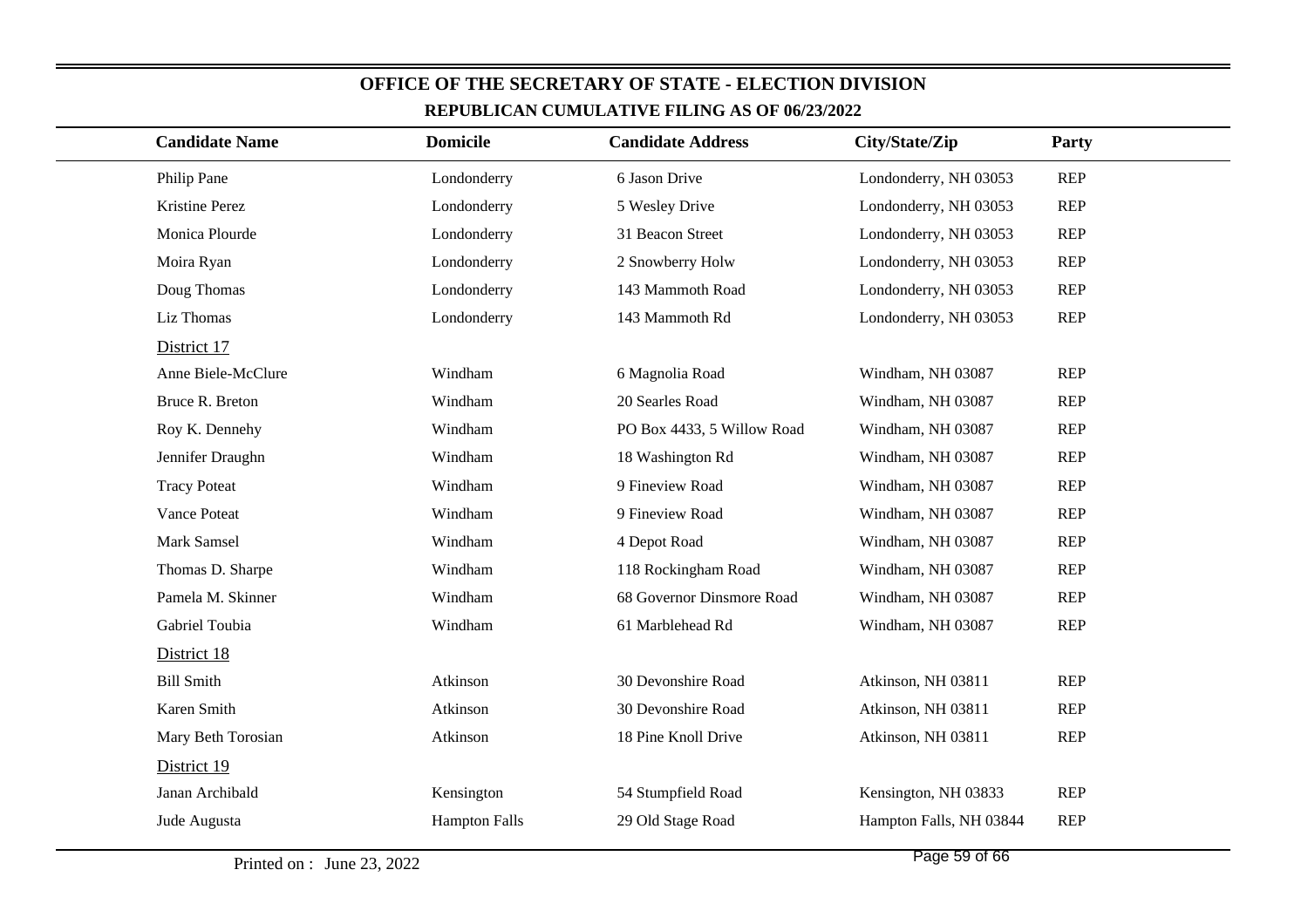| <b>Candidate Name</b>  | <b>Domicile</b> | <b>Candidate Address</b>  | City/State/Zip          | Party      |
|------------------------|-----------------|---------------------------|-------------------------|------------|
| William King           | Kensington      | 9 Hoosac Road             | Kensington, NH 03833    | <b>REP</b> |
| District 20            |                 |                           |                         |            |
| Jeffrey D. Oligny      | Plaistow        | 28 Main St                | Plaistow, NH 03865      | <b>REP</b> |
| District 21            |                 |                           |                         |            |
| Gabe DiSaverio         | Portsmouth      | 9 Falkland Place, B1      | Portsmouth, NH 03801    | <b>REP</b> |
| District 23            |                 |                           |                         |            |
| Michael Gendre         | North Hampton   | 3 River Rd                | North Hampton, NH 03862 | <b>REP</b> |
| District 24            |                 |                           |                         |            |
| Michael Bean           | Rye             | 112 Grove Rd              | Rye, NH 03870           | <b>REP</b> |
| District 25            |                 |                           |                         |            |
| Lorie Ball             | Salem           | 22 Arlington Pond Court   | Salem, NH 03079         | <b>REP</b> |
| <b>Steven Barretto</b> | Salem           | 5 Brookhollow Drive       | Salem, NH 03079         | <b>REP</b> |
| George M. Clement      | Salem           | 4 Fir Street              | Salem, NH 03079         | <b>REP</b> |
| Michelle Clement       | Salem           | 4 Fir Street              | Salem, NH 03079         | <b>REP</b> |
| William H. Currier     | Salem           | 21 Play Camp Road, Apt 35 | Salem, NH 03079         | <b>REP</b> |
| Gail Collins Dell'Ova  | Salem           | 6 Matthew Drive           | Salem, NH 03079         | <b>REP</b> |
| Tanya Donnelly         | Salem           | 40 W. Duston Road         | Salem, NH 03079         | <b>REP</b> |
| <b>Fred Doucette</b>   | Salem           | PO Box 862                | Salem, NH 03079         | <b>REP</b> |
| <b>Thomas Garnier</b>  | Salem           | 9 Concord Coach Drive     | Salem, NH 03079         | <b>REP</b> |
| John Gay               | Salem           | 10 Woodmeadow Drive       | Salem, NH 03079         | <b>REP</b> |
| Christopher George     | Salem           | 5 Silver Thorne Drive     | Salem, NH 03079         | <b>REP</b> |
| Steven L. Goddu        | Salem           | 5 Candlestick Lane        | Salem, NH 03079         | <b>REP</b> |
| <b>Brian Thornock</b>  | Salem           | 5 Brookdale Rd            | Salem, NH 03079         | <b>REP</b> |
| Jaime Thornock         | Salem           | 5 Brookdale Road          | Salem, NH 03079         | <b>REP</b> |
|                        |                 |                           |                         |            |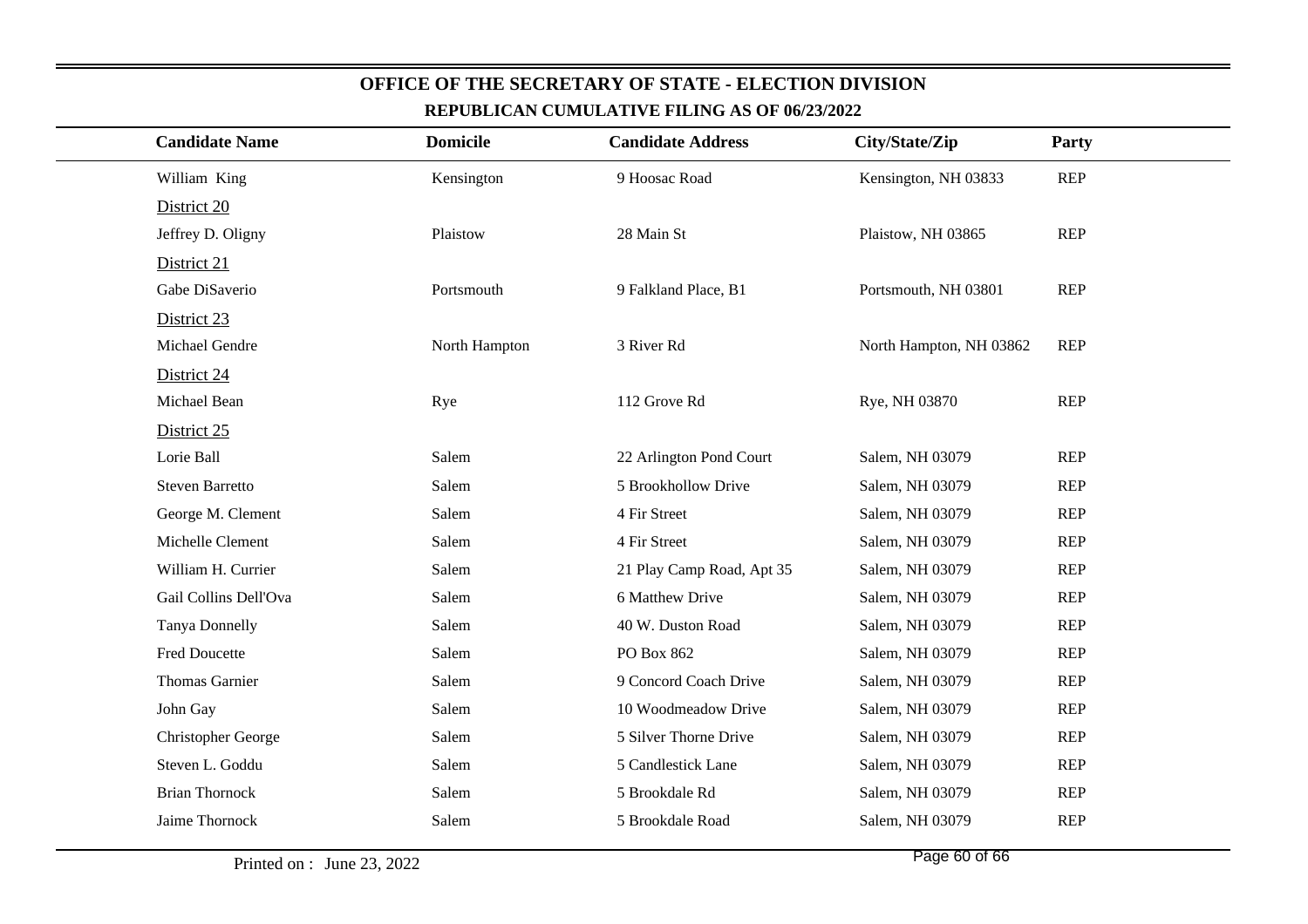| <b>Candidate Name</b> | <b>Domicile</b> | <b>Candidate Address</b>  | City/State/Zip       | <b>Party</b> |
|-----------------------|-----------------|---------------------------|----------------------|--------------|
| District 27           |                 |                           |                      |              |
| Diane D. Bitter       | Portsmouth      | 150 US1 Bypass #103       | Portsmouth, NH 03801 | REP          |
| William G. Bowen      | Portsmouth      | 1163 Sagamore Ave Unit 40 | Portsmouth, NH 03801 | <b>REP</b>   |
| District 29           |                 |                           |                      |              |
| John Cody             | Hampton         | 15 N. Shore Rd            | Hampton, NH 03842    | <b>REP</b>   |
| Wren Andre Giddarie   | Hampton         | 54 Gale Rd                | Hampton, NH 03842    | REP          |
| Marc Gorayeb          | Hampton         | 3 St. Cyr Dr              | Hampton, NH 03842    | <b>REP</b>   |
| David Hagen           | Hampton         | 327 High St               | Hampton, NH 03842    | REP          |
| Joe Korowski          | Hampton         | 462 Winnacunnet Rd        | Hampton, NH 03842    | <b>REP</b>   |
| Karen Lisa Ragle      | Hampton         | 19 Carlson Rd             | Hampton, NH 03842    | <b>REP</b>   |
| Kimberley A. Wescott  | Hampton         | 499 Winnacunnet Rd        | Hampton, NH 03842    | <b>REP</b>   |
| District 30           |                 |                           |                      |              |
| Tina L. Harley        | Seabrook        | 38 River Street           | Seabrook, NH 03874   | <b>REP</b>   |
| Susan E. Marshall     | Seabrook        | 24 Adams Ave              | Seabrook, NH 03874   | <b>REP</b>   |
| Ravi Ravikumar        | Seabrook        | 104 Ocean Dr              | Seabrook, NH 03874   | <b>REP</b>   |
| William Rosser        | Seabrook        | 15 True Road              | Seabrook, NH 03874   | REP          |
| District 31           |                 |                           |                      |              |
| Terry W. Roy          | Deerfield       | 252 South Road            | Deerfield, NH 03037  | <b>REP</b>   |
| District 32           |                 |                           |                      |              |
| Curtis Grace          | Brentwood       | 155 Middle Rd             | Brentwood, NH 03833  | <b>REP</b>   |
| District 33           |                 |                           |                      |              |
| Denise L. Bowdidge    | Stratham        | 77 College Rd             | Stratham, NH 03885   | <b>REP</b>   |
| Danielle Honan        | Newmarket       | 2 Gonet Dr                | Newmarket, NH 03857  | REP          |
| Nancy L. Kindler      | Stratham        | PO Box 553                | Epping, NH 03042     | <b>REP</b>   |
|                       |                 |                           |                      |              |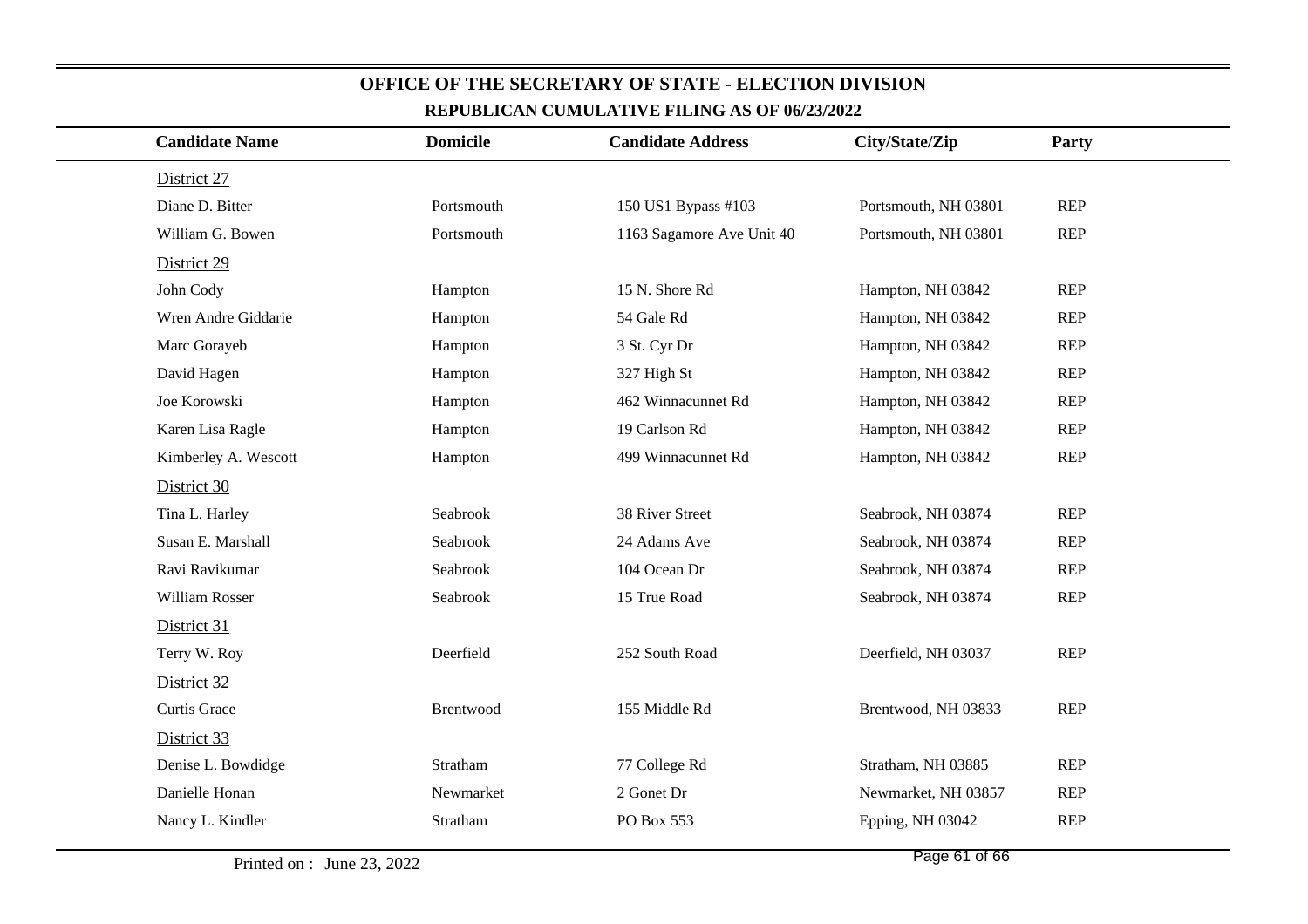| <b>Candidate Name</b>   | <b>Domicile</b>      | <b>Candidate Address</b>    | City/State/Zip          | Party      |
|-------------------------|----------------------|-----------------------------|-------------------------|------------|
| Stephen C. Patton       | Stratham             | 2 Shirley Ln                | Stratham, NH 03885      | <b>REP</b> |
| District 34             |                      |                             |                         |            |
| Mark Pearson            | Hampstead            | 23 Faith Drive              | Hampstead, NH 03841     | <b>REP</b> |
| District 35             |                      |                             |                         |            |
| Roger W. Fillio         | Londonderry          | 3 Hampshire Ln              | Londonderry, NH 03053   | <b>REP</b> |
| Thomas J. Murray, Jr    | Windham              | 29 Westshore Rd             | Windham, NH 03087       | <b>REP</b> |
| Shannon Louise Ulery    | Windham              | 9 Magnolia Rd               | Windham, NH 03087       | <b>REP</b> |
| District 36             |                      |                             |                         |            |
| Alexander L. Dittami    | <b>Hampton Falls</b> | 5 Fieldstone Lane           | Hampton Falls, NH 03844 | <b>REP</b> |
| District 38             |                      |                             |                         |            |
| Ann Marie Banfield      | North Hampton        | 7 Highlander Dr             | North Hampton, NH 03862 | <b>REP</b> |
| Pamela Z. Tucker        | Rye                  | PO Box 199, 4 South Road    | Rye Beach, NH 03871     | <b>REP</b> |
| District 39             |                      |                             |                         |            |
| Sue Polidura            | Portsmouth           | PO Box 1353                 | Portsmouth, NH 03802    | REP        |
| <b>STRAFFORD County</b> |                      |                             |                         |            |
| District 1              |                      |                             |                         |            |
| Aaron R.W. Anderson     | Farmington           | 27 Oakwood Road, PO Box 434 | Farmington, NH 03835    | <b>REP</b> |
| Charlie King            | Farmington           | 135 Ten Rod Road            | Farmington, NH 03835    | <b>REP</b> |
| Diann Pitre             | Farmington           | 76 Cocheco Rd               | Farmington, NH 03835    | <b>REP</b> |
| Grace V. Rizzi          | Farmington           | 10 Church Street            | Farmington, NH 03835    | <b>REP</b> |
| District 2              |                      |                             |                         |            |
| <b>Glenn Bailey</b>     | Milton               | 156 Park Place              | Milton, NH 03851        | <b>REP</b> |
| Claudine R. Burnham     | Milton               | 156 Governors Rd            | Milton, NH 03851        | <b>REP</b> |
| Mac Kittredge           | Rochester            | 4 Tampa Drive Unit D6       | Rochester, NH 03867     | <b>REP</b> |
|                         |                      |                             |                         |            |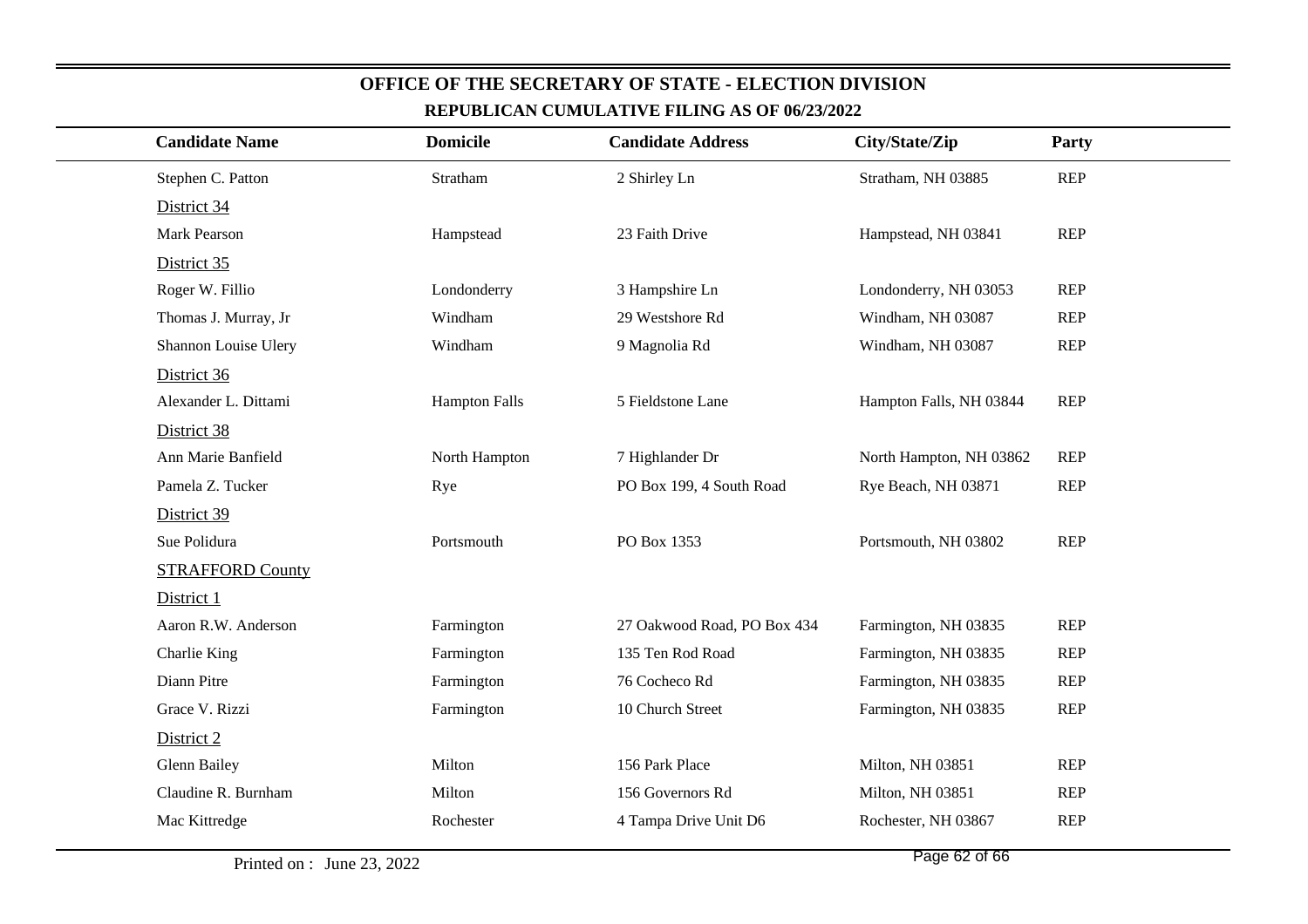| <b>Candidate Name</b>    | <b>Domicile</b> | <b>Candidate Address</b>   | City/State/Zip        | Party      |
|--------------------------|-----------------|----------------------------|-----------------------|------------|
| Erik S. White            | Rochester       | 14 Butterfly Lane          | Rochester, NH 03868   | <b>REP</b> |
| District 3               |                 |                            |                       |            |
| Janis Anthes             | New Durham      | 103 Meaderboro Road        | New Durham, NH 03855  | <b>REP</b> |
| District 4               |                 |                            |                       |            |
| Seamus Casey             | Barrington      | 62 Calef Hwy #119          | Lee, NH 03861         | <b>REP</b> |
| <b>Frank Natale</b>      | Barrington      | 115 Tolend Rd              | Barrington, NH 03825  | <b>REP</b> |
| Jenny O. Wilson          | Barrington      | 34 Edgewater Drive         | Barrington, NH 03825  | <b>REP</b> |
| District 5               |                 |                            |                       |            |
| Kayla Colson             | Rochester       | 13 Mandela Drive           | Rochester, NH 03868   | <b>REP</b> |
| District 6               |                 |                            |                       |            |
| Sherry Beaudoin          | Rochester       | 24 Hemlock Street          | Rochester, NH 03867   | <b>REP</b> |
| Susan Callaghan          | Rochester       | 3 Balsam Lane              | Rochester, NH 03867   | <b>REP</b> |
| District 8               |                 |                            |                       |            |
| <b>Carlton Cooper</b>    | Rochester       | 36 Walnut Street           | Rochester, NH 03867   | <b>REP</b> |
| District 11              |                 |                            |                       |            |
| Jill M. Johnson          | Dover           | 112 B Garrison Road        | Dover, NH 03820       | <b>REP</b> |
| Claude Malo              | Dover           | 149 Backriver Road         | Dover, NH 03820       | <b>REP</b> |
| Valerie Morgan           | Dover           | 16 Corbin Drive            | Dover, NH 03820       | <b>REP</b> |
| District 12              |                 |                            |                       |            |
| Nicholas Hubbard         | Somersworth     | PO Box 973                 | Dover, NH 03821       | <b>REP</b> |
| Deborah Mears            | Somersworth     | 21 Victoria Drive          | Somersworth, NH 03878 | <b>REP</b> |
| <b>Charles Preston</b>   | Somersworth     | 165 Blackwater Road #1     | Somersworth, NH 03878 | <b>REP</b> |
| <b>Christine Preston</b> | Somersworth     | 165 Blackwater Road, Apt 1 | Somersworth, NH 03878 | <b>REP</b> |
| <b>Susan Tierney</b>     | Somersworth     | 16 Drew Rd                 | Somersworth, NH 03878 | <b>REP</b> |
|                          |                 |                            |                       |            |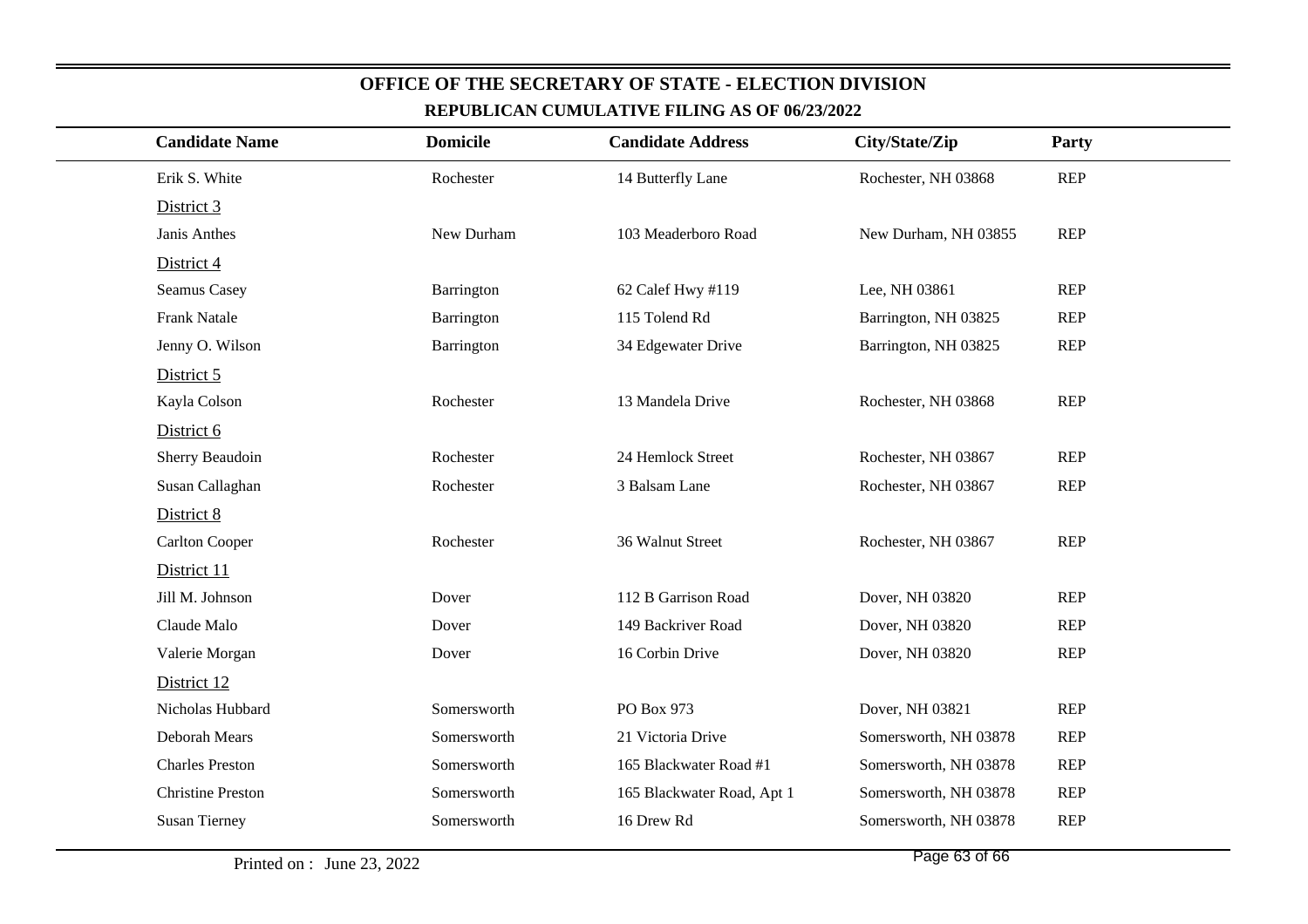| <b>Candidate Name</b> | <b>Domicile</b> | <b>Candidate Address</b>  | City/State/Zip       | Party      |
|-----------------------|-----------------|---------------------------|----------------------|------------|
| District 13           |                 |                           |                      |            |
| Jonathan T. Otterson  | Dover           | 11 Gladiola Way           | Dover, NH 03820      | <b>REP</b> |
| District 14           |                 |                           |                      |            |
| F. Oliver Sexton      | Dover           | 12 Northam Drive          | Dover, NH 03280      | <b>REP</b> |
| District 15           |                 |                           |                      |            |
| Mary Ann Cooper       | Dover           | 45 Elm Street             | Dover, NH 03820      | <b>REP</b> |
| District 16           |                 |                           |                      |            |
| <b>Elaine Plante</b>  | Dover           | 270 Back Road             | Dover, NH 03820      | <b>REP</b> |
| Sally H. Staude       | Dover           | 21 Sierra Hill Drive      | Dover, NH 03820      | <b>REP</b> |
| District 17           |                 |                           |                      |            |
| Don M. Silk           | Dover           | 31 Susannah's Crossing    | Dover, NH 03820      | <b>REP</b> |
| District 18           |                 |                           |                      |            |
| Angela Pruitt         | New Durham      | 4 Powder Mill Road        | New Durham, NH 03855 | REP        |
| District 19           |                 |                           |                      |            |
| Paul Callaghan        | Rochester       | 3 Balsam Lane             | Rochester, NH 03867  | <b>REP</b> |
| Laura Jones           | Rochester       | 9 Jackson Street          | Rochester, NH 03867  | <b>REP</b> |
| Mona Perreault        | Rochester       | 159 Chesley Hill Road     | Rochester, NH 03839  | <b>REP</b> |
| Kelley L. Potenza     | Rochester       | 75 S. Main St Unit 7-229  | Concord, NH 03301    | <b>REP</b> |
| Nancy L. Sirois       | Rochester       | 2 Manatee Drive           | Rochester, NH 03868  | <b>REP</b> |
| District 20           |                 |                           |                      |            |
| David K. Johnson      | Dover           | 112 B Garrison Road       | Dover, NH 03820      | REP        |
| District 21           |                 |                           |                      |            |
| Keith Mistretta       | Dover           | 183B Three Rivers Farm Rd | Dover, NH 03820      | REP        |
| Janice Woods          | Dover           | 22 Campfire Drive         | Dover, NH 03820      | <b>REP</b> |
|                       |                 |                           |                      |            |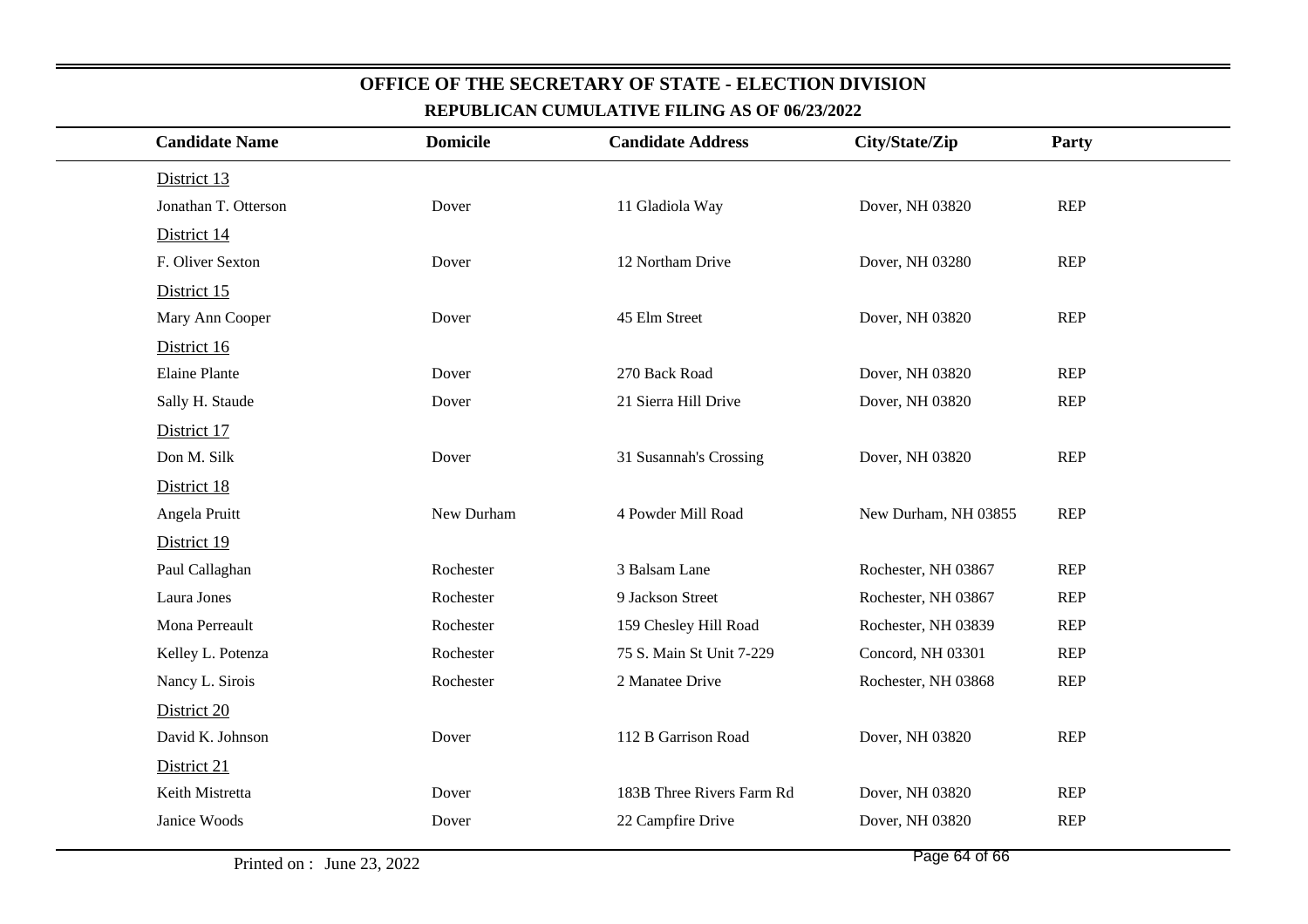| <b>Candidate Name</b>     | <b>Domicile</b> | <b>Candidate Address</b> | City/State/Zip          | Party      |
|---------------------------|-----------------|--------------------------|-------------------------|------------|
| Phyllis Woods             | Dover           | 1 Barry Street           | Dover, NH 03820         | <b>REP</b> |
| <b>SULLIVAN County</b>    |                 |                          |                         |            |
| District 1                |                 |                          |                         |            |
| Debra Johnson             | Grantham        | 775 NH Route 10          | Grantham, NH 03753      | <b>REP</b> |
| District 2                |                 |                          |                         |            |
| Conrad Schoeffter         | Plainfield      | 373 Stage Road           | Plainfield, NH 03781    | <b>REP</b> |
| District 3                |                 |                          |                         |            |
| Martin R. Doughty         | Newport         | 373 Sunapee Street       | Newport, NH 03773       | <b>REP</b> |
| Maureen Spilsbury         | Charlestown     | PO Box 571               | Charlestown, NH 03603   | <b>REP</b> |
| Rodd Ward                 | Newport         | 230 North Main Street    | Newport, NH 03773       | <b>REP</b> |
| District 4                |                 |                          |                         |            |
| Michael Aron              | Acworth         | 266 Forest Road          | South Acworth, NH 03607 | <b>REP</b> |
| District 5                |                 |                          |                         |            |
| Thomas Charles Greenhalge | Springfield     | PO Box 132               | Grantham, NH 03753      | <b>REP</b> |
| <b>Bernie Towne</b>       | Sunapee         | 63 High Ridge Road       | Sunapee, NH 03782       | <b>REP</b> |
| District 6                |                 |                          |                         |            |
| <b>Michael Demars</b>     | Claremont       | 62 Bonmark Drive         | Claremont, NH 03743     | <b>REP</b> |
| David T. Roark            | Claremont       | 5 Memorial Drive         | Claremont, NH 03743     | <b>REP</b> |
| Nicholas Stone            | Claremont       | PO Box 1403              | Claremont, NH 03743     | <b>REP</b> |
| Kevin P. Tyson            | Claremont       | 38 Lane Ridge Road       | Claremont, NH 03743     | <b>REP</b> |
| District 7                |                 |                          |                         |            |
| Ellen M.O. Lambert        | Cornish         | 79 Sunrise Hill Road     | Cornish, NH 03745       | <b>REP</b> |
| Julie A. Sims             | Newport         | 20 Hale Street, Apt 14   | Guild, NH 03754         | <b>REP</b> |
|                           |                 |                          |                         |            |